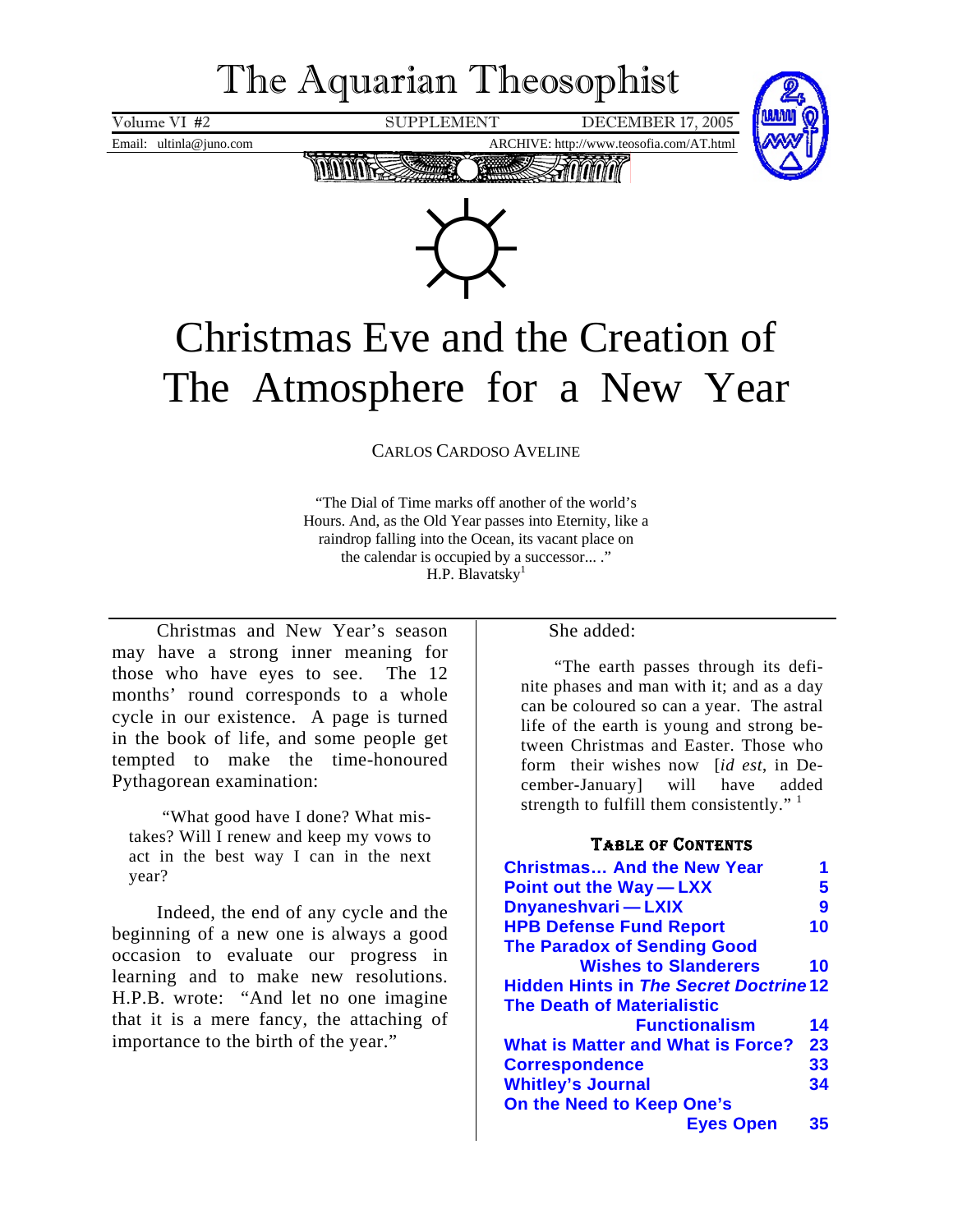Our perception of time expands at every end of a cycle. It seems we get face to face with other similar moments, past and future. While you turn over a leaf in the book of your life, you get a sense of what were the previous pages, and you have a dialogue with the seeds of future. Christmas' time leads you into a different dimension in time. In some cases a repetition of the same old celebrations around us cause a strange sense of *déjà vu* which expands our perception. It brings us recollections of the past and perhaps some feelings about times yet-to-be.

It is true that any attachment to past things is dangerous, and H.P.B. made a warning, while writing about an ending year:

"Let it go, with its joys and triumphs, its badness and bitterness, if it but leave behind for our instruction the memory of our experience and the lesson of our mistakes. Wise is he who lets 'the dead Past bury its dead' and turns with courage to meet the fresher duties of the New Year; only the weak and foolish bemoan the irrevocable."<sup>1</sup>

A thoughtful examination of the past can give us valuable lessons and clues as to future patterns of vibrations, in a much bigger dimension of time — and perhaps a glimpse of eternity itself. In 1879 H.P.B. wrote an article on Christmas which remains fundamentally valid today, both as a historical account and as a philosophical reflection. She said:

"We are reaching the time of the year when the whole Christian world is preparing the most noted of its solemnities — the birth of the Founder of its religion. When this paper reaches its Western subscribers there will be festivity and rejoicing in every house. In North-Western Europe and in America the holly and ivy will decorate each home, and the churches be decked with evergreens; a custom derived from the ancient practices of the pagan Druids

'that sylvan spirits might flock to the evergreens, and remain unnipped by frost till a milder season'. In Roman Catholic countries large crowds flock during the whole evening and night of 'Christmas Eve' to the churches, to salute waxen images of the divine Infant, and his Virgin mother, in her garb of 'Queen of Heaven'. To an analytical mind, this bravery of rich gold and lace, pearlbroidered satin and velvet, and the bejewelled cradle do seem rather paradoxical. When one thinks of the poor, wormeaten, dirty manger of the Jewish country-inn, in which, if we must credit the Gospel, the future 'Redeemer' was placed at his birth for lack of a better shelter, we cannot help suspecting that before the dazzled eyes of the unsophisticated devotee the Bethlehem stable vanishes altogether. To put it in the mildest terms, this gaudy display tallies ill with the democratic feelings and the truly divine contempt for riches of the 'Son of Man' , who had 'not where to lay his head'.

HPB's critical analysis goes on, not without an irony:

"It makes it all the harder for the average Christian to regard the explicit statement that – 'it is easier for a camel to go through the eye of a needle, than for a rich man to enter the kingdom of heaven,' as anything more than a rhetorical threat. The Roman Church acted wisely in severely forbidding her parishioners to either read or interpret the Gospels for themselves, and leaving the Book, as long as it was possible, to proclaim its truths in Latin — 'the voice of one crying in the wilderness'. In that, she but followed the wisdom of the ages — the wisdom of the old Aryans, which is also 'justified of her children'; for, as neither the modern Hindu devotee understands a word of Sanskrit, nor the modern Parsi one syllable of the Zend, so for the average Roman Catholic the Latin is no better than Hieroglyphics. The result is that all the three — Brahmanical High Priest, Zoroastrian Mobed, and Roman Catholic Pontiff, are allowed unlimited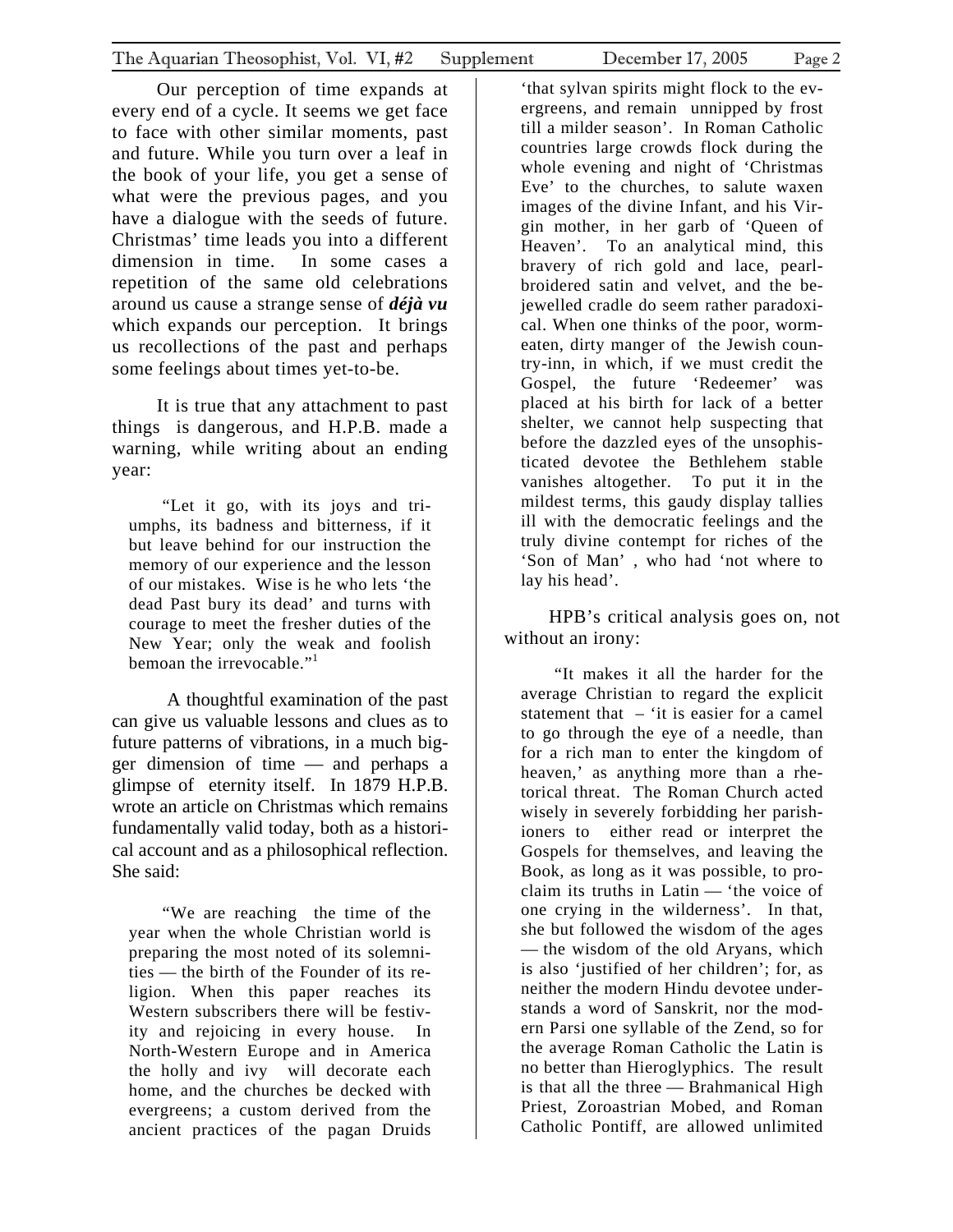opportunities for evolving new religious dogmas out of the depths of their own fancy, for the benefit of their own churches."<sup>1</sup>

The reasons why December 25th is the day now set for the celebration of Jesus' birth are more related to old pagan customs than to any Christian tradition. As HPB explains, in the same text:

"Though now universally observed by Christian nations as the anniversary of the birth of Jesus, the 25th of December was not originally so accepted. The most movable of the Christian feast days, during the early centuries, Christmas was often confounded with the Epiphany, and celebrated in the months of April and May. As there never was any authentic record, or proof of its identification, whether in secular or ecclesiastical history, the selection of that day long remained optional; and it was only during the fourth century that, urged by Cyril of Jerusalem, the Pope (Julius I) ordered the bishops to make an investigation and come finally to *some* agreement as to the *presumable* date of the nativity of Christ. Their choice fell upon the 25th day of December – and a most unfortunate one it has since proved! It was Dupuis, followed by Volney, who aimed, the first shots at this natal anniversary. They proved that for incalculable periods before our era, upon very clear astronomical data, nearly all the ancient peoples had celebrated the births of their sun-gods on that very day. 'Dupuis says, that the celestial sign of the VIRGIN AND CHILD was in existence several thousand years before the birth of Christ' – remarks Higgins in his *Anacalypsis*<sup>1</sup> *.* As Dupuis, Volney and Higgins have all been passed over to posterity as infidels, and enemies to Christianity, it may be as *well* to quote, in this relation, the confessions of the Christian Bishop of Ratisbone, 'the most learned man that the Middle Ages produced' — the Dominican, Albertus Magnus. 'The sign of the celestial virgin rises above the horizon at the moment in *which we fix the birth of the Lord Jesus* 

*Christ*', he says<sup>1</sup>. So Adonis, Bacchus, Osiris, Apollo, etc., were all born on the 25th of December. Christmas comes just at the time of the winter solstice; the days then are the shortest, and *Darkness* is more upon the face of the earth than ever. All the sun-gods were believed to be annually born at that epoch; for from this time its Light dispels more and more darkness with each succeeding day, and the power of the *Sun* begins to increase."

HPB dismantles the collective fancy according to which Christianity has its own independent source of inspiration, as a religion. She describes the pagan roots of Christ birth celebrations:

"However it may be, the Christmas festivities that were held by the Christians for nearly fifteen centuries were of a particularly pagan character. Nay, we are afraid that even the present ceremonies of the Church can hardly escape the reproach of being almost literally copied from the mysteries of Egypt and Greece, held in honor of Osiris and Horus, Apollo and Bacchus. Both Isis and Ceres were called "Holy Virgins", and a DIVINE BABE may be found in every 'heathen' religion." 1

So what happens if a a modern esotericist looks at the Christmas celebrations taking place around him? Perhaps he will be able to see under the surface. Behind the Christian mask of present day, he may feel the strength of sun-god celebrations made since the dawn of time in the different religious traditions, eastern and western.

#### So, HPB says:

"Let us, by all means, exchange wishes and gifts (*étrennes*), but let us not be ungrateful, Theosophists! Let us not forget that these customs come to us from paganism; and that felicitations and gifts also came to us from the same source. As a matter of fact, gifts (*étrennes*) are but the *strenae*, the presents ex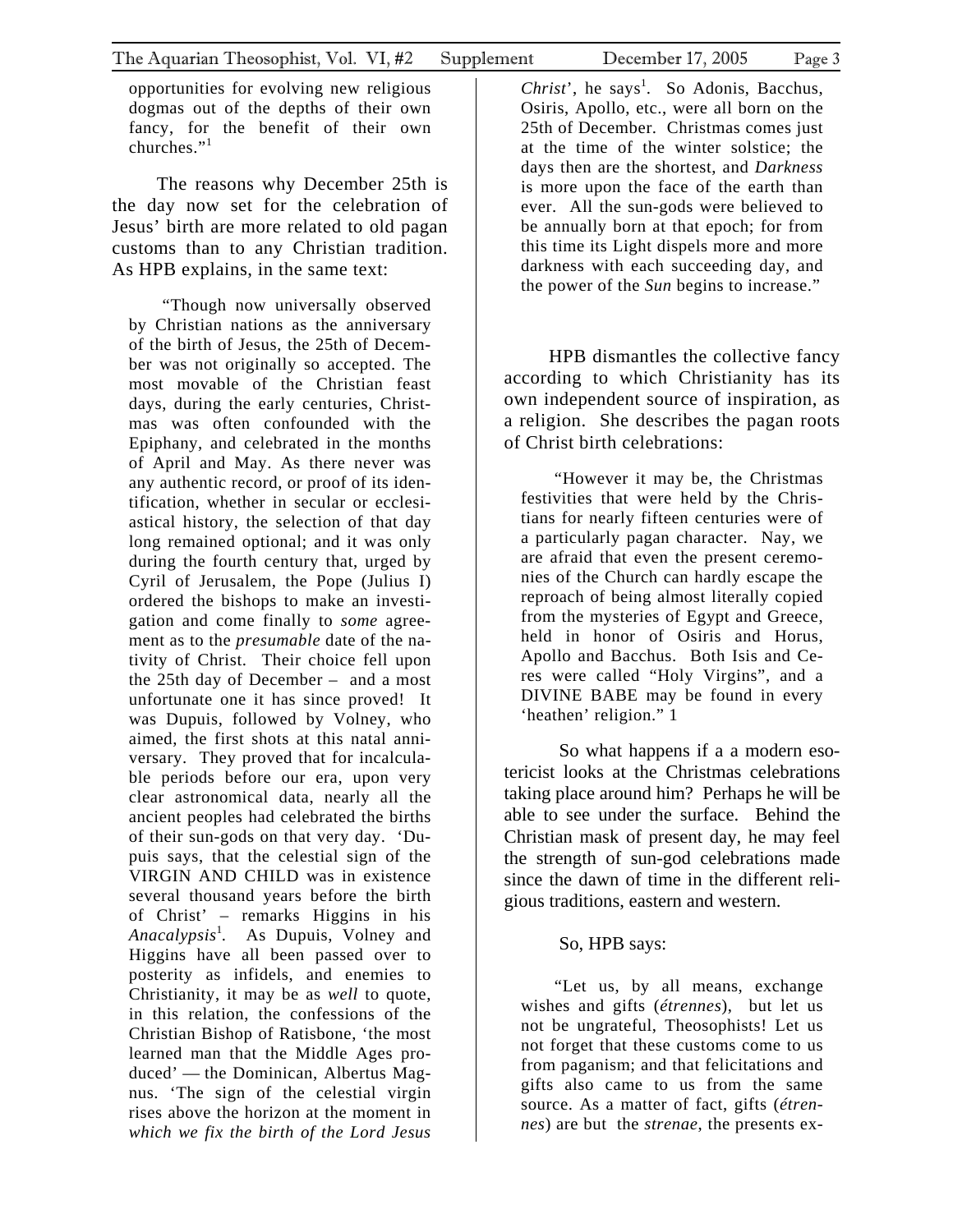changed by the Latins on the first of January."<sup>1</sup>

In a footnote, HPB explains that the word "*January*" comes from "*Janua",*  which means "door" or any kind of entrance; "the door that opens up the year".

Doors happen to have two faces. And that leads us to another example, for Saint Peter, the doorkeeper of heaven, is in fact a baptized and Christianized version of the old pagan god Janus, the double-faced janitor who opens the gates of heaven so that the Sun can appear every morning, and who also opens its gates every new year, while closing the doors for the old days and years. HPB writes:

"Neither a false nose nor a mask could prevent an old pagan from recognizing his double-faced Janus in the Apostle who denied his Master. The two are identical, and everybody has the right to take what is his own, wherever he finds it. Saint Peter is the coeli Janitor merely because Janus was that too. The old doorkeeper of heaven, who pulled the door cord at the palace of the Sun, and closed it again when ushering them out, is but too easily recognizable in his new role. (...) Solomon has said: 'There is nothing new under the sun'; and he was right." $\cdot$ <sup>1</sup>

The fact that we recognize Christianity as a pagan religion in its core is certainly not a reason for us to reject it. Probably the opposite. We do not have to go to Mass to see this western religion as it is, an *amalgam* of ignorance and tradition with some wisdom inside which can still be rescued from its curtain of ritualistic blind-belief. Besides, we ourselves are probably not so far distant from spiritual blindness that we must feed in ourselves a purified sense of intellectual contempt for such popular

beliefs. And sages do not feel contempt for ignorance. They experience compassion.

Once we get free from automatic and instinctive rejection or adherence, we can see that Christmas' time does have an inner side. It is a celebration of universal brotherhood, a sun-celebration, a homage to the spiritual light within and outside our hearts. As we know, human heart identifies itself with the sun and with the Christ within, *Chrestos.* And as we change ourselves and accept the expansion of our consciousness, we also help change the atmosphere around us.

Thinking of New Years, the main expounder of modern esoteric philosophy wrote:

"Thoreau pointed out that there are artists in life, persons who can change the colour of a day and make it beautiful to those with whom they come in contact. We claim that there are adepts, masters in life who make it divine, as in all other arts. Is it not the greatest art of all, this which affects the very atmosphere in which we live? That it is the most important is seen at once, when we remember that every person who draws the breath of life affects the mental and moral atmosphere of the world, and helps to colour the day for those about him."

In the same text, H.P.Blavatsky said that Epictetus the Stoic became sublime because he "recognized his own absolute responsibility and did not try to evade it". And she added: "The occultist fully recognizes the responsibility and claims his title by having both tried and acquired knowledge of his own possibilities." For her, "man's life is in his own hands, his fate is ordered by himself, and there is no reason why each new year must not be a year of greater spiritual development "than any we have lived through". It depends on ourselves to make it so: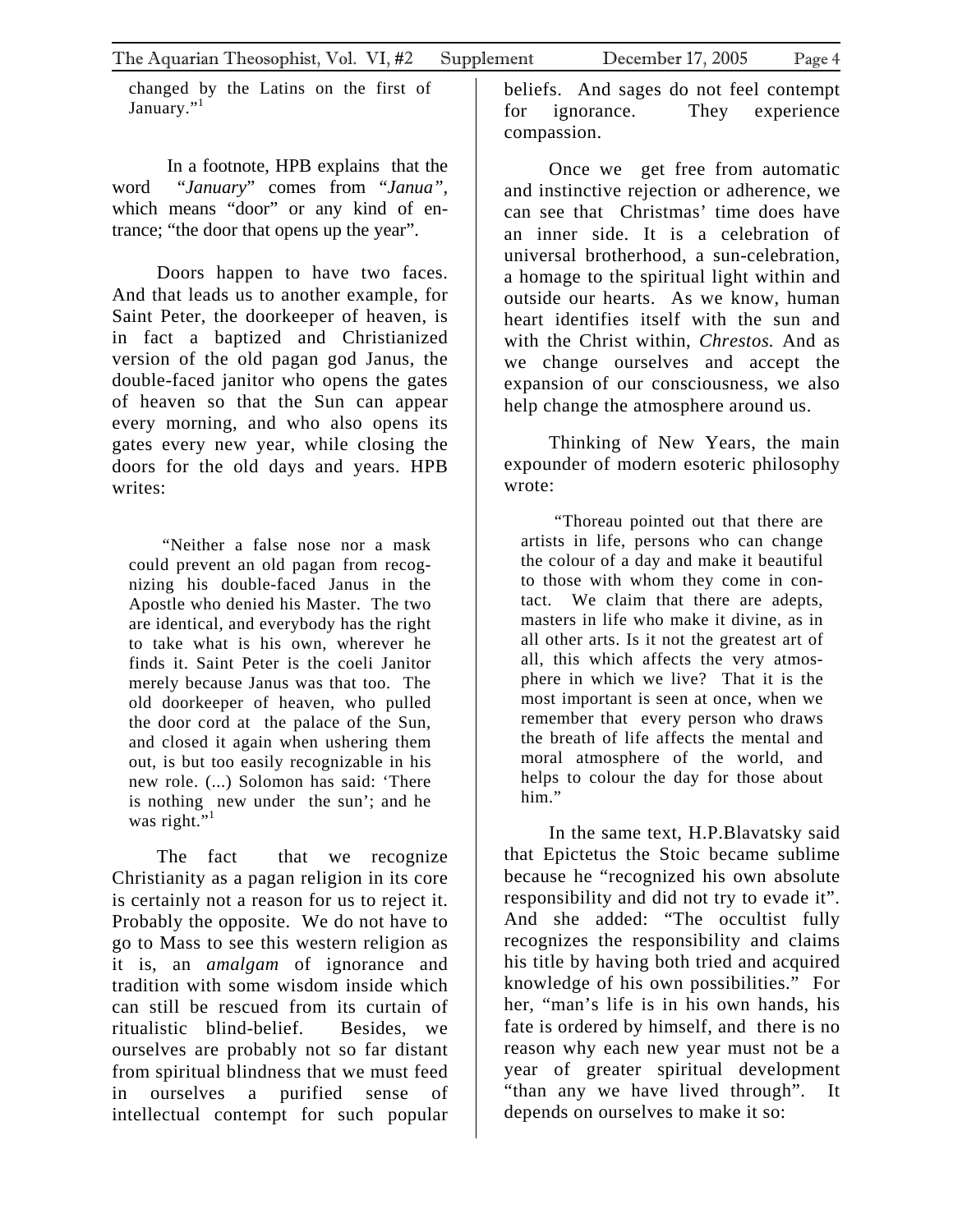<span id="page-4-0"></span>"This is an actual fact, not a religious sentiment. In a garden of sunflowers every flower turns towards the light. Why not so with us?" $1$ 

We do possess a center of eternal peace and love in our hearts, and since we have some unavoidable responsibilities as students of the esoteric philosophy, we may choose to send good wishes to all sentient beings, all the more so in some special occasions. Blavatsky wrote:

"A HAPPY NEW YEAR TO ALL! This seems easy enough to say, and everyone expects some such greeting. Yet, whether the wish, though it may proceed from a sincere heart, is likely to be realized — is more difficult to decide. According to our theosophical tenets, every man or woman is endowed, more or less, with a magnetic potentiality, which when helped by a sincere, and especially by an intense and indomitable *will —* is the most effective of magic levers placed by Nature in human hands — for woe as for weal. Let us then, Theosophists, use that will to send a sincere greeting and a wish of good luck for the New Year to every creature under the sun — enemies and relentless traducers as well."<sup>1</sup>

When should we do that? From the esoteric viewpoint, perhaps the best day to make such a celebration is not January the first., says H.P.B. January 3rd, for instance, was in the old times dedicated to Minerva-Athênê, the goddess of wisdom.<sup>1</sup> And then we have the special date of January 4th:

"To be brief, it is January the 4th which ought to be selected by the Theosophists — the esotericists especially — as their New Year. January is under the sign of Capricornus, the mysterious *Makara* of the hindu mystics — the 'Kumaras', it being stated, having incarnated in mankind under the tenth sign of the Zodiac. For ages the 4th of January has been sacred to Mercury-Budha, or Thot-Hermes. Thus everything combines to make of it a festival to be held

by those who study ancient Wisdom. Whether called Budh or *Budhi* by its Aryan name, *Mercurios*, the son of *Caelus* and *Hecate* truly, or of the *divine* (white) and infernal (black) magic, by its Hellenic, or again Hermes or Thot, its Greco-Egyptian name, the day seems in every way more appropriate for us than January 1, the day of Janus, the double-faced 'god of the time' *servers*."1

Regardless of its exact day, esoteric or exoteric, each New Year is born under the sign of Capricorn, whose regent is Saturn. This is the planet of karma, the master of time, the builder, destroyer and rebuilder of structures both subtle and material, the lord of the rings, the co-regent of the now dawning Aquarius Age.



**I—Final part of the Opening Address for this Series.** 

If we were to take The Ocean of Theosophy as material stuff for our intellectual clothing, that would be all we should get out of it. If we were to read it out of mere curiosity, we should have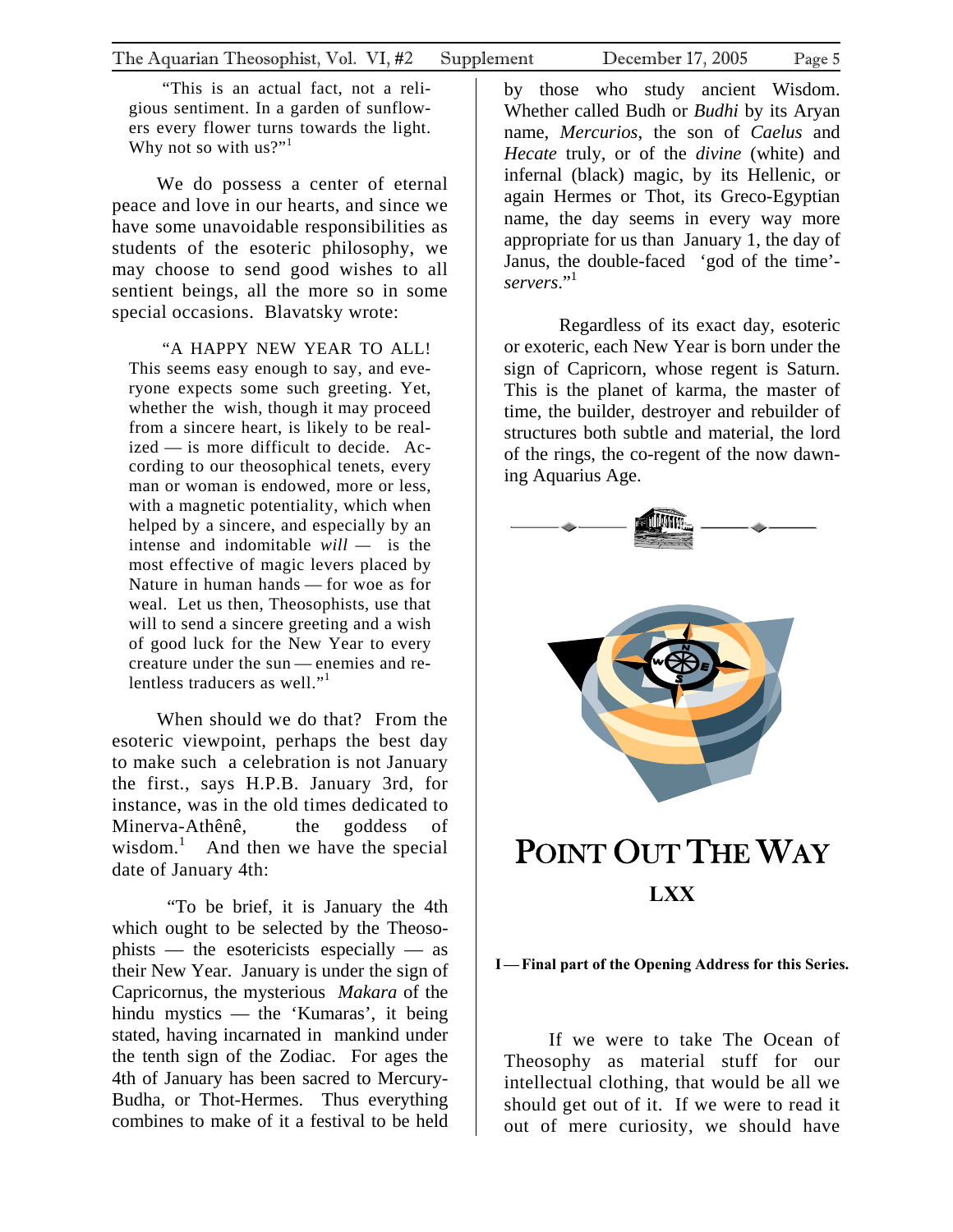only an interest in something that is novel. The curious man, as distinguished from the interested man, will never look at the same thing more than twice; he will never read the same book more than once. or twice; after that his interest wanes, because his "interest" was curiosity. Those who read the Ocean merely for comparative purposes—that is, to see how It differs from what some other writer says—will derive from it only the comparison; they won't get seed values.

How can we determine that the Ocean has **seed values**? Take any given sentence in the Ocean that conveys an idea complete and intact in itself. One who thinks about that idea, will find it germinates; it grows at once; and it will wake up things in his own nature that he did not know were there. The writing of a true teacher, at any time, in any place and in any nation, can be told by its "seed value."

William Q. Judge wrote the Ocean in peculiar circumstances. A. P. Sinnett had written, in 1881, The Occult World exciting the curiosity of tens upon tens of thousands people. But the philosophy in The Occult World the noble ethics in the book, were seen by scarcely any one who read it. Instead, the impression was, "What a wonderful man Sinnett was What wonderful phenomena H.P.B. performed" Then Mr. Sinnett wrote Esoteric Buddhism which was an attempt to present in terms understandable by the ordinary reader the teachings of Theosophy. Yet, few men can read Esoteric Buddhism and derive moral elevation out of it. It treats of Theosophy from a one-life stand-point, from the stand-point of our thinking brain; in other words, from the materialistic stand point. At the time the Ocean was written, Esoteric Buddhism more widely circulated than any other single Theosophical book, had almost entirely displaced Isis Unveiled The Secret Doctrine and all the other literature of Theosophy.

Sinnett's book is very simple; nobody can misunderstand it. A Christian can read it clear through and never get a jolt; a Spiritualist can read it clear through and think Sinnett was talking about Spiritualism. Everybody read Esoteric Buddhism because it was so simple to understand, and it was so, so nice that not a thing in it would offend anybody's feelings. People read it and were none the wiser; people read it and were none the better. They grafted whatever they could catch, on to their Christianity, their Spiritualism, their materialism, and called themselves Theosophists. To compare the method of treatment of *The Ocean of Theosophy* with that of *Esoteric Buddhism* is amazing. A man can read a thousand *Esoteric Buddhism's* and never dream that Theosophy relates to himself. No man with ordinary intelligence can sit down and read the *Ocean* without having the realization strike him at one point or another that Theosophy pertains and belongs not to somebody else, to some other world, some other chain of globes, some other incarnation, but to himself, here and now. That is the seed of Mr. Judge's book.

Another reason Mr. Judge had for writing the *Ocean* is shown in the closing paragraph of the preface: "No originality is claimed for this book. The writer invented none of it, discovered none of it, but has simply written that which he has been taught and which has been proved to him. It therefore is only a handing on of what has been known before." This is almost a paraphrase of H.P.B.'s statement in the Introduction to The Secret Doctrine where she repeats what Confucius said: "I only hand on; I cannot create new things." Why did Mr. Judge speak as "the writer," instead of using the word "I"? He saw that the personal pronoun, I, was totally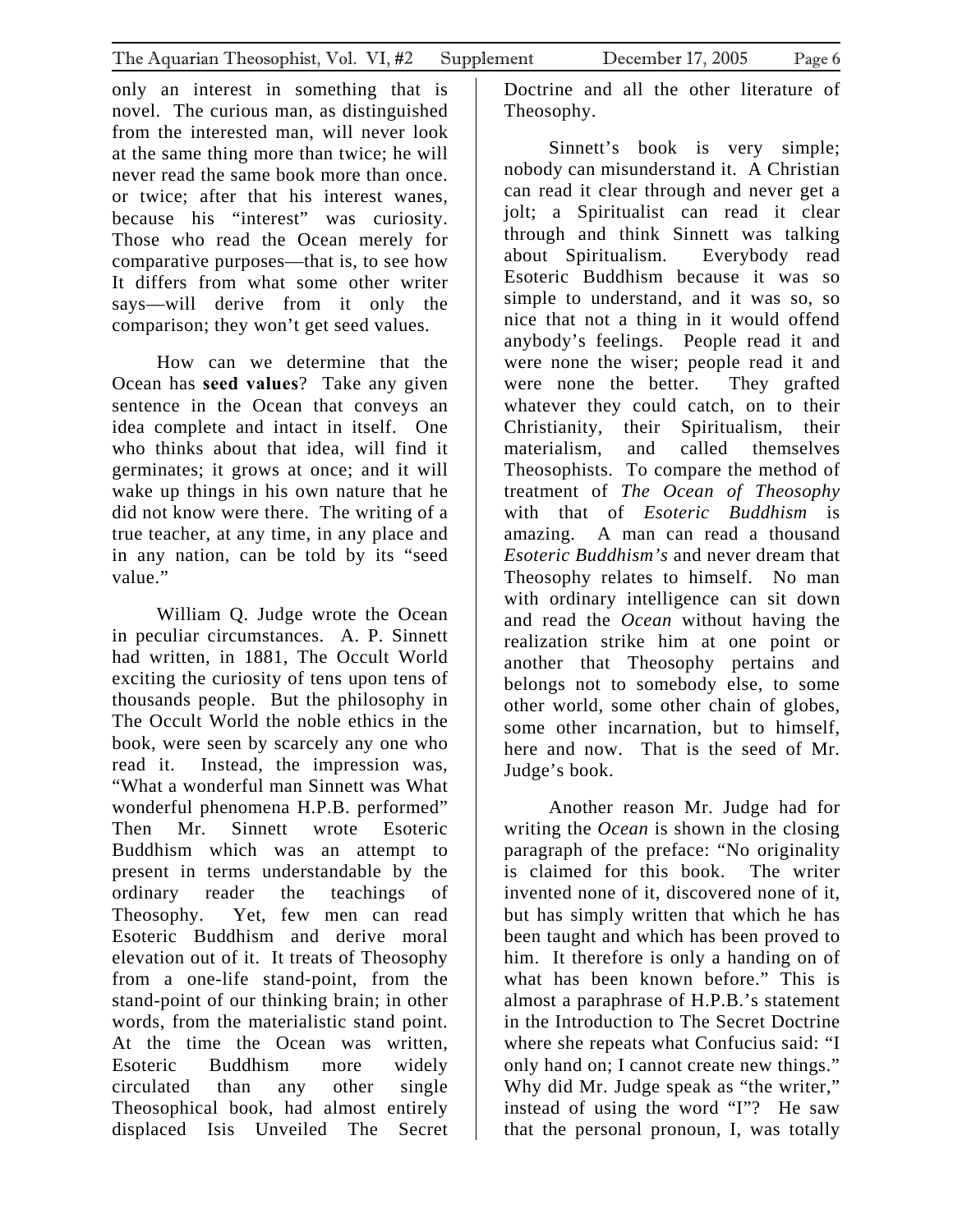misread in the world. The Hindus have made out of Brahmâ, out of Krishna, out of Vishnu, out of Siva, gods outside of man, because of the use of the pronoun I. Christians have made out of Jesus an outside God, and turned his teachings around to mean that mortal man is only to be saved by an immortal god independent of mankind — all because they misunderstood the use of the first personal pronoun.

This brings us to one of the great teachings of the *Ocean***:** the true nature of the ego. "I" is the sound uttered at every breath. The Sanskrit word is Aham and it means the Om. Literally, I, the English form of Aham means "I am that I am," the phrase attributed to Jehovah in the Bible. When such an one as Jesus says "I," he is using the pronoun for the Ego in a totally different sense than we do. When we say "I," we are speaking from the stand-point of the personal ego, but a man like Jesus manifestly speaks from another standpoint — that of the true, the reincarnating EGO. The comparative value of the teachings of Jesus, and those of Lao Tse, or of Buddha, or Krishna, is indicated by Krishna's use of the word "I." Krishna's is not a use made by a reincarnating ego, but a conception of "I" that almost transcends our imagination, for Krishna uses "I" in the sense of universal selfconsciousness. Universal selfconsciousness, egoic self-consciousness, and personal self-consciousness are all one self-consciousness — three modes of the same vision.

The first chapter of the Ocean — the first paragraph, after Theosophy is defined — says, "All is soul and spirit ever evolving under the rule of law which is inherent in the whole." Mr. Judge has already spoken of law on the first page. Now he says that all, all, from atom to Brahmâ, from Satan to Jehovah, all, all, is soul and spirit. Turning to Patanjali —

whose Yoga Aphorisms no one has better rendered into English than Mr. Judge we find what the soul is: "The soul is the perceiver; is assuredly vision itself pure and simple; unmodified; and it looks directly upon ideas." If that statement is true, what are we? We are soul and spirit. What, then, was Judge's purpose? To so rouse us, to so touch us—not as bodies, not as persons, not as educated men and women, not as illiterate people, not as saints, or sinners—but to so touch our souls that we would for a moment make the primary assumption, "I am a soul and as so I will look forth upon these ideas." Mr. Judge desired that we might look upon what he had written through his eyes, that we might see what he saw when he wrote. He wished to endow us, if you please, with his vision for a time. If the highest see through the eyes of the lowest, as in fact they do, and as we do almost habitually, then by turning the vision inward, the lowest may see through the eyes of the highest. How is it that here and there in some rare rejuvenating instant we meet some person, we hear some tone, we see some sight, we read some book, we have some form of contact with the soul and spirit around us, so that we see as we never saw before? Just for an instant we are looking forth on this same universe through the eyes of the highest.

What is the highest in us? Soul and spirit in the egoic sense. We look through the eyes of the body, habitually, and so we see all things as matter reflects them. Once in a while, we look with the eyes of desire, and we see all things as desires reflect them. Very rarely, we look out in an abstract measuring equipoise of reason, and then we see all this universe with what kind of eyes? With the eyes of Manas *per se.* When we look with the eyes of the body, we are bound to be affected by what we see; we are bound to go by what we see; and in no long time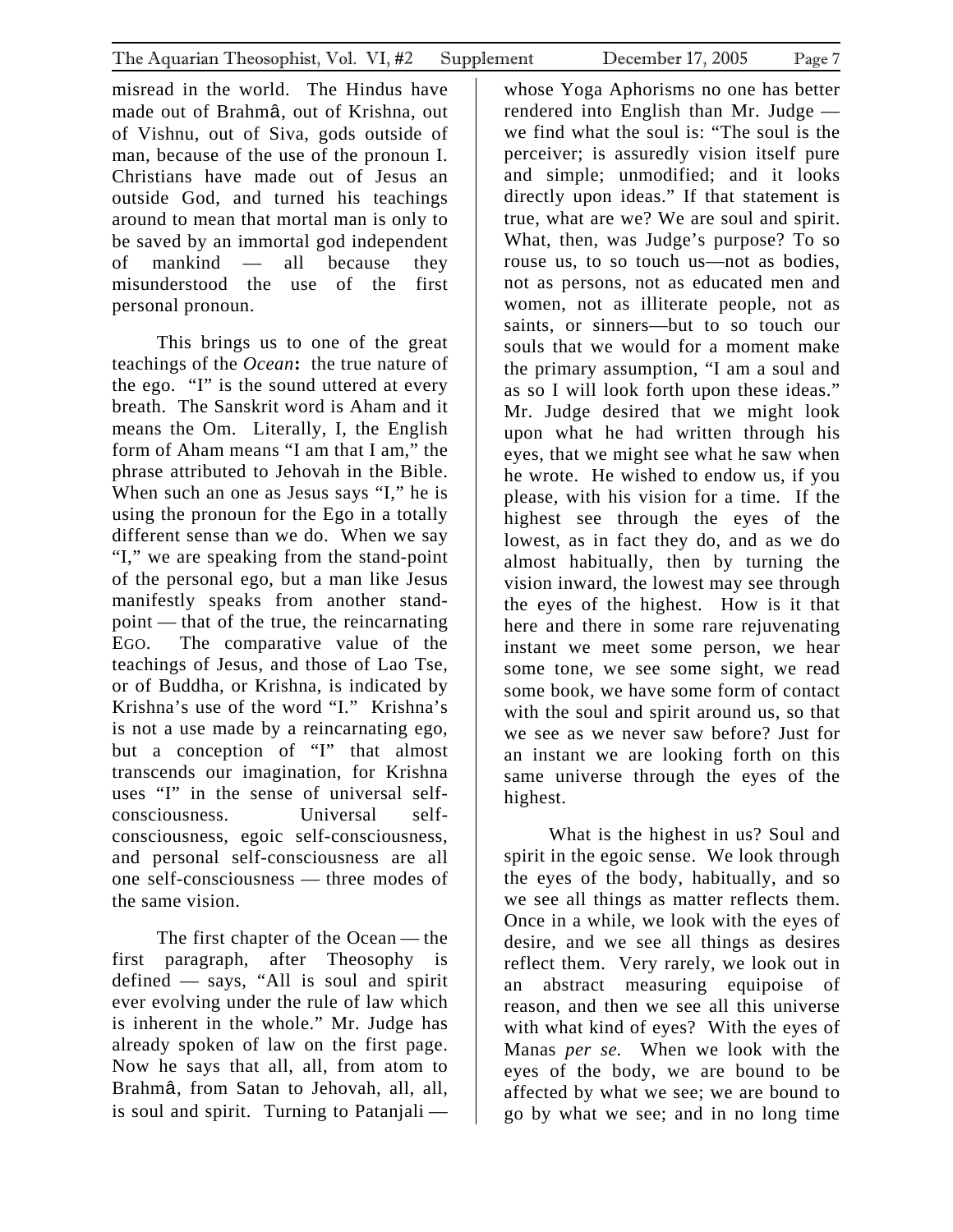the man thinks, "I am this body; I began with this body; when this body terminates, I cease." And if a man looks with the eyes of desire, he never looks back, he never looks at the present; he is forever just ahead. His word is Tomorrow, Mañana. Desire always relates to the future, when we shall possess something we do not now possess, acquire something we do not now have, and so on. And the reasoning, what is that? That is weighing the future against the past, or weighing the past against the future; both dead, because the unborn are, as far as this world is concerned, just as dead as those who have passed away. Now, Judge says, Atma-Buddhi-Manas — soul and spirit plus universal consciousness — they and no other are we. Can we see that through the eyes of matter? Can we see through the eyes of any Christian sect that there is no difference whatever between us and Christ, save the difference in attitude? Never does a Christian church stress the identity existing between man and the Supreme Spirit. Never in all the four quarters of the globe, in any popular religion whatever, is the inquirer helped to grasp the fact that great beings, supernal beings, have come amongst us over and over again. They come, not to overwhelm us with their knowledge and power, not to show us an impassable gulf separating themselves from us, as between Dives and Lazarus; but to tell us that the difference is all in the use made of the vision by the soul itself. The Soul is the perceiver. How is he using his power of vision?

That is one of the great lessons of *The Ocean of Theosophy.* It can be read with the eye of mind, with the eye of the senses, with the eye of aspiration — that is, with the desire to become great, to gain powers, to shine before men — or it can be read with the eye of soul and spirit, and the reader becomes intimately

acquainted with the rest of himself, and with the whole of nature, embodied and disembodied.

In order to make this ideal possible for us to grasp, Mr. Judge opens The Ocean of Theosophy by teaching of Masters. What is a Master? He is a being, a perceiver, in whom is embodied the whole universe, past, present and to come — a conscious embodiment of the whole of nature. Think what it means that there are such Beings, that they were once as we are, that They are our Elder Brothers, that what They are, we are on the road to becoming. This conception of Masters follows upon the concept of law, and upon the concept that all is soul and spirit — that the only difference between us and the greatest Master is that we have not yet completed the assimilation, understanding and control which shall make us a perfected embodiment of the whole of nature, of its kingdoms, of its operations.

The great thing about the *Ocean* is that by studying it Theosophically, we can gain enough understanding of Theosophy to come in contact with the mind of William Q. Judge. Having come in contact with the mind of William Q. Judge, we can come in contact with William Q. Judge; and having come in contact with William Q. Judge, we can come in contact with all the beings of the class to which he belongs. If all is soul, if all is spirit, then to the extent we are interested in the same things that the Adepts are, we are an embodiment of all the Adepts and devoted to Their Cause humanity

 [THIS IS THE FINAL INSTALLMENT AND ENDS THE SERIES: *POINT OUT THE WAY. All 70 installments are* available from *The Aquarian Theosophist* in a collected form — \$20 + \$5 postage and handling]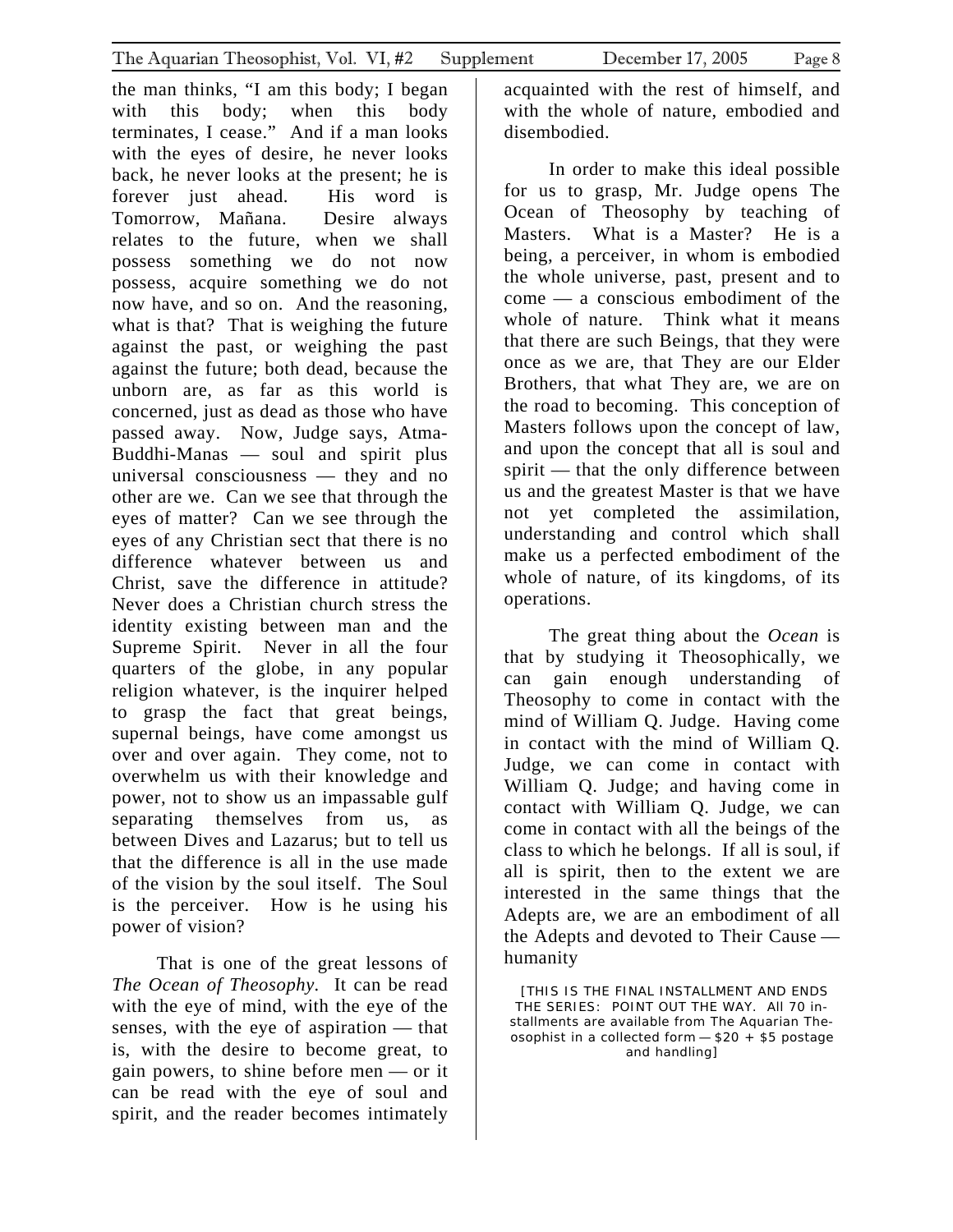<span id="page-8-0"></span>

#### 2222222222222222222222

### DNYANESHVARI

#### **LXIX**

[The *Dnyaneshvari* is mentioned many times by Madame Blavatsky, always in glowing terms. The following rendition is extracted from Manu Subedar's translation. The great Sage, Dnaneshwara Maharaj sang this work to his people when he was quite young. He did it in their native language, Marathi, about 700 years ago. It is his commentary on the *Bhagavad-Gita.*]

#### **CHAPTER SIXTEEN**  [continued from November]

**Krishna says to Arjuna:** 'Steadiness' is comparable to the stillness of the marionette when the threads are broken, the stability of limbs when life is extinct, or the disappearance of the rays when the sun has set. The senses of the sage loose their power through the control of the mind and breath (Prana) and they become inert.

The 'luster' of the Soul is dedicated in the course of the journey on the path of wisdom. The sage who is bent on liberation, moves as freely towards the Supreme Soul, as a pious wife cheerfully enters the fire to meet with her death. In this march, the ordinary prohibitions of Shastra or of rituals do not interrupt him. Nor does the desire for any achievement tempt him on the way. The uninterrupted and purposeful progress towards the attainment of the Self is 'luster' (Tejas).

'Forgiveness' is complete oblivion of the importance of possession, just as the body has hair growing on it but is not conscious of it. Even the triple flood of the pride of possessions, of physical disease, or of undesirable companionship does not shake him from his attitude.

The sky swallows up all the columns of smoke that arise in it by one breath of wind. So the sage absorbs within himself these and all other calamities, whether caused by earthly or heavenly agencies. He is steadfast when there are occasions for agitation of the mind. This "steadfastness' is a spiritual attribute (Dhriti).

When a golden pot has been properly cleaned and filled with pure water of the Ganges, the purity is comparable to the purity of the sage. His outside actions are selfless and he is always watchful of his thoughts inside. Internally and externally, he is the embodiment of 'purity.'

'Non-hatred' is like the waters of Ganges, which even while they are going to meet the ocean, benefit every one, whom they come across on the way and they save and protect the trees on the two banks. It is like the orb of the sun which, while it appears to travel round the earth. ends the darkness of the world and opens the door to prosperity. So the sage releases those, that are bound, rescues those that are being drowned in worldly troubles and removes the miseries of those, that are in difficulty. Even while accomplishing his own good day and night, he attends always to the relief of others. Never would even the thought come to his mind of doing anything for himself, which is even remotely likely to hurt others. Such an unreserved benevolence is called non-hatred. Just as the Ganges, when it fell from the head of Shiva was shy, so does the sage feel uncomfortable in attracting respectful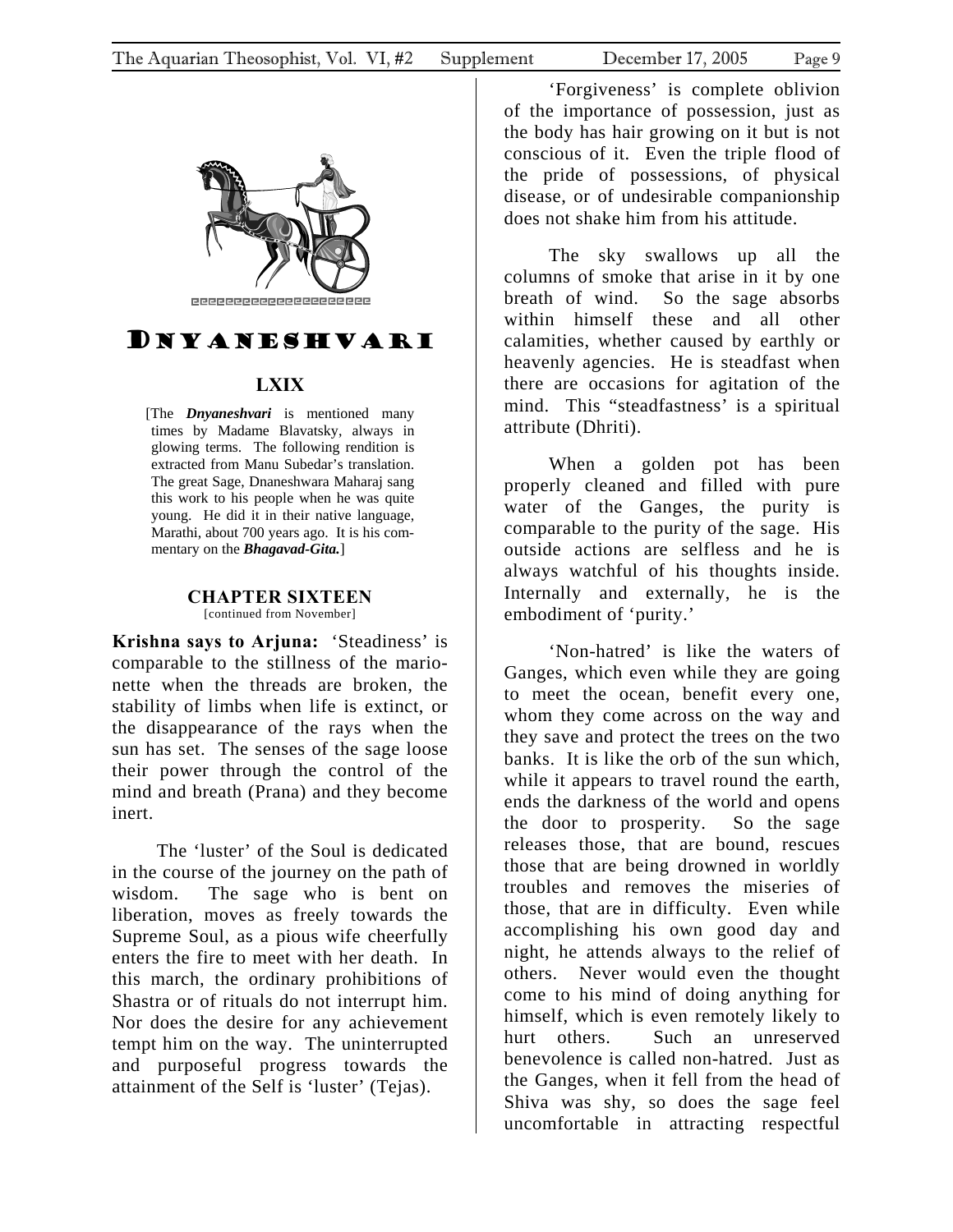<span id="page-9-0"></span>notice. It is a gift by the Sovereign of liberation. It is the fount of good actions.

[TO BE CONTINUED]

#### **HPB DEFENSE FUND REPORT[1](#page-9-1)**



**\$10,000.00 FUND RAISING EFFORT FOR PUB-LISHING AN AUTHENTIC VOLUME I OF HPB's**  *Letters.*

| Cumulative gifts as of September 21, 2005 |          |
|-------------------------------------------|----------|
| ER                                        | 500.00   |
| Anonymous                                 | 50.00    |
| DLJ                                       | 50.00    |
| EPB                                       | 200.00   |
| <b>MRJ</b>                                | 50.00    |
| DLJ                                       | 100.00   |
| <b>RD</b>                                 | 250.00   |
| Anonymous                                 | 50.00    |
| <b>PHX</b>                                | 500.00   |
| Anonymous                                 | 20.00    |
| Anonymous                                 | 20.00    |
| Anonymous                                 | 500.00   |
| <b>RD</b>                                 | 500.00   |
| <b>GR</b>                                 | 1,248.00 |
| CR                                        | 50.00    |
| EPB                                       | 300.00   |
| Anonymous                                 | 20.00    |
| James & Sally Colbert                     | 50.00    |
| Anonymous                                 | 100.00   |
| Anonymous                                 | 25.00    |
| APGr                                      | 500.00   |
| DB                                        | 50.00    |
| Friends in India                          | 100.00   |
| Pacific Rim Theosophist                   | 10.00    |
| Anonymous                                 | 25.00    |
| <b>TOTAL AS OF October 22, 2005</b>       | 5,298.00 |

The HPB Defense Fund is specifically dedicated to the publication of an authentic Volume I of Madame Blavatsky's letters. The proposed volume will have the fraudulent letters in the current Adyar edition removed and also take note of other authors who follow the practice of mixing lies side by side with truth as if they were *equally relevant.* It is our intent to equip the student and inquirer with eyes to *discriminate* the authentic from the fraudulent, the clean from the corrupt.

A good companion volume for an unbiased overview of the life of Madame Blavatsky. Is already in print: *The Extraordinary Life and Influence of Helena Blavatsky."* (600+ pages). This volume is by far the most readable and best documented work available. — ED., *A.T. [2](#page-9-2)*

"She has no need of any man's praise; but even she has need William Q. Judge



*The Aquarian Theosophist sends good wishes to Enemies—*

### **The Paradox of Sending Good Wishes To Slanderers**

#### **"Paradox would seem to be the natural language of occultism."**

(H.P. Blavatsky, in *Lucifer*, vol. I, October 1887, p. 120)

CARLOS CARDOSO AVELINE<sup>[3](#page-9-3)</sup> carlosaveline@hotmail.com

While discussing the ancient and modern habit of sending good wishes to *all beings* at the beginning of each new year, H.P. Blavatsky wrote:

"Let us try and feel especially kindly and forgiving to our foes and persecutors, honest or dishonest, lest some of us should send subconsciously an 'evil eye' greetings instead of a bless $ing.$ <sup>"[4](#page-9-4)</sup>

<span id="page-9-1"></span> 1 We apologize. You were promised a thermometer each month, but we discovered a learning disability in that department. Fund stands at  $53\%$  - ED., A.T.

<span id="page-9-2"></span> $\overline{a}$ 2 It is offered at a discount to subscribers: \$20 for the hardback version; \$15 for the softback; and is also available online at [www.theosociety.org/pasadena/tup/-onl.htm](http://www.theosociety.org/pasadena/tup/-onl.htm)

<span id="page-9-3"></span>and Carlos Aveline. - ED., A.T. <sup>3</sup> See *CORRESPONDENCE* column, p. 25 for related material — an exchange between Daniel Caldwell

<span id="page-9-4"></span>Collected Writings, TPH, H.P. Blavatsky, volume Lucifer, volume V, January 1890, p. 357, and XII, p. 67.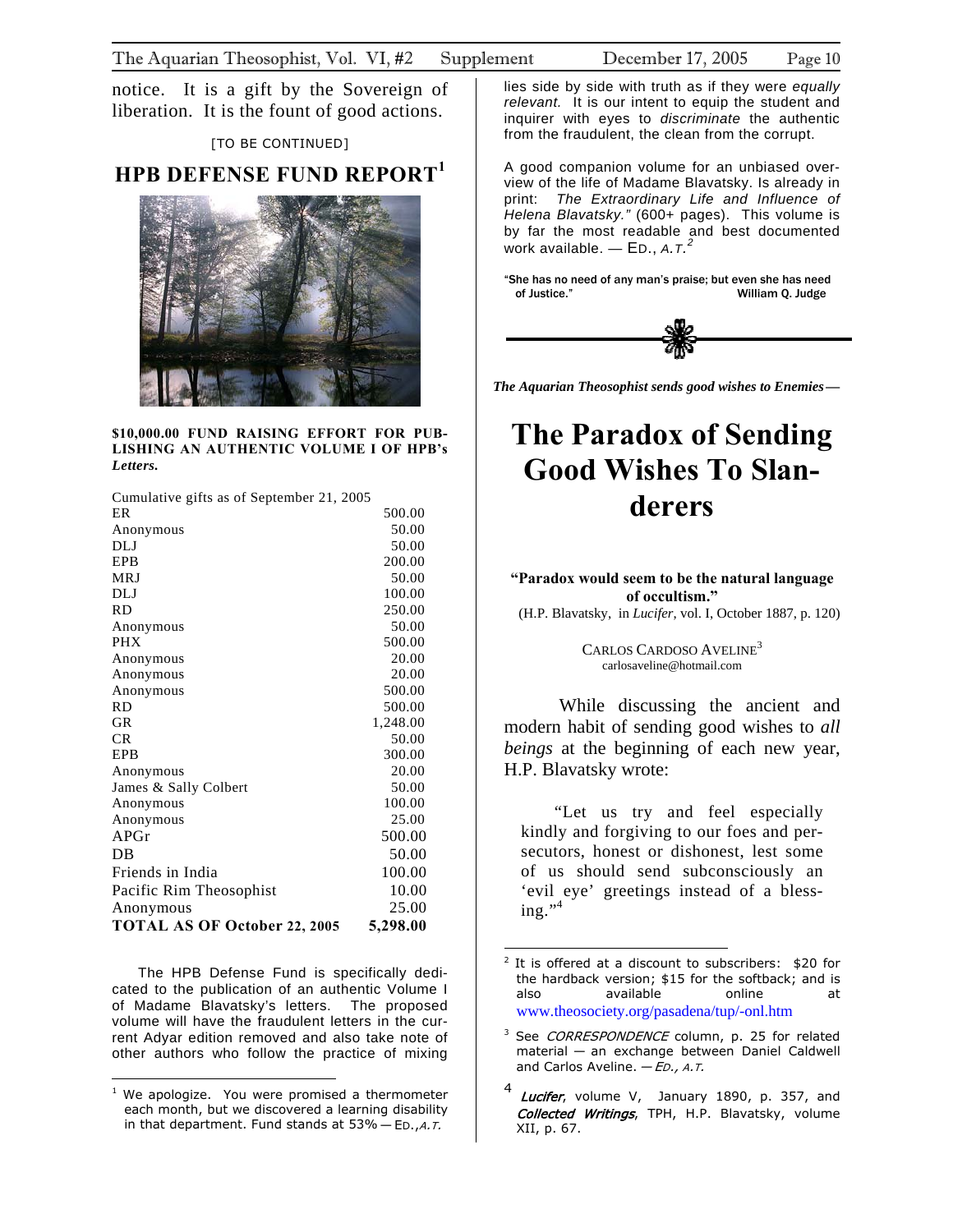That is perfectly correct.

The self-training of every true aspirant to divine Wisdom includes developing an abstract, detached, loving kindness to all beings, friends and foes alike. Yet realities in Occultism are not always as simple and shallow as one's personality would often prefer. Detachment and universal love are inseparable from justice.

Studying the *Mahatma Letters* we see that the healthy practice of sending good wishes to all, including enemies of Truth, does **not** mean an attempt to cancel Karmic Law, which is the law of justice and equilibrium. The right attitude towards Truth enemies and those who publicize slanders is **not** to act as if nothing were happening — nor, by our silence, to invite them to go on causing more and more harm to Truth.

Thus a Mahatma writes in Letter LXXXV:

"Every Western Theosophist should learn and remember, especially those of them who would be our followers — that in our Brotherhood, all personalities sink into one idea — abstract right and absolute practical justice for all. And that, though we may not say with the Christians, 'return good for evil' – we repeat with Confucius – 'return good for good; for evil – JUSTICE." $^1$  $^1$ 

What about the attitude, then, towards slanderers and those who give wide publicity to libels involving, say, the main founder of the theosophical movement?

What is *abstract justice* in such a case as the clever publication in recent years by Mr. John Algeo and by Mr.

 $\overline{a}$ 

Daniel Caldwell<sup>[2](#page-10-1)</sup> of the old and proven lies fabricated in the  $19<sup>th</sup>$  century by Mr. Vsevolod Solovyov, and by the Coulombs — without even indicating that the documents were entirely false?

In 1886, H.P.B. discussed the Rule XII of the Theosophical Society by-laws, according to which slanderers should be expelled from the movement. She wrote in her famous text known under the titles: *The Original Programme of the Theosophical Society* and/or *The Organization of The Theosophical Society*:

"This Rule XIIth was one of the first and the wisest. It is by neglecting to have it enforced when most needed, that the President-Founder [H.S. Olcott] has brought upon himself the present penalty. It is his too great indulgence and unwise carelessness that have led to all such charges of abuse of power, love of authority, show, of vanity, etc., etc."

Those charges were slanders made against Olcott himself. In a footnote, H.P.B. added:

"For years the wise rule by which any member accused of backbiting or slander was expelled from the Society after sufficient evidence – has become obsolete. There have been two or three solitary cases of expulsion for the same in cases of members of no importance. Europeans of position and name were allowed to cover the Society literally with mud and slander their Brothers with perfect impunity. This is the President's Karma – and it is just."<sup>[3](#page-10-2)</sup>

<span id="page-10-0"></span> $^1$  The Mahatma Letters to A. P. Sinnett, <code>T.U.P.</code>, facsimile edition, Pasadena, USA, 1992, p. 401.

<span id="page-10-1"></span> $\overline{a}$ 2 More on this appears in the *Correspondence* column, p. 33.

<span id="page-10-2"></span><sup>&</sup>lt;sup>3</sup> The Organization of the Theosophical Society, in Theosophical Objects, Program and Organization, by H.P.B., Theosophy Co., Los Angeles, USA, 37 pp., see pp. 19-20. The same text is in the H. P. Blavatsky Collected Writings, TPH, volume VII, under the title of "The Original Programme of the Theosophical Society", see p. 150.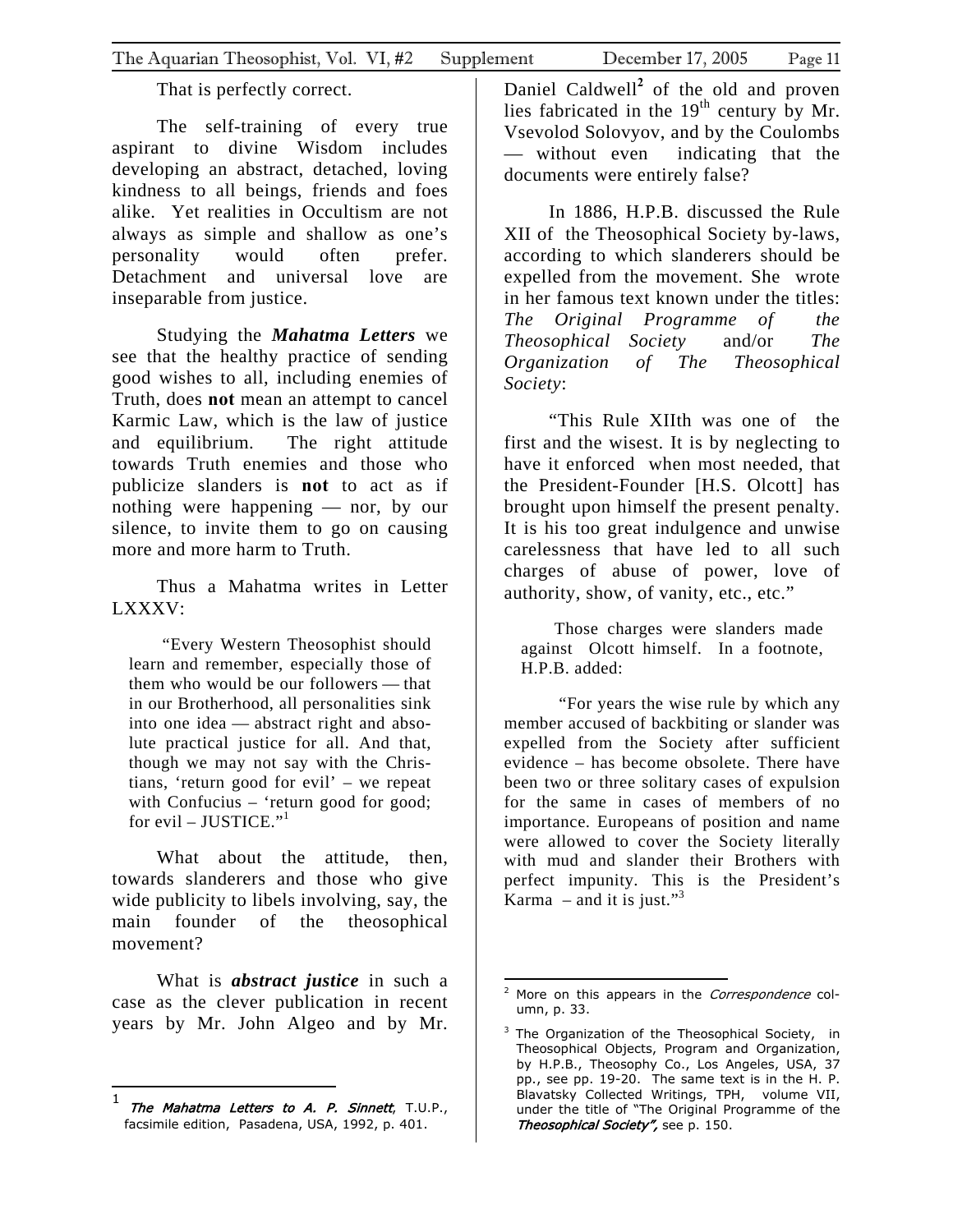<span id="page-11-0"></span>From an occult viewpoint, expelling or at least putting a limit to the action of a "theosophist" who propagates lies and libels is no revenge, no *vendetta* and no punishment — at all.

In fact, it is seriously detrimental to the slanderer himself, if we allow him to hurt truth and to attack HPB, for instance, inside the very theosophical movement, by circulating false accusations and libels which date from Solovyov's time. By not putting a limit to his actions, we actually invite him to cause more and more bad karma to himself by continuously attacking a Messenger of the sacred Teachers.

So expelling such people from the movement, if we could, or at least stimulating them to rethink and not to go on with the slandering policy is, no doubt, the best practical thing we can do to help them. By defending HPB from Solovyov libels and from those who publicize them, we are actively limiting the growth of these people's bad karma — a karma which they will have to face some day.

And indulgence in these cases, as H.P.B. points out, creates bad karma to ourselves, who try to be loyal to the Teachers.

So when a student of Occultism wishes well to all beings, he wishes the *kindest Justice possible to them all*. He wishes that they will stop doing avoidable mistakes; he wishes they will do good deeds instead, since he knows that Karmic law is unavoidable and *takes no vacation*.

> Best regards, Carlos Cardoso Aveline, Brasília, Brazil.



### Hidden Hints in The Secret Doctrine

W.O. Judge $^1$  $^1$ 

FUNCTION OF COMETS. Comets are the wanderers who, in the great struggle and rush of matter in any place where a system of worlds is to come into existence, act as aggregators or collectors of the cosmic matter until at last sufficient collections are made to cause the beginning of globes. *Italics on p. 201, V.I.*

CYCLES. There is always much discussion respecting this vast and interesting subject, not only in theosophical circles but outside as well. Indeed, the discussion was begun ages before our T.S. was formed. It will hardly be finished in our life. The dispute or difficulty has not been as to whether there are cycles governing men and affairs, for the most materialistic are wont to talk of the cycles of recurrence of diseases, wars, and the like, but about when any cycle begins, and especially the larger ones. One of the Moon's cycles is known, and that of the great sidereal vault is approximated, but when we come to such as the latter there is considerable vagueness as to what was the state of things 25,000 years ago. On *p. 202 of Vol. I*, the hint is given that the fundamental basis, controlling number and ground-work of the cycles is laid in the very beginning of the cosmic struggle **anterior to the aggregation** of matter into globes and suns, for (*at foot p. 202*) "This is the basic and fundamental stone of the secret cycles...The assertion that all the worlds (stars, planets, etc.), as soon as a nucleus of primordial substance in the *laya* (undifferentiated) state is informed by the freed principles of a just *deceased* sidereal body-becomes first comets, and then suns, to cool down to inhabitable worlds, is a teaching as old as the Rishis."

<span id="page-11-1"></span>Taken from *Hidden Hints in the Secret Doctrine*, pages 15-19; WQJ Pamphlet #11. Emphasis is added.  $-$  ED.,  $A.T.$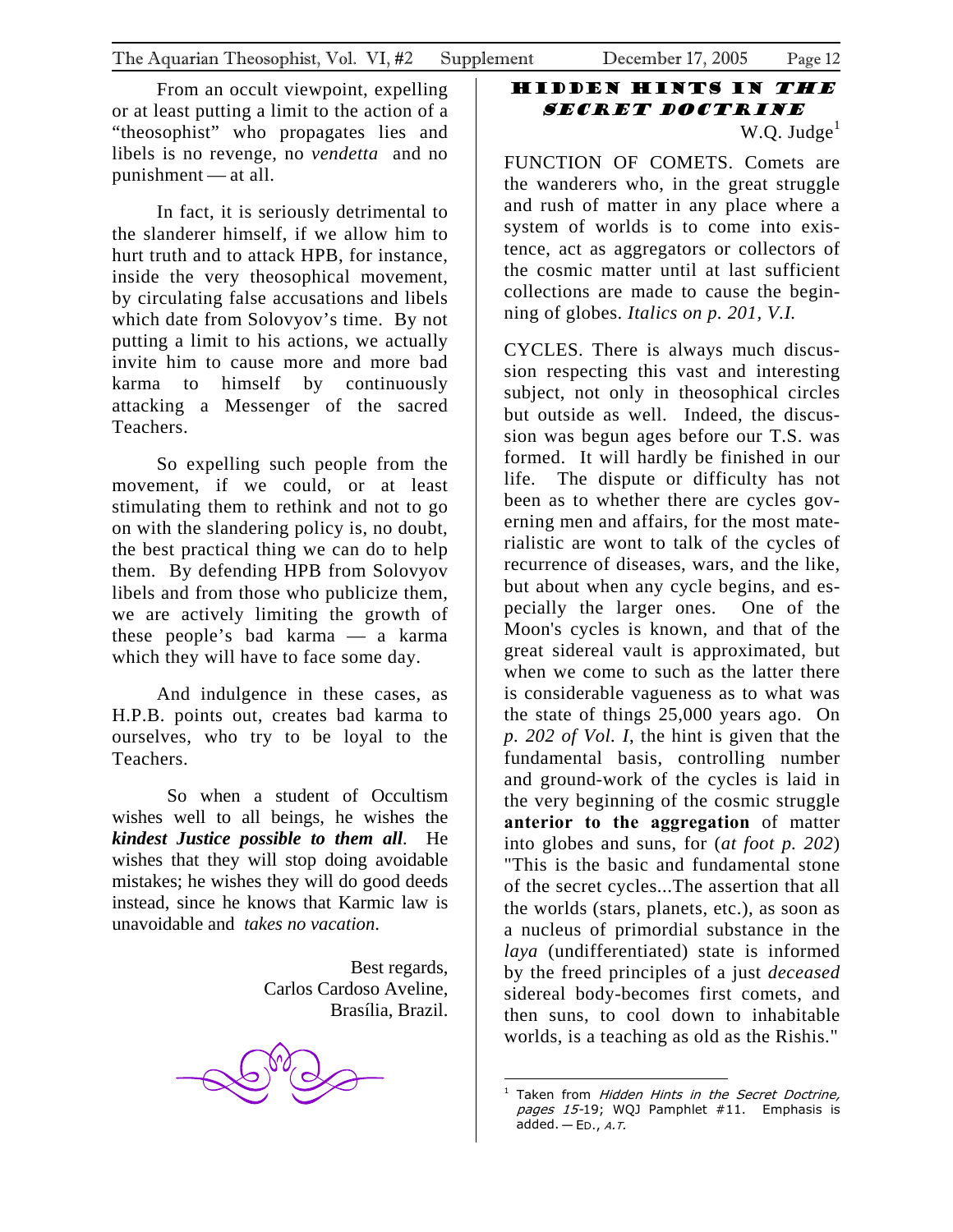Now in each system to, "struggle," is different from every other, a **different proportion arises,** and, the percentage of loss or remainder being variable, the cyclic bases in each system differ from others. It is very plain, then, that our present-day scientists can know nothing of these original differences and must remain ignorant of the true cycles. Only the eagle eye of the high Adept can see these numbers as they are written upon the great screen of time, and in the whispers that reach us from the ancient mysteries can be found the information we are seeking. Who shall hear aright?

THE VERY BEGINNING. Definitely as to the very beginning of manifestation-not of this little system of ours, but of the one vast whole-it is not possible nor permissible to speak. But a hint of seductive nature is thrown out on p. 203, 3d para., where, taking us back to the first act in the great drama of which our puny play is but a short sentence, H.P.B. says that the secret science declares that when the one great all has been thrown out into manifestation seven special differentiations of IT appear, and from those seven all the countless fires, suns, planets, and stars are lighted and go forth. So that, although in various systems of worlds the cycles and the numbers and bases may differ and be any whole number or fractional number, the great and perfect number is still *seven*. But no man now among us can understand that great *seven* when it includes all numbers the mind may reach by chance or by calculation.

From PAGES 212 TO 252, **Vol. I**

From *p. 212 to 221* the reader can for himself find all that the author of the *Secret Doctrine* desired to give out in those pages.

WHAT ARE ELEMENTALS? In describing the groups of the Hierarchies the 6th and 7th groups are touched on at *p. 221*, where it is said that elementals are a part of the numberless side groups "shot out like the boughs of a tree form the first central group of the four." And they are all subject to Karma (*19th line, p. 221*), which they have to work out during every cycle. As it is said, lower on the page, "A Dhyan Chohan has to become" such, it must follow that even a Dhyan Chohan was once at work in the planes of being where elementals are, and from that rose up to the higher place; this must be under the laws of evolution, of Karma, of Reincarnation.

MAN'S GREAT DESTINY. Following the argument hinted at about elemental, on *p. 221*, it is said that the celestial Hierarchy of this Manvantara will be transferred in the next cycle of life to higher, superior worlds, in order to make room for a new hierarchy, of the same order, which will be composed of the elect ones of our own human race. Such is our destiny, and such the path up which we climb; and when that point is reached, we must work still on for the benefit of those below us. This is the basis of altruism, and without altruism the consummation cannot be reached.

THAT HIGH SPIRITS WORK ON EARTH in bodies of men, while those spirits are still in the highest spheres, *see V.I. p. 233-234 and notes*, also *note p. 235*. On *p. 235* it is clearly explained that the author does not mean that which is called among the spiritualists "control" of mediums by a spirit but the actual continuance of the status and function of the incarnated spirit in the supersensous regions, while actually using as its own and working in a mortal envelope on earth. So that, according to her, there are certain persons on this earth, living and working as ordinary human beings and members of society, whose informing divine part is so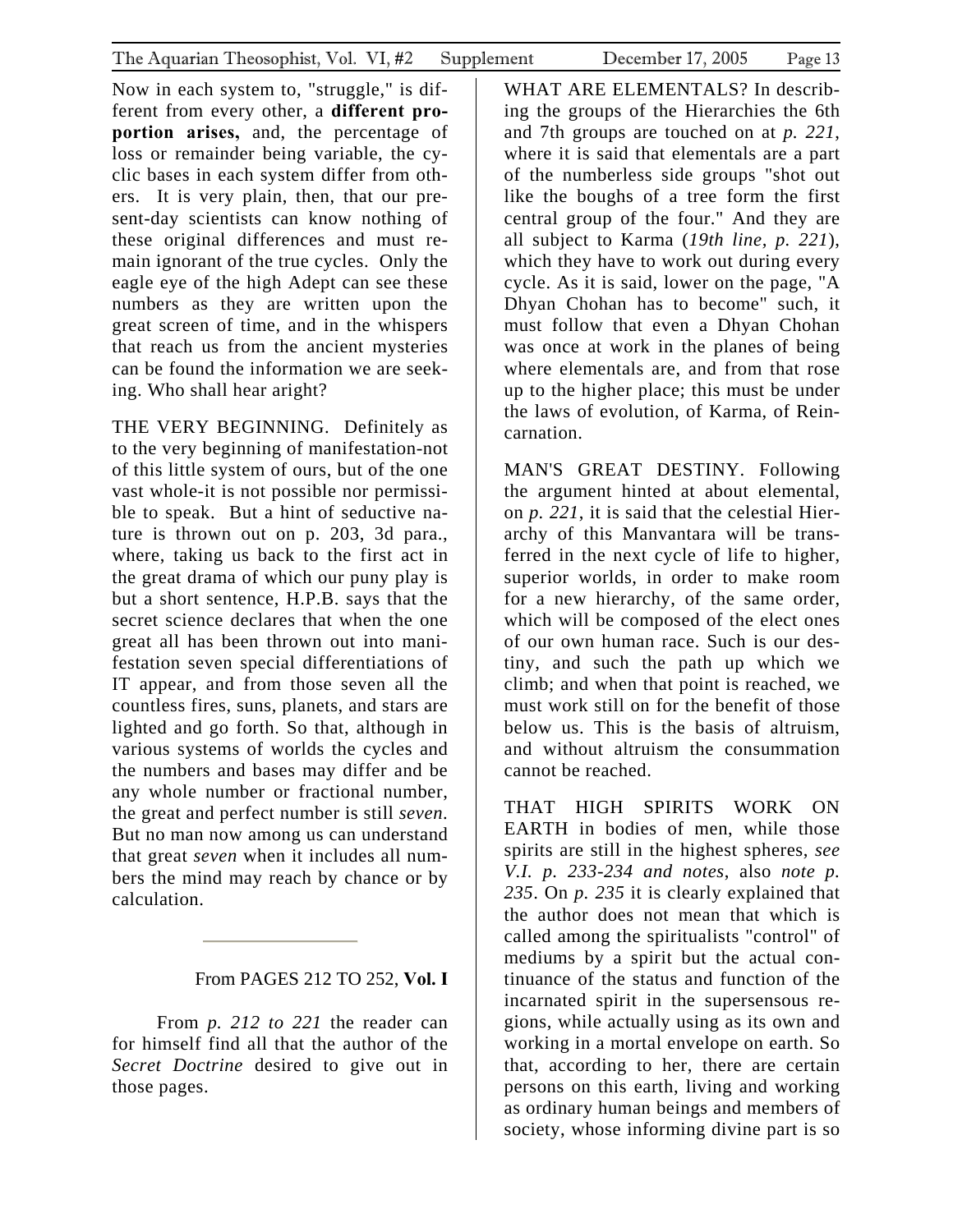<span id="page-13-0"></span>immeasurably high in development that they as such high beings have a definite status and function in the "supersensous regions." We should say-assuming the correctness of the author's statement-that she herself was such a case, and that "H.P.B." whether hourly in the day or night when all around was still had a "status and function" in other spheres where she consciously carried on the work of that high station, whatever it was. There were many events in her daily life know to those who were intimate with her that this hint may ravel, or at least shed much light upon. And in one of her letters this sentence appears-in substance-"The difference between you and me is that your are not conscious except at day, while I am conscious day and night, and have much to do and to endure in both of these existences from which you, being thus half-conscious, are happily saved."

In the Hindu books and teachings there is a reference to this when they speak of high *gnanees*-that is, persons full of knowledge and spiritual power-being attracted to this earth by certain acts and at certain times i the history of nation, race, or city.

LOSS OF THE SOUL. The possibility of the abandonment of the body by the soul is outlined on *page 234, V. I*, thus: "The soul could free itself from and quit the tabernacle [of the body] for various reasons, such as insanity, spiritual and physical depravity, etc." And at the end of the *note on p. 235* it is hinted broadly that such freeing of the soul from the body, leaving the latter to run out its course, is not confined to the case of those who are insane or depraved, but may occur with those who make great advance in knowledge and such consequent alteration in the constitution of the soul, as it we, that they no longer can dwell on earth, using the old body. It does not appear, however, that this subject is carried any further than this hint, found, as is so usual with

H.P.B., in a note. In this the words are: "For the occurrence is found to take place in wicked materialists *as well as in persons 'who advance in holiness and never turn back*.'" From my knowledge of her methods I regard this note as a deliberate reverse of sentence, in which the object of it is found in the words which are used in the underlined part.

THE NECESSITY FOR INDIVIDUAL EFFORT. This is very emphatically put, and in precisely the style of H.P.B., in the *3d paragraph on page 244*, in the parallelisms, where *Atma* is spoken of. Here she shows that *Atma* is not subject to change or improvement, but is the "ray of light eternal which shines upon and through the darkness of matter-*when the latter is willing*." [Italics are mine. (WQJ)] If matter, in the human being, the personal self, the body, and the astral body, with passions and desires, is not willing to be fully informed by the Spirit, then *Atma* will not shine through it because it cannot, in as much as matter then does not submit itself to the Divine behests. The willingness can only be shown by individual effort toward goodness and purification. It would seem that this ought to do away with that negation and supineness indulged in by even theosophists who talk of "not interfering with Karma."



#### THE DEATH OF MATERIALISTIC FUNCTIONALISM[1](#page-13-1)

**This is a rebuttal to an article entitled "Insidious Design, the growth of an anti-Science. You will notice that the rebuttal is not concerned with any particular religion but weighs the argument impersonal way—even throwing a "***compliment***" to his adversary!**

REBUTTAL: Insidious design: the growth of an anti-science

<span id="page-13-1"></span> 1 This title is a furnished one. You will notice that the phrase "functional materialism" becomes a key phrase in the later part of the "rebuttal."  $-$  ED., A.T.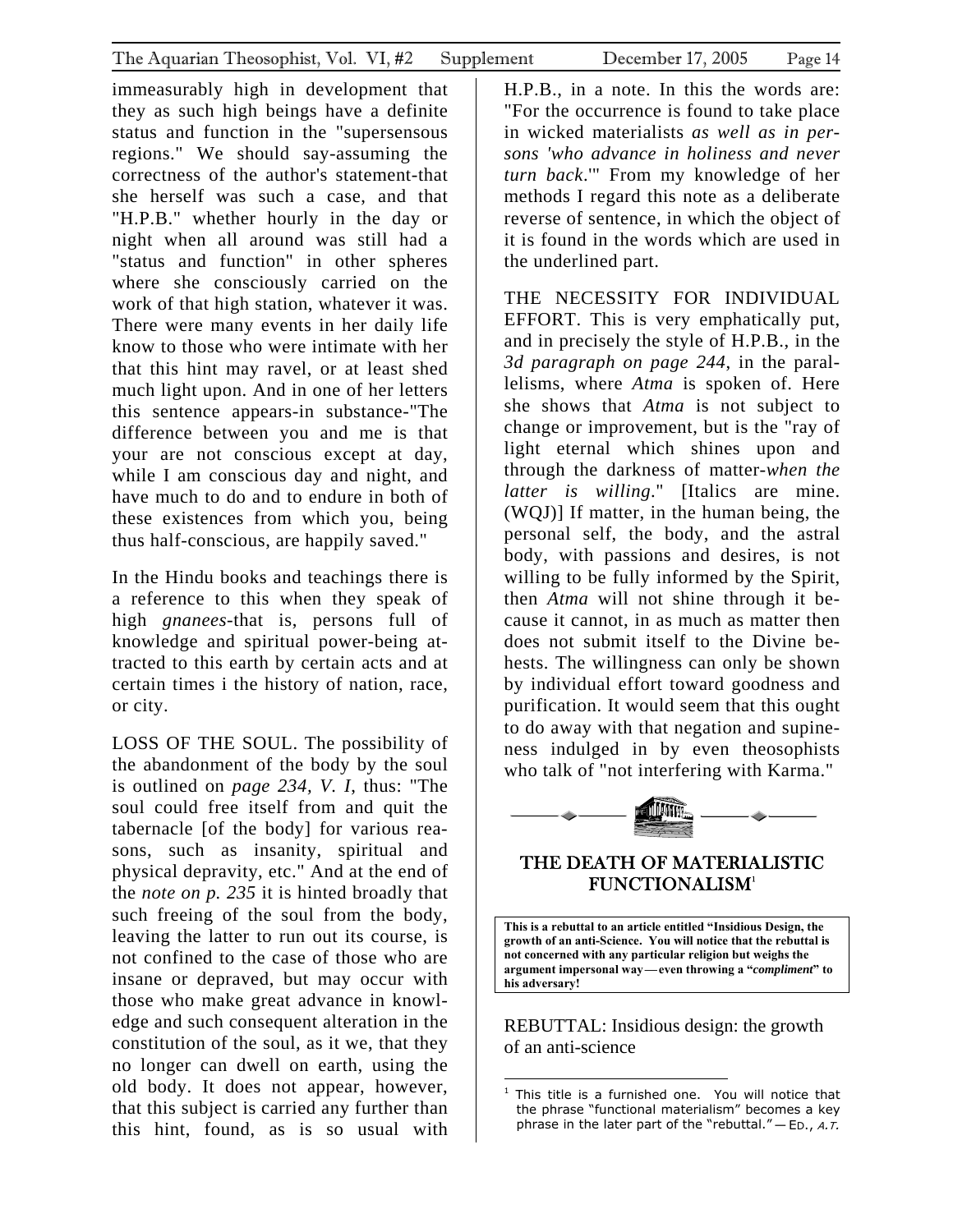By Bob Padgett [Bob Padgett is a Phi Beta Kappa Vassar College Graduate with a B.S. in Psychology]

While your article is well written, it contains numerous flaws.

#### 1) Rigid Religious Agenda?

Citing an evolutionist like Professor Cunningham to describe the role of intelligent design theory as a "rigid, religious agenda" contradicts your observation that its supporters comprise a "mishmash of theologies and philosophies."

How can it be both narrow and diverse simultaneously? When one considers that Sir Francis Crick advocated intelligent design in large measure because of the elegant design of the double helix that he helped co-discover, it becomes abundantly clear that there is a plurality of highly esteemed scientists who recognize that the evidence of a higher intelligence in nature and the cosmos is overwhelming.

Has Professor Cunningham won the Nobel Prize yet?

Some of the greatest minds in the history of science advocated intelligent design, reducing the claim that ID theory is "unscientific" to sheer nonsense. Advocates of ID theory include such luminaries as Sir Isaac Newton, Johannes Kepler, Robert Boyle, Blaise Pascal, Biologist John Ray, Sir William Herschel, John Flamsteed, Galileo, Benjamin Franklin, Cotton Mather, James Parkinson, William Prout, Lord Kelvin, James Clerk Maxwell, Sir Ambrose Fleming, Alexander MacAlister, Joseph Lister, Michael Faraday, and Wernher von Braun, to name a few. So much for the notion of **a narrow minded, religious** 

**cabal pushing ID** on the unsuspecting masses.

If anyone is rigid, it remains the evolutionists who become obsessively defensive and resort to ad hominem attacks when their most hallowed faith is called into question. Science does not begin with consensus, but rather by questioning consensus. You should try it sometime. Professor Cunningham should too. I'm certain it will be a new experience for the both of you. As one great philosopher once observed, "Getting the question right is the answer."

#### 2) ID Theory Unscientific?

It is deeply ironic that you view ID as a "bogus, unscientific theory" because there appears to be no way to falsify it. The same criticism equally applies to evolution because **origins** by definition deal with historically isolated, discreet, unrepeatable events that cannot be quantified or directly observed as mandated by the scientific method. Ironically it was Sir Francis Bacon, another great scientific mind and ID proponent, who first articulated the scientific method. What is good for the goose is good for the gander.

If ID theory is unscientific, so then is evolution, which begs the question why evolution is taught as science in the first place. Sir Carl Popper, a highly respected philosopher of science, argues that evolution theory deals with invisible entities and is so plastic that in its attempt to explain everything it actually explains nothing. Go ahead and re-read that last sentence again — I'll wait.

He also advanced similar observations about another field that dealt with invisible, non-falsifiable claims and entities: Psychoanalytic theory. The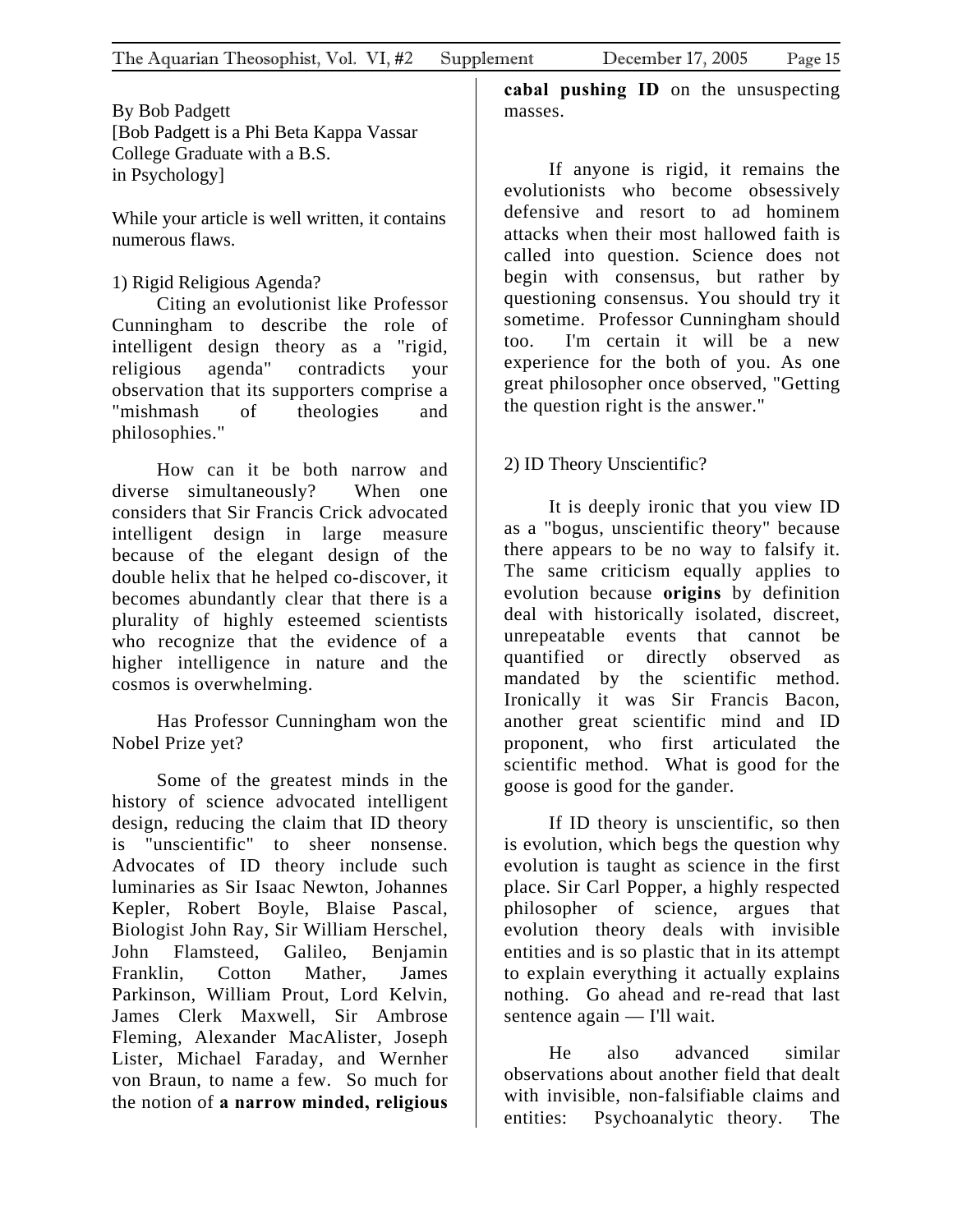mysterious enigmatic mechanisms of chance, and the phantom peripheral isolates of punctuated equilibrium are as ethereal as the id, the ego and super ego. Evolution is no more a "fact" than it is "science," of which it is clearly neither.

By contrast, ID theory is a multidisciplinary field that draws on cutting edge findings from microbiology, physics and mathematics, just to name a few. In this context the scientific method is powerless to falsify any claims about natural history. The only available method remaining is inference relying on the best and most accurate information.

Given these limitations, ID theory is clearly more robust in explaining the immense and elegant complexity of the natural world by means of the intelligent design inference. This really is no different than looking at an object created by man (*e.g.,* a car), and concluding that based on the complexity of the system that it must be the result of intelligent design and construction. By contrast, evolution theory fails miserably to account for irreducibly complex biological systems like the single cell (which by comparison make a car look profoundly simple). No wonder evolution is being dismissed by a growing number of scientists as untenable. As this realization sinks in and gains traction, ID theory will inevitably supplant evolution as the better explanation of the available evidence.

3) Sales pitch?

Your claim that ID theory lacks substance and is gaining adherents merely because of a slick sales pitch is sophomoric. A great idea sells itself, just like a healthy theory displaces an ailing one. Instead of tackling issues like the **design inference, irreducible complexity**, and other key elements of ID

theory, you gloss over them with casual dismissals that expose an ideological myopia that fails to grasp even the most basic issues swirling around this revolution in science. The predominance of evolution theory in our education establishment and the historic decline in math and science test scores is no coincidence.

ID theory is a serious attempt to undo the rot unleashed by decades of force feeding young, impressionable minds evolutionary tripe by finally acknowledging the overwhelming evidence of a higher intelligence underlying the profound complexity of the natural world. To refer to this endeavor as a series of "quack explanations" is quackery of the lowest sort. If you want to see some amusing examples of "quack explanations," try digesting the "just so" stories recounted by leading evolutionist who try to paper over the systematic gaps in the fossil record, the Cambrian explosion, the avian lung, the eye, or the supposed evolution of flight.

Ever since its inception, evolution has over-promised and under-delivered as a grand unifying theory, and will inevitably join the ranks of those other great theoretical dinosaurs — phlogiston $<sup>1</sup>$  $<sup>1</sup>$  $<sup>1</sup>$ </sup>

<span id="page-15-0"></span> 1 Phlogiston, from the point of view of the Masters, may not be as obsolete as the author posits, for on page 56 of The Mahatma Letters we find: "We do not bow our heads in the dust before the mystery of mind - for we have solved it ages ago. Rejecting with contempt the theistic theory we reject as much the automaton theory, teaching that states of consciousness are produced by the marshalling of the molecules of the brain; and we feel as little respect for that other hypothesis — the production of molecular motion by consciousness. Then what do we believe in? Well, we believe in the much laughed at *phlogiston* (See article "What is force and What is Matter" — this article begins on page 23.) …. The bodies of the Planetary spirits are formed of that which Priestley and others called Phlogiston and for which we have another name. ….The existence of matter then is a fact; the existence of motion is another fact, their self existence and eternity or indestructibility is a third fact. And the idea of pure spirit as a Being or and Existence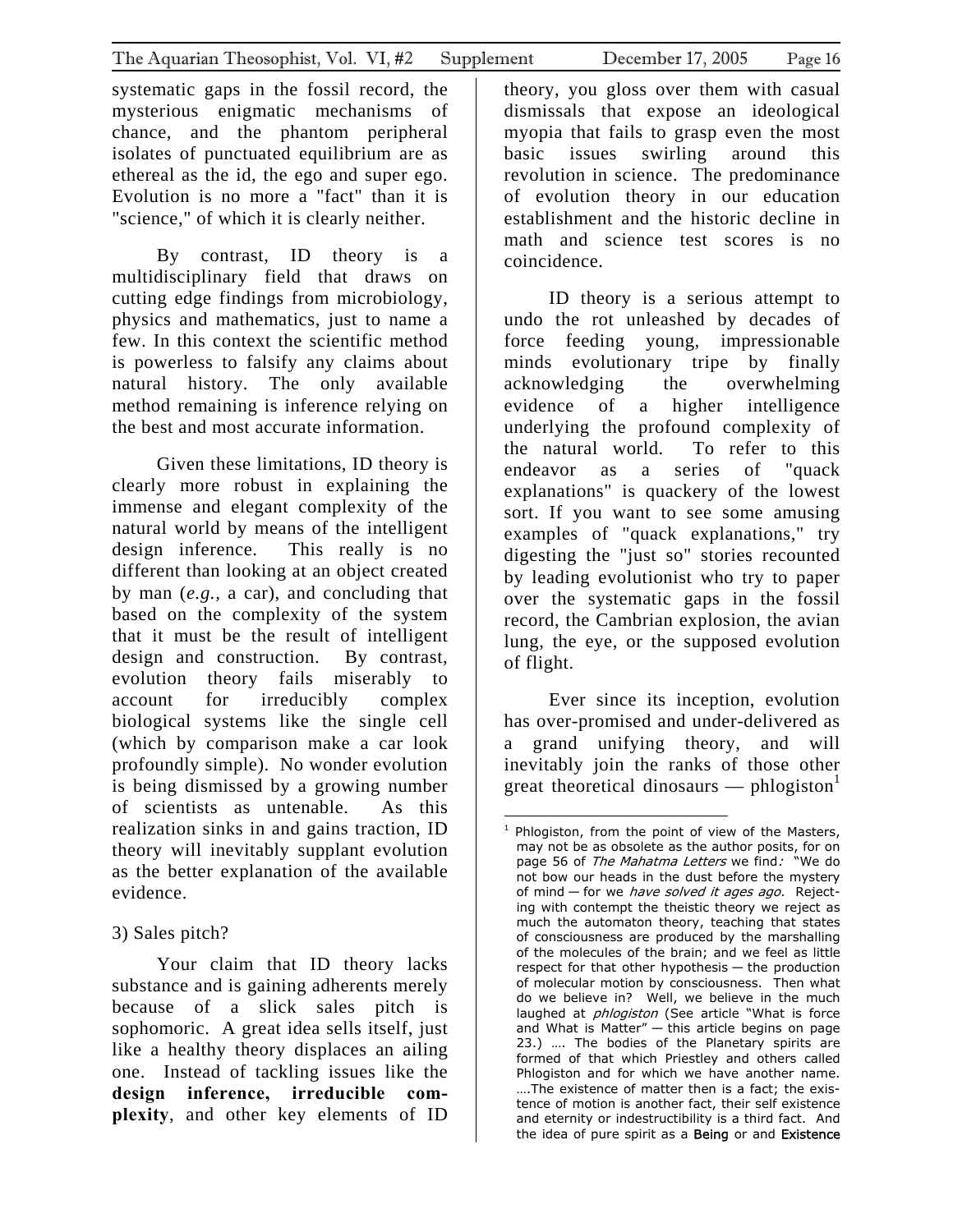and Ptolemaic theory. It's only a matter of time, not chance.

#### **Misrepresenting science?**

Your motive for rejecting intelligent design is based on the presumption of **materialistic functionalism**. Now if I grant you this assumption, then by all means I'll grant you all the rest. This is precisely the point of departure between evolution and I.D. theory.

Interestingly, there are a number of recent findings that jeopardize the efficacy of **materialistic functionalism**. For example, experiments with light passing through two parallel slits produce a pattern of parallel lines and shadows. When scientists measure the direction of the light photons, the line pattern suddenly disappears, replaced by a diffuse pattern. Paradoxically, when the same experiment is conducted and the data is automatically erased afterwards, the line pattern inexplicably reappears. The startling conclusion? The light **"knows"** it is being measured beforehand and behaves differently afterwards. Similarly, when an atom is sliced in half, rotating one half will cause the electrons orbiting the other half to change configuration. This occurs regardless of the distance between each half of the atom. Moreover, studies of neural activity in humans reveals that neural activity appears **only after a decision is made**, not before as functionalism undoubtedly requires.

**Materialistic functionalism** completely breaks down when applied to the human mind, *i.e.,* an intelligence. How does one explain a beautiful painting, a poem, or a symphony, except for references to intelligent design? Likewise the application of **materialistic functionalism** to created entities fails miserably, whether it be a car, a clock, or

 $\overline{a}$ 

a cell. You're correct in identifying this misapplication, yet you fail to comprehend its significance to the debate because you are blinded by your faith in the "blind watchmaker." Intellectually you strain out a gnat, yet drink a camel.

I.D. theory is a stunning advance in science because it demonstrates that **materialistic functionalism** is insufficient to explain the products of intelligent design displaying irreducible complexity and complex specific information (CSI). Go ahead and apply evolution theory to something you created, and get back to me when you figure out that it doesn't work.

Evolution Unscientific?

For an evolutionist, you are unusually honest in your admission that some aspects of macro evolutionary theory may not be directly testable and rely on logical inference.

That is precisely my point, yet try using the word "all" instead of "some." Your reference to evolution's quasiexplanation for the "Tree of life" — a Biblical term, ironically  $-$  is a red herring, unless you count filling out the branches of the tree with phantom transitional forms as proof of evolution. I must emphasize that this approach appears successful only to someone already convinced of evolution.

The point is to prove the theory, not assume that it's correct merely on inference. Can you name a single experiment that proves macro evolutionary claims? I can't. That's why I challenge the evolutionary community to conduct an experiment with fast reproducing bacteria to create a multicellular organism through random chance processes and selective pressures. Antibiotic resistance in bacteria does not

<sup>—</sup> give it whatever name you will — is a chimera, a gigantic absurdity. (Letter X, Mahatma Letters, p. 56.)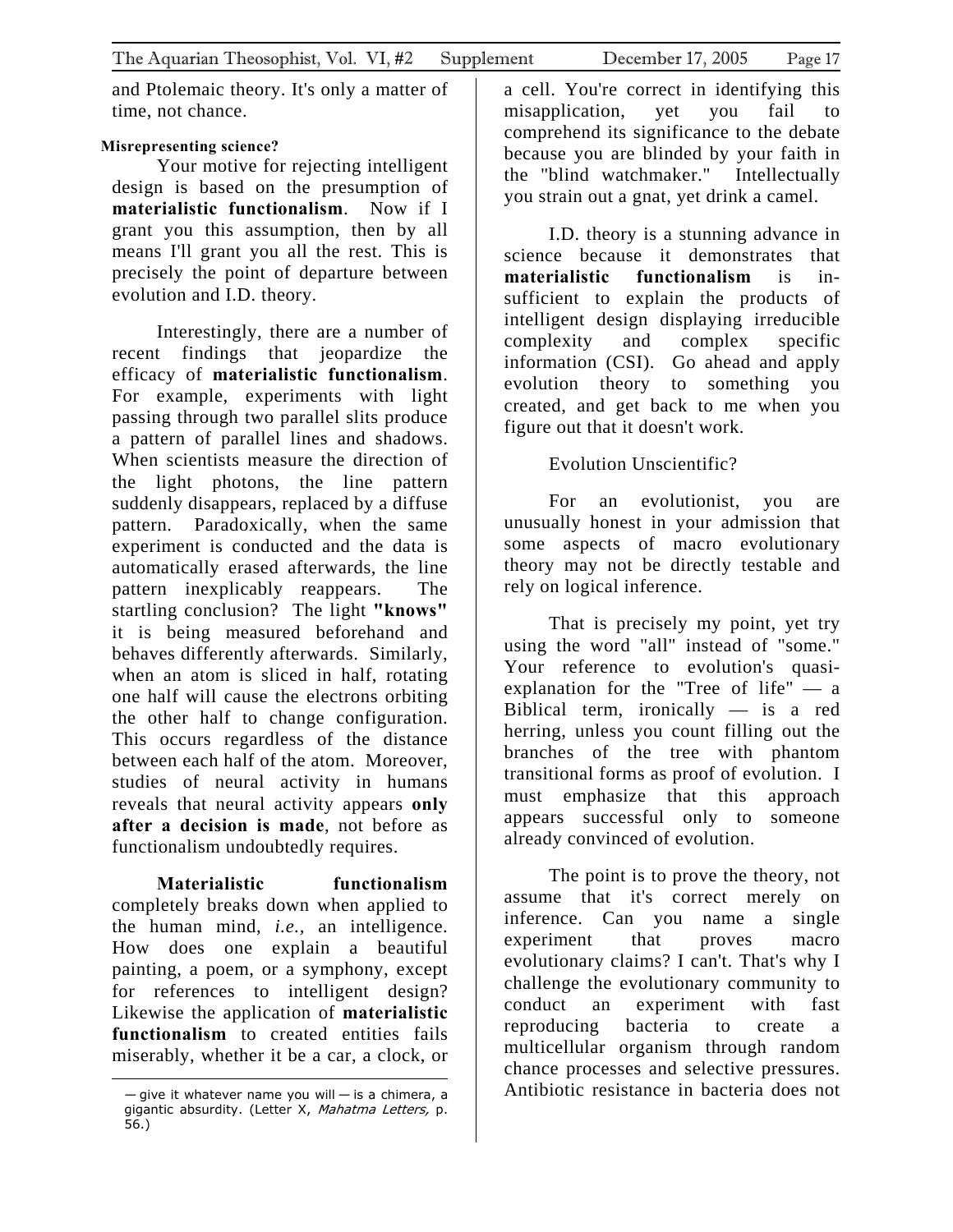represent proof of macroevolution, but rather microevolution.

Ultimately not a single evolutionary scientists will undertake such a daunting experiment because it would demonstrate what they already know but are afraid to admit openly: Macroevolution is a myth. Such an attempt to create a multicellular organism from a single cell organism will not happen via random chance because science, armed with all of its advanced knowledge of genetics and DNA, doesn't have the faintest idea how to accomplish such a minor evolutionary transformation intelligently.

If evolutionists can't accomplish such an miniscule example of macroevolution through intelligent manipulation, how can they then forward the fantastic fallacy that random chance processes and selective pressures can?

Random chance is the mysterious "ether" of evolution theory that is capable of miracles, "creating" life itself from inorganic matter. Microevolution deals with the survival of the fittest, while macroevolution deals with **the arrival of the fittest** via epigenetic change. Such an experiment with bacteria to generate macroevolution is a reasonable means to falsify macro evolutionary claims, and I predict that macroevolution theory would fail such a test.

#### **Macroevolution Testable?**

While microevolution is testable (the special theory), historical macroevolution claims (the general theory) are not unless you possess a time machine. Your reference to "wheat evolution" is a nice play on words, but remains unimpressive as it merely supports micro evolutionary claims with the caveat that wheat is the product of selective breeding guided by an intelligence, *i.e.,* man. Darwin also invoked selective breeding as proof of

micro evolutionary claims, yet conveniently overlooked the significance that intelligence managed the process not random chance. It is intellectually disingenuous to conflate micro and macro evolutionary claims as equivalent when they clearly are not, yet Darwinists are routinely guilty of this intellectual sleight of hand.

The special and general theories are clearly different in scope, and the wheat example supports this observation. You start with grass, and you end up with grass. Now if you started with grass and ended up with a tree, I'd be impressed. That you find grass variants an impressive proof of evolution is revealing. This is like believing that someone who just learned to write a 6-word sentence (*e.g.,* The cat is on the mat) will next write a 1000 page novel.

Natural selection clearly prevents evolution because it destroys 99.99% of mutations to maintain the stasis of the species. The fossil records unambiguously supports the systematic observation of abrupt appearance of fully formed organisms that remain unchanged for millions and millions of years. The Cambrian explosion is a classic example of this phenomena, and is another clear counter example to evolution theory. Even so, evolutionists amazingly interpret it ad hoc as "proof" of evolution. If you can fall for that, then you can fall for anything…most notably the belief that you descended from monkeys.

You're missing something:

Far from being the machination of a vast right-wing conspiracy, Intelligent Design theory is the logical corollary of a growing body of scientific inquiry based on objective, measurable findings that are repeatable and quantifiable. From the amazing molecular machines of microbiology to distant galaxies, I.D. theory draws upon a plethora of complex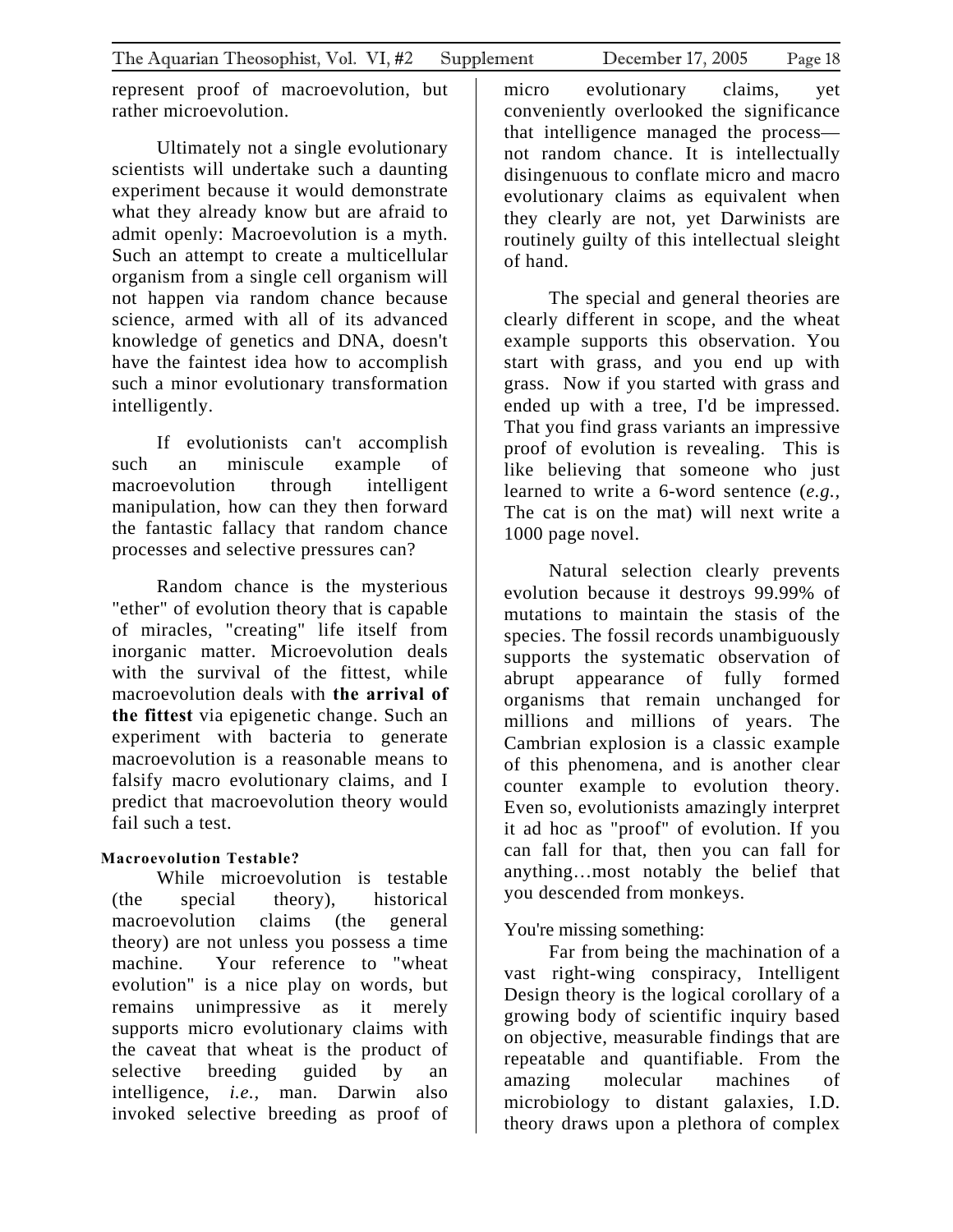and precise findings from numerous scientific disciplines.

Admittedly I.D. theory is in its infancy, so it would be premature to abort it before it can be fully explored unless veiled prejudices leave no room for an alternative. **Materialistic functionalism** is just such a prejudice, and it is rife in academia. Until the charlatans of higher education come to grips with this farce of a philosophy, evolution will continue to be perceived as the only viable explanation for our origins.

Even so, perception is not always reality. When extrapolated to the human mind, **materialistic functionalism** results in a reductio ad absurdum. Indeed, if our thoughts are reducible to chemical interactions, how then can we know if anything is true or rational? Reductionism utterly fails to explain anything created through an intelligent process, whether it is a symphony, a poem, an article about evolution, or ultimately, the human mind. Like its philosophical progenitor when applied to the mind, evolution is an equally ludicrous extrapolation when applied to the diversity of life.

Far from revealing a gradualistic continuum, science affirms again and again that the paramount characteristic of ancient and modern life is systematic discontinuity. Even Gould admits that the systematic gaps in the fossil record are "the trade secret of paleontology." More importantly, this observation is not isolated to biological systems — it is a common theme in modern scientific inquiry. Let me explain.

Systematic discontinuity is everywhere: The systematic gaps between species observed today and in the fossil column are highly reminiscent of the orbitals in quantum theory. When Newtonian mechanics were applied in vain to the atom, it resulted in a reassessment of his ideas and the creation of quantum physics.

Electrons orbiting around the nucleus of atom do not gradually expand their orbits, but jump from one orbital to another based on the absorption of discreet packets of energy called quanta. Just as electrons "jump" from one level to the next, so does the introduction of organisms in the fossil column, most conspicuously the Cambrian explosion.

The fundamental discontinuity of life and subatomic events applies with equal strength to the universe as evidenced by clumping matter that defies the gradualistic assumptions derived from the "big bang" theory. According to this theory, matter was predicted to be evenly distributed throughout an ever expanding universe that is gradually slowing down. **Recent findings, nonetheless, confirm just the opposite.**

In the 1980s a group of astronomers found that galaxies are distributed unevenly in space, with galactic super clusters separated by incredibly huge voids. The discovery of the Great Wall of galaxies and the regular clumping of galactic matter greatly surprised astronomers. "The regularity is just mindboggling," confesses D.C. Koo at the University of California at Santa Cruz.

An astrophysicist at Berkeley, M. Davis, admits that if the distribution of galaxies is truly so regular,"....it is safe to say we understand less than zero about the early universe." Furthermore, the Sloan Digital Sky Survey found that not only is the universe expanding, it's accelerating.

Taken together these findings require that some mysterious, unknown,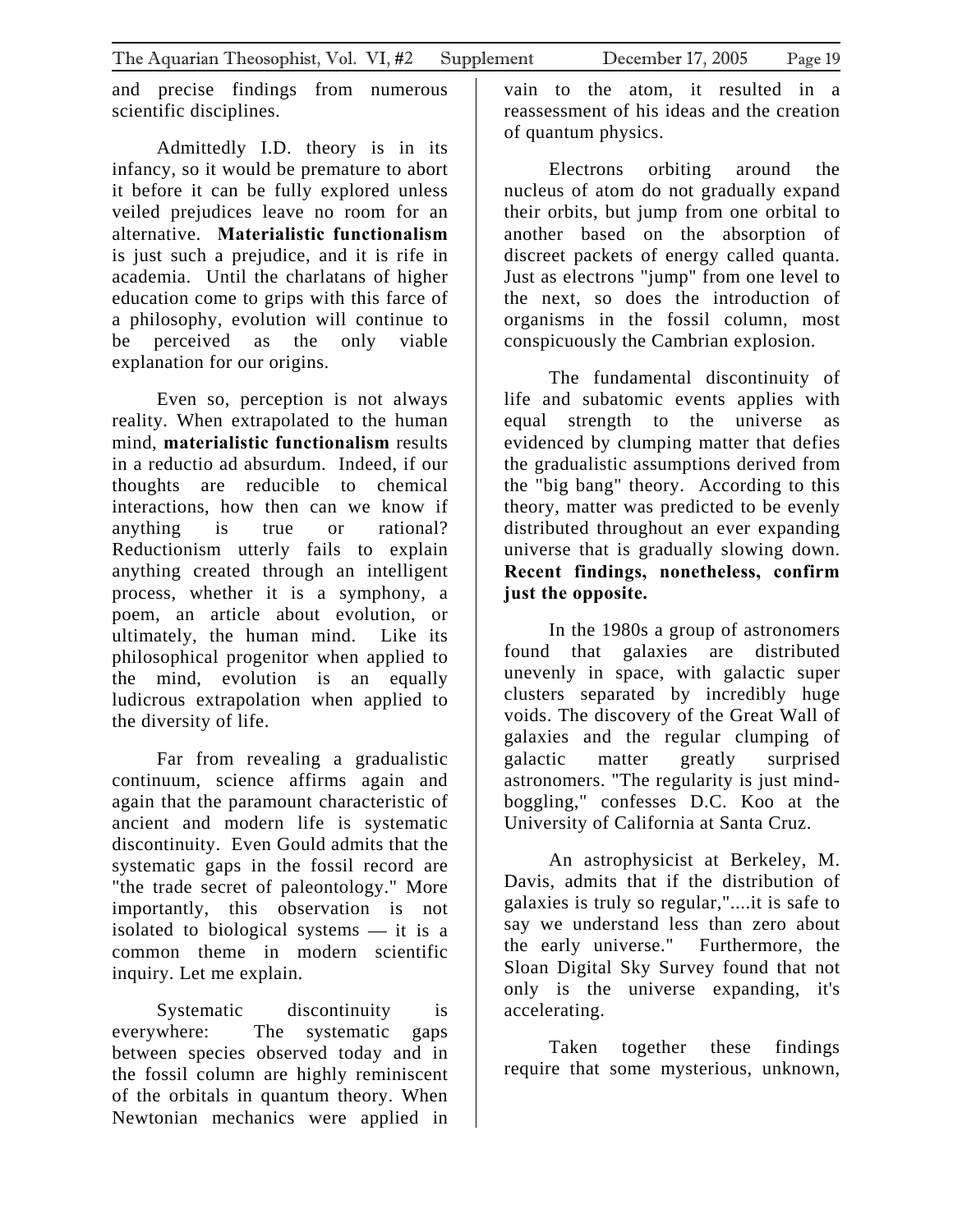anti-gravity<sup>[1](#page-19-0)</sup> force is driving everything apart. Cosmologists have no problems theorizing about this mysterious, unknown, anti-gravity force because the evidence points in that direction, and they rightly call this science.

The same may equally be said about I.D. theory. The unbridgeable expanse between organic and inorganic matter defies gradualistic explanation, and is one of the most striking and mysterious discontinuities of all.

Discontinuities are the defining characteristic of the subatomic world, quantum physics, the distribution of matter in the universe, and biological systems, pointing compellingly and inexorably to a mysterious intelligent designer. Striving to explore evidence for such a theory is no different than what Cosmologists are already doing for "dark matter."

#### **The sudden end of gradualism:**

These observations herald the end of gradualism, yet evolutionists continue to blindly invoke the mirage of continuity. They remain shackled to a faith in a 19th century idea rooted not on an impartial assessment of the facts, but rather on a philosophical *a priori* assumption of materialistic reductionism that leaves no room for competing theories. For evolutionists, proof becomes superfluous because the theory is assumed to be true before any evidence is made available for interpretation and incorporation into the theoretical framework. The theme of your article<sup>[2](#page-19-1)</sup> reflects this presumptiveness as you conspicuously omit any falsifiable proof for macroevolution, yet insist on the same for any competing theory.

However, I fully understand your dilemma because there is no way to falsify a fable like macroevolution. It would be far easier to prove the existence of unicorns. Instead of "Seeing is believing," for evolutionists it's "Believing is seeing." The pixy dust of chance and time makes even the most ludicrous theoretical "just so" story float from a highly speculative hypothesis to a proven fact. The central tenant of natural selection is a classic tautology, (i.e., the most fit organisms survive because those that survive are the most fit).

Simply restating the premise as the conclusion is evidence of questionable logical capabilities, yet evolutionists routinely do this without giving it a second thought...literally. No wonder they find evolution so convincing.

One would expect such undisciplined thinking from a religious fanatic, yet evolutionists in their neopaganistic fervor are superlative candidates for this role. Their unwillingness to openly debate the merits of their own theory all but confirms this lamentable condition in academia, or should we refer to it as academia-anemia. No wonder your article is prefaced with the remark that in academia the temptation to dismiss intelligent design outright must be irresistible. I'm sure it is.

#### **A 21st Century Theory:**

Perhaps now you may begin to appreciate the fundamental revolution in science that I.D. theory promises to unleash in the 21st century. Far from undermining a proven theory, I.D. theory is opening up novel lines of inquiry that will help unravel some of the most perplexing problems in modern science. At the same time, evolution theory has reached the end of its usefulness, and is imploding under its own theoretical inadequacies.

<span id="page-19-0"></span> 1 The Phlogiston theory was discarded largely because it postulated matter with a negative weight.

<span id="page-19-1"></span> $2$  *i.e.*, the article for which the current article is a "rebuttal.  $-$  ED., A.T.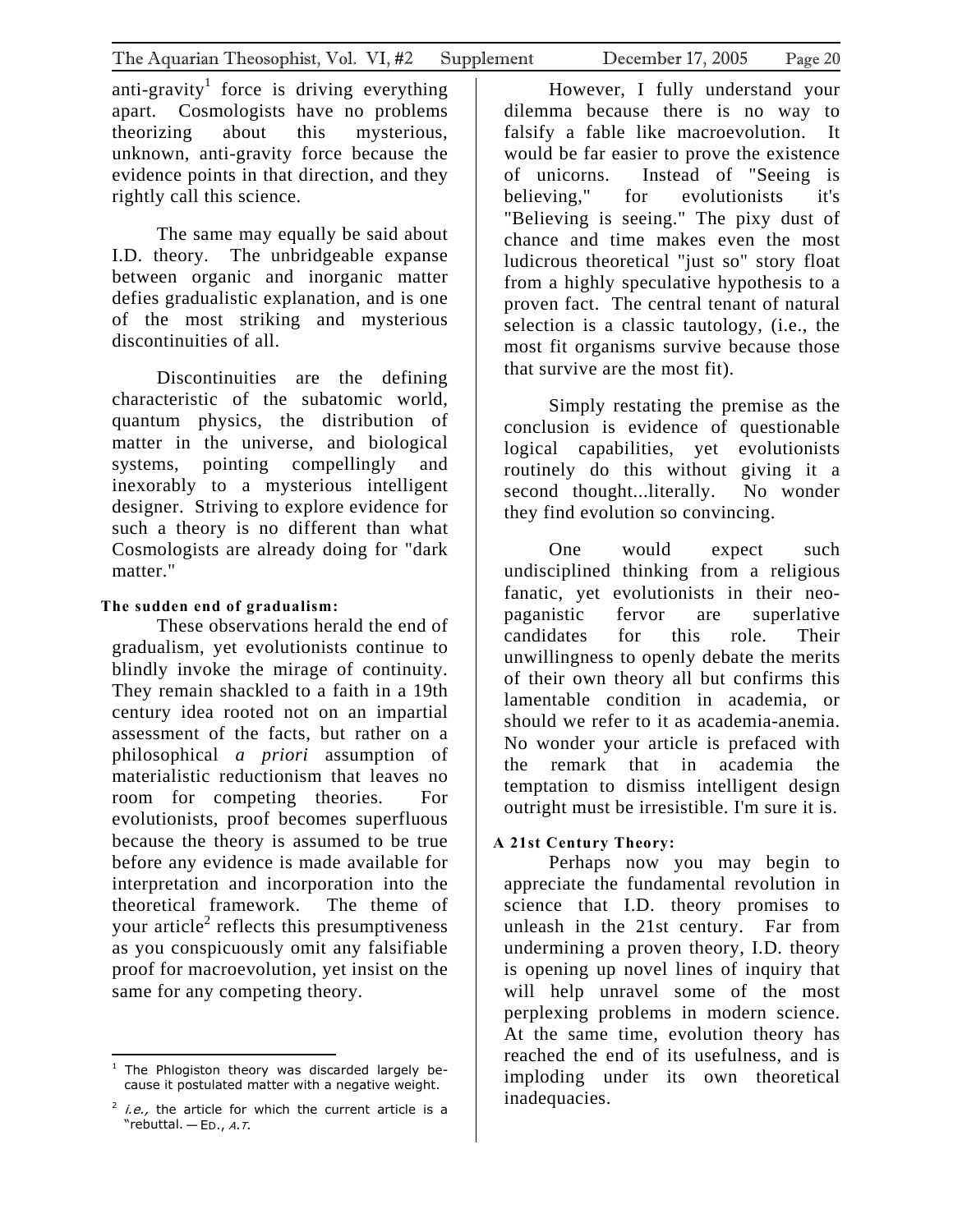When evolution theory was first proposed, many forms of evidence that are commonly invoked today were decades away from being explored or articulated. Yet the theory went from a highly speculative hypothesis to an undisputed truth within 20 years. The social and political dimensions that spawned this acceptance (*e.g.,* the Victorian belief in the inevitability of progress) would be a far more worthy subject to scrutinize, and would aid in explaining the remarkable fanaticism of those who still cling to this theoretical anachronism. In the meantime, counterexamples to evolution theory continue to accumulate.

For instance, chimps were just found in the fossil record to be contemporaries of modern man, contradicting the most recent story of hominid evolution. Problems like irreducible complexity and the discontinuity of biological forms simply do not fit within the evolutionary framework. Instead of committing mental contortions to force flagrant counter examples into a flawed theoretical construct that is literally bursting at the seams with contradictions, science now has the opportunity to be liberated by intelligent design theory and follow the evidence wherever it may lead. Inevitably, inexorably, science will embrace I.D. theory because it is the only intelligent choice.

Bob Padgett is a Phi Beta Kappa Vassar College Graduate with a B.S. in Psychology.

#### **Response to Robert Bowden[1](#page-20-0)**

Undoubtedly you're borrowing from Ken Miller's playbook. Since both ID and evolution theory are beyond the reach of the scientific method, they must rely on inference employing the best available evidence.

Even you confess as much about evolution with your reference to paternity tests. Nonetheless, it's fundamentally misguided to mistake the shadow of a theory's interpretation of a circumstantial correlate as proof of that theory.

A classic example is evolution's interpretation of similarities between organisms as "proof" of common ancestry. This presupposes what the similarities mean, *i.e.,* reads between the lines. In other words, the evidence does not clearly support the theory unless it is interpreted in light of the theory. Yet which came first, the "proof" or the theory that so conveniently provided it? It's hardly surprising

that animals that look more alike morphologically share more similarities in their genetic structure. Commonalties in gross appearance being born out at the molecular level are hardly an impressive prediction except to someone devoid of common sense.

To argue that correlating phenotypes with changes in gene frequencies is proof of common ancestry is akin to advancing the absurdity that books of similar length written in the same language must be on the same subject matter because they have a similar number of words. This is hardly a compelling argument, yet evolutionists parrot this line incessantly as though "1001 repetitions makes one truth." Such an argument is only convincing to someone already convinced of evolution.

That evolutionists routinely fail to comprehend the absurdities of their own arguments shows that the underpinnings

<span id="page-20-0"></span> 1 As Padgett is a good writer and excellent thinker, we offer this second rebuttal on behalf of I.D. — ED., <sup>A</sup>.T.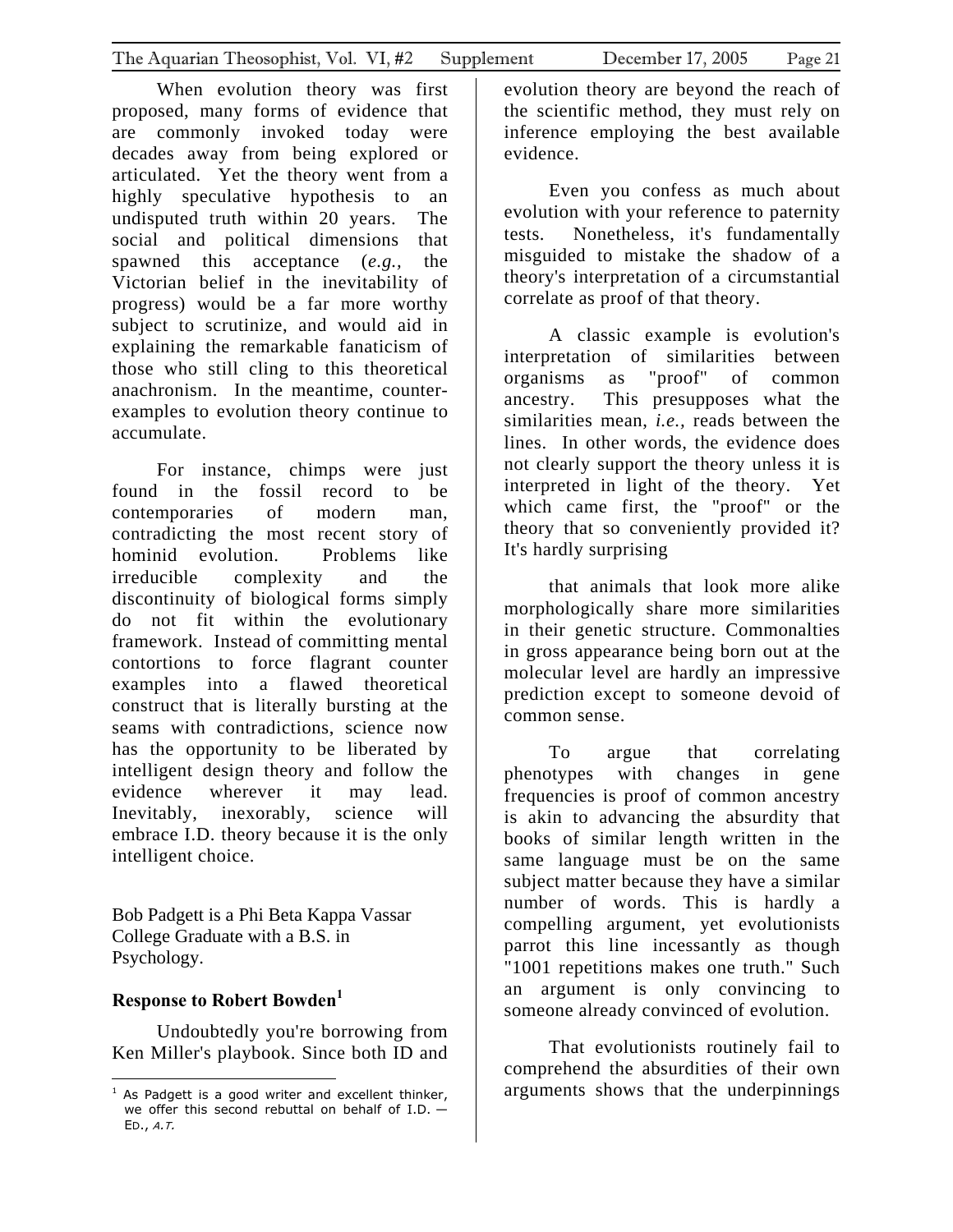of their faith is irrational in nature, and irrational to nature.

By contrast, intelligent design theory reasonably interprets morphological and genetic similarities as **evidence of a common designer**. Given the numerous instances of parallel and convergent evolution whereby similar structures supposedly evolved independently but are strikingly similar (*e.g.,* the wing, the eye, the dorsal fin), intelligent design theory is more robust in accounting for these phenomena. Evolution theory must posit the miraculous, that similar structures were mirabele dictu contrived through random chance processes and mutations repeated over and over again independently of one another rather than through a unified, linear continuum as predicted by the theory.

Parallel and convergent evolution present an obvious counter example to evolution theory that is strikingly similar to the planetary epicycles that Ptolemaic theory lamely attempted to incorporate into their waning paradigm before it collapsed under its own weight. The findings did not fit the theory, so the theory was modified to fit the findings. Evolution theory has undergone so many ad hoc makeovers that it's as credible as Michael Jackson's nose. If evolution were indeed true, then there should be significant similarities between morphological and genetic information. Yet this prediction is undermined by research that uncovered some very incongruous findings.

For example, genetic analysis reveals a surprising 70% similarity between the DNA of nematode worms and man. The alleged 99% similarity between chimpanzee and human mentioned by evolutionists has also been recently bumped downward to 95%, **a threefold decrease**. As we continue to

expand our understanding of genetics, it would not be surprising to see this number drop even further. In a survey conducted by researchers at Cambridge University, key proteins of terrestrial vertebrates were compared. In nearly all samples, man and chicken were paired as the closest relatives with the next closest relative being the crocodile. No wonder Elizabeth Pennisi wrote in a 1999 Science article that genetic analyses carried out by Darwinists to shed light on the 'tree of life' actually **yielded directly opposite results**," and that "new data are muddying the evolutionary picture."

I suspect you didn't get the latest memo on this problematic subject from Ken Miller. You certainly prove what Goethe warns against: "We are never deceived; we deceive ourselves." Belief in evolution theory is an act of self deception akin to believing that  $2 + 2 = 5$ .

As for the vast quantities of peer review literature you reference as "proof" of evolution, I must confess that succumbing to the herd mentality is dangerously attractive to the young scientist desperate for recognition, funding and tenure. Yet this temptation proves all but lethal to the enterprise of science. All the printed words in all the world will never be enough to save evolution theory from reality.

The articles you reference are nothing than a grand conformism that collectively represent the tragedy of so much human talent, effort and treasure wasted to prop up and insulate evolution theory from being called what it really is- -the great cosmogenic myth of the  $20<sup>th</sup>$ century.

Bob Padgett bobwpadgett@yahoo.com Benefit Analyst San Rafael, CAz.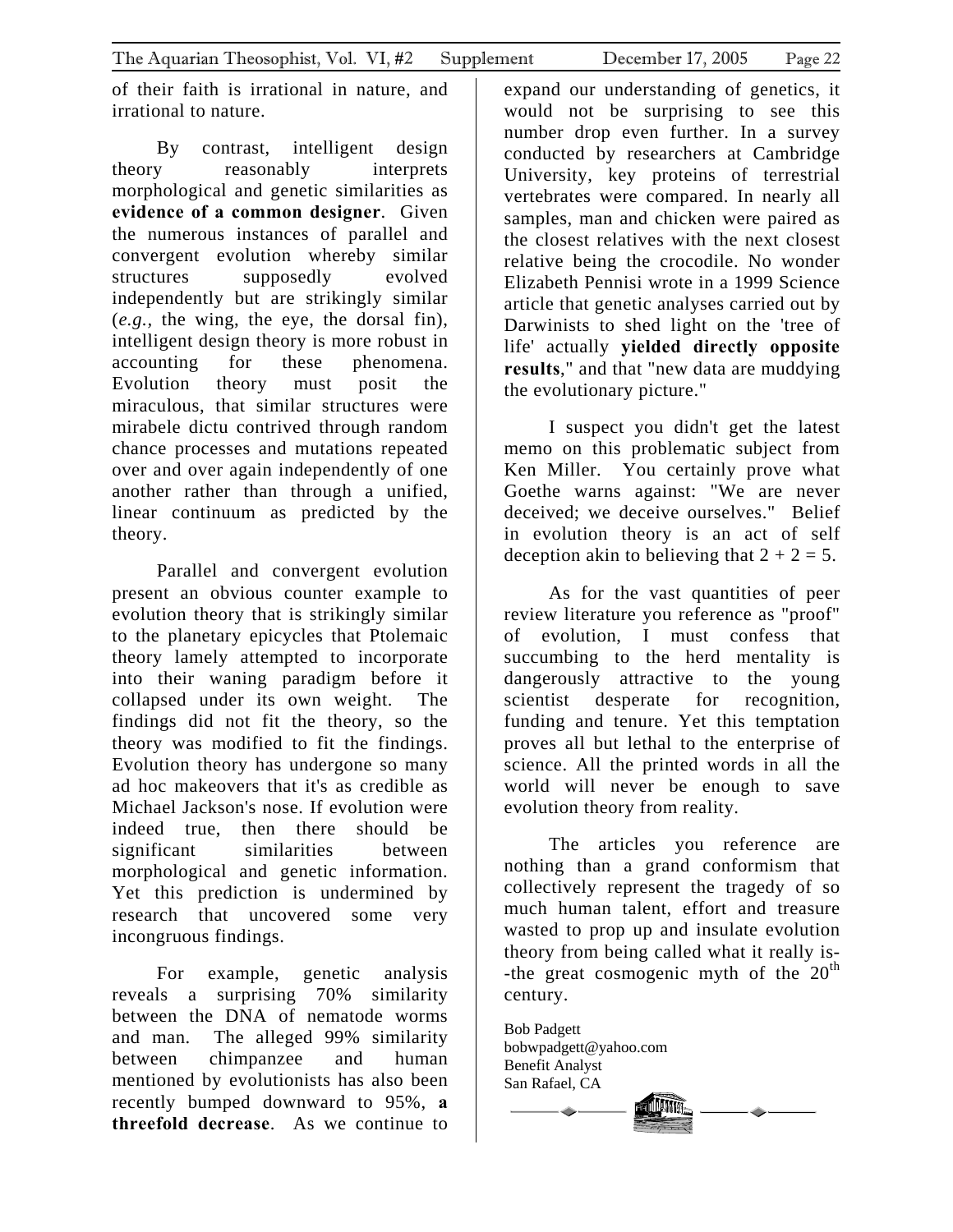### <span id="page-22-0"></span>**WHAT IS MATTER AND WHAT IS FORCE?**

*(A Reply.)* BY ANOTHER THEOSOPHIST.<sup>[1](#page-22-1)</sup>

*[The Theosophist*, Vol*.* III, No. 12, September, 1882, pp. 319-324]

"As a question of science," which, as such, has to be strictly kept within the boundaries of modern materialistic science — all "discussion on this subject," however "desirable," would prove, on the whole, unprofitable. Firstly, because science confines herself only to the physical aspects of the conservation of energy or correlation of forces; and, secondly, because, notwithstanding her own frank admissions of helpless ignorance of the ultimate causes of things, judging by the tone of our critic's article, I doubt whether he would be willing to admit the utter unaptness of some of the scientific terms as approved by the Dvija, the "twiceborn" of the Royal Society, and obediently accepted by their easily persuaded admirers. In our age of freedom of thought and cheap paradox, party spirit reigns supreme, and science has become more intolerant, if possible, than even theology. The only position, therefore, that could be safely assumed by a student of esoteric philosophy against (evidently) a champion of the *exact* science, in a discussion upon the appropriateness of certain modern scientific terms, would be to fight the latter with his own weapons, yet without stirring an inch from one's own ground. And this is just what I now propose to do.

At the first glance, there does not seem much to answer in the article — "Is Electricity Matter or Force?" A modest point of interrogation, parenthetically placed after the word "hydrogen," in an enumeration of the equivalents of "the air we breathe"; and, the question, as shown in the heading, and already *seemingly* settled by a series of quotations taken from scientific authorities who have been pleased to regard electricity as "a force," — is all we find in it. But it is so *only* at the "first glance." One need not study our querist's article very profoundly, to perceive that it involves a question of a far more serious moment to the Theosophists, than there appears to be in it at first. It is neither more nor less than the following: "Is the President of a Society, which numbers among its adherents some of the most scientific minds and intellects of Europe and America, any better than an ignoramus who has not even studied, or, has forgotten, his school primers — or is he not?" The implication is a very grave one, and demands as serious a consideration.

Now, it could hardly be expected that any reasonable man personally acquainted with the President would lose his time over proving that Colonel Olcott cannot be ignorant of that which every schoolboy is taught and knows; to wit, that air, the gaseous fluid, in which we live and breathe, consists essentially of two gases: oxygen and nitrogen, in a state of mechanical mixture. Nor does anyone need a Professor Tyndall to assure him of the fact. Hence, while the sneer implied in the interrogation mark would seem quite natural if the paper emanated from an enemy, it naturally shocks Theosophist to find it proceeding from a Brother member. No Fellow can be ignorant of the fact, that "the President-Founder of the Theosophical Society" has never pretended to lecture upon any

<span id="page-22-1"></span> $\overline{a}$  $1$  In Letters of H. P. Blavatsky to A. P. Sinnett, p. 8, HPB attributes this article to Master K.H. It is a defense of Col. Olcott who had been taken to task for calling electricity, "matter" The critic — who signed his article "A Theosophist" is answered by the Master, who signs his article — "Another Theosophist." The article for which this is a reply can be found in Vol. IV, Collected Writings, pp. 205- $207$ ; - ED., A.T.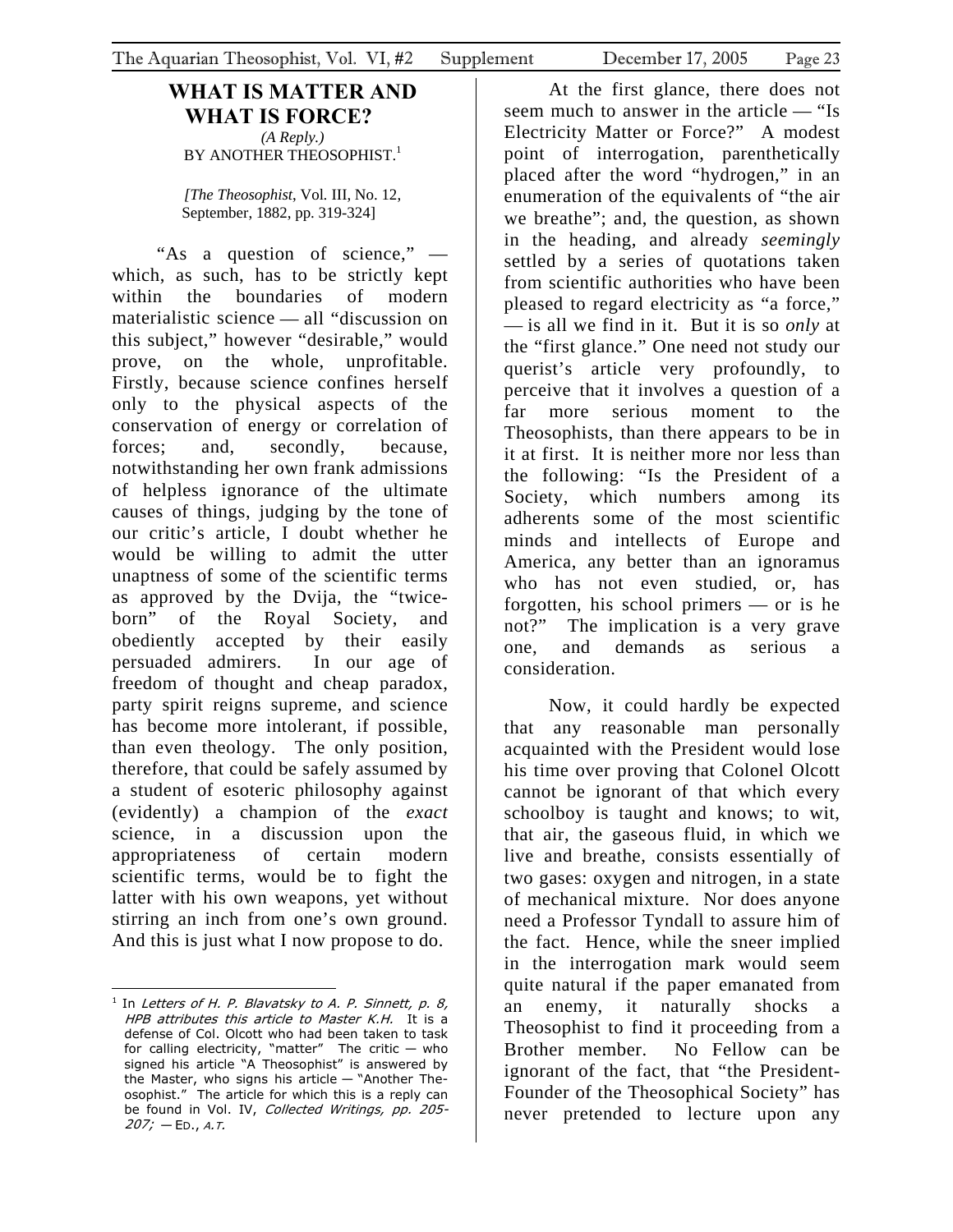specific subject pertaining to physical sciences — which is the province of physicists and chemists; nor has "the learned President" pledged himself never to depart from the orthodox terminology of the Fellows of the Royal Society. An expounder and advocate of occult sciences, he may be permitted to use the peculiar phraseology of the ancient philosophers. It is simply absurd to have to point out that which is self-evident; namely, that the equivalents "of the air we breathe," enumerated by the lecturer, *did not* relate to the atmospheric air pure and simple — for he would have probably said in such a case "chemical constituents," or its "compound elements" — but to the whole atmosphere, one of the five primitive elements of occult philosophy composed of various and many gases.

To show the better the right we have to assume an attitude of opposition against certain arbitrary assumptions of modern science, and to hold to our own views, I must be permitted to make a short digression and to remind our critic of a few unanswerable points. The bare fact that modern science has been pleased to divide and subdivide the atmosphere into a whole host of elements, and to call them so for her own convenience, is no authoritative reason why the Occultists should accept that terminology. Science has never yet succeeded in decomposing a single one of the many simple bodies, miscalled "elementary substances," for which failure, probably, the latter have been named by her "elementary." And whether she may yet, or never may, succeed in that direction in time, and thus recognize her error, in the meanwhile we, Occultists, permit ourselves to maintain that the alleged "primordial" atoms would be better specified under any other name but that one. With all the respect due to the men of science, the terms "element" and "elementary" applied to the ultimate

atoms and molecules of matter of which they know nothing, do not seem in the least justifiable. It is as though the Royal Society agreed to call every star a "Kosmos," because each star is supposed to be a world like our own planet, and then would begin taunting the ancients with ignorance since they knew but of one *Kosmos —* the boundless infinite universe! So far, however, science admits herself that the words "element" and "elementary," unless applied to primordial principles, or self-existing essences out of which the universe was evoluted, are unfortunate terms; and remarks thereupon that "experimental science deals only with legitimate deductions from the facts of observation, and *has nothing to do with any* kind of essences except those which it can *see, smell, or taste."* Professor J. P. Cooke tells us that "Science leaves all others to the metaphysicians" (*New Chemistry,*  1877). This stern *pronunciamento,* which shows the men of science refusing to take anything *on faith,* is immediately followed by a very curious admission

made by the same author. "Our theory, I grant, may all be wrong," he adds, "and there may be no such things as molecules(!) . . . The new chemistry *assumes, as its fundamental postulate that the magnitudes we call molecules are realities; but this is the only postulate."\**  We are thus made to suspect that the exact science of chemistry needs to take as well as *transcendental* metaphysics something on blind faith. Grant her the postulate—and her deductions make of her an *exact* science; deny it—and the "exact science" falls to pieces! Thus, in this respect, physical science does not stand higher than psychological science, and the Occultists need fear but very little of the thunderbolts of their most *exact*  rivals. Both are, to say the least, on a par. The chemist, though carrying his subdivision of molecules further than the physicist, can no more than he experiment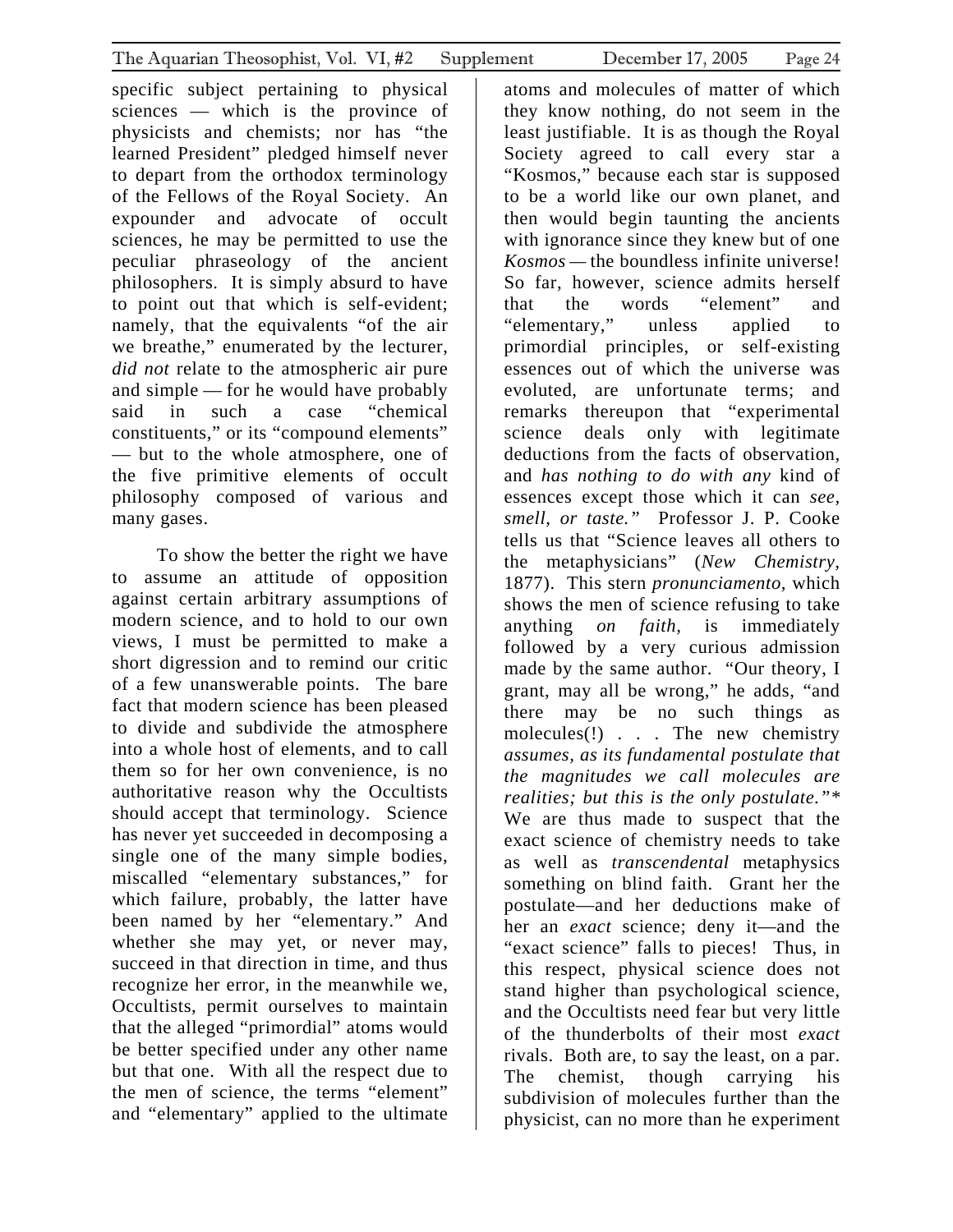on individual molecules. One may even remind both that none of them has ever seen *an individual* molecule. Nevertheless, and while priding themselves upon taking nothing on faith, they admit that they cannot often follow the subdivision of molecules with the eye, but "can discern it with the intellect" [p. 89]. What more, then, do they do than the Occultists, the alchemists, the adepts? While they discern with the "intellect," the adept, as he maintains, can as easily discern the subdivisibility *ad infinitum* of that, which his rival of the *exact* methods pleases to call an *"elementary* body," and he follows it — with the *spiritual* in addition to his *physical* intellect.

In view then of all that precedes, I maintain that the President of the Theosophical Society had a perfect right to use the language of the Occultists in preference to that of modern science. However, even were we to admit that the "equivalents" under review referred simply to the air we breathe, as specified by that science, I still fail to perceive why the lecturer should not have mentioned "hydrogen" along with the other gases. Though air consists properly but of two gases, yet with these are always present a certain proportion of carbonic acid gas and *aqueous vapour.* And with the presence of the latter, how can "hydrogen" be excluded? Is our learned Brother prepared to maintain that we never breathe anything but oxygen and nitrogen? The kind assurance we have from science that the presence of any gas in the atmosphere, besides oxygen and nitrogen, *ought* to be regarded simply as *accidental impurities;* and that the proportions of the two elements of the air hardly vary, whether taken from thickly populated cities or overcrowded hospitals, is one of those scientific fictions which is hardly borne out by facts. In every closely confined place, in every locality exposed to putrescent exhalations, in

crowded suburbs and *hospitals —* as our critic ought to know — the proportion of oxygen diminishes to make room for mephitic gases. $<sup>1</sup>$  $<sup>1</sup>$  $<sup>1</sup>$ </sup>

But we must pass to the more important question, now, and see, how far science is justified in regarding electricity as a force, and Colonel Olcott — with all the other Eastern Occultists — in maintaining that it is "still *matter."*  Before we open the discussion, I must be allowed to remark, that since "a Theosophist" wants to be *scientifically*  accurate, he ought to remember that science does not call electricity a *force,*  but only one of the many manifestations of the same; a mode of action or motion. Her list of the various kinds of energy which occur in nature is long, and many are the names she uses to distinguish them. With all that, one of her most eminent adepts, Professor Balfour Stewart — one of the authorities he quotes against our President — warns his readers (see "The Forces and Energies of Nature" $)^2$  $)^2$ that their enumeration has nothing *absolute,* or complete about it, "representing, as it does, not so much the present state of our knowledge as *of our want of knowledge, or rather profound ignorance of the ultimate constitution of matter.*" So great is that ignorance, indeed, that treating upon heat; a mode of motion far less mysterious and better understood than electricity, that scientist confesses that "if heat be not a species of motion, it must necessarily be a species of matter," and adds that the men of science "have *preferred* to consider heat as a species of motion to the alternative of

<span id="page-24-0"></span><sup>&</sup>lt;u>.</u> <sup>1</sup> In Paris—the centre of civilization—the air collected in one of its suburbs, was found, when analysed, a few years ago, to contain only 13.79 per cent [of oxygen] instead of 23, its usual proportion; nitrogen was present to the amount of 81.24 per cent, carbonic acid 2.01, and sulphuretted hydrogen 2.99 per cent.

<span id="page-24-1"></span><sup>&</sup>lt;sup>2</sup> Balfour Stewart, The Conservation of Energy, N.Y., 1874; see Chapter Three.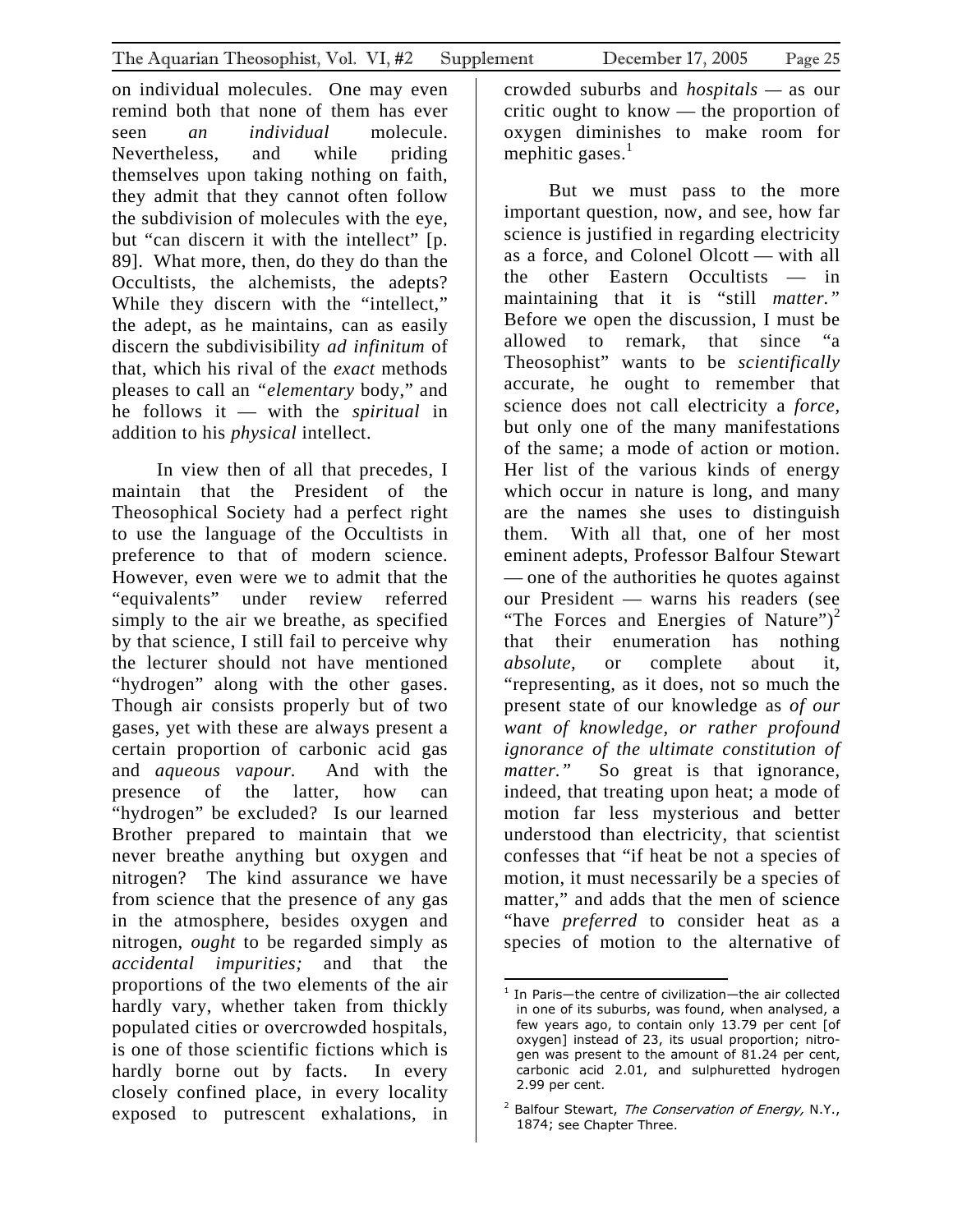supposing the creation *of a peculiar kind of matter."*

And if so, what is there to warrant us that science will not yet find out her mistake some day, and recognize and call electricity in agreement with the Occultists "a species of a peculiar kind of matter"?

Thus, before the too dogmatic admirers of modern science take the Occultists to task for viewing electricity under one of its aspects—and for maintaining that its basic principle— MATTER, they ought at first to demonstrate that science errs when she herself, through the mouthpiece of her recognized high priests, confesses her ignorance as to what is properly Force and what is Matter. For instance, the same Professor of Natural Philosophy, Mr. Balfour Stewart, LL.D., F.R.S., in his lectures on *The Conservation of Energy,*  tells us as follows:

*. . . we know nothing, or next to nothing, of the ultimate structure and properties of matter, whether organic or inorganic, [and] . . . it is in truth, only a convenient classification, and nothing more.* [pp. 2, 78.]

Furthermore, one and all, the men of science admit that, though they possess a definite knowledge of the general laws, yet they "have *no* knowledge of individuals in the domains of physical science." For example, they *suspect* "a large number of our diseases to be caused by organic germs," but they have to avow that their "ignorance about these germs is most complete." And in the chapter "What is Energy?" the same great naturalist staggers the too confiding profane by the following admission:

*. . . if our knowledge of the nature and habits of organized molecules be so small, our knowledge of the ultimate molecules of inorganic matter is, if possible, still smaller. . . . It thus appears, that we know little or nothing about the shape or size of molecules, or about the forces* 

*which actuate them . . . the very largest masses of the universe share with the very smallest this property of being beyond the scrutiny of the human senses. . . .* [pp. 5-6.]

**Of** *physical* **"human senses"[1](#page-25-0)** he must mean, since he knows little, if anything, of any other senses. But let us take note of some further admissions; this time by Professor Le Conte in his lecture on the *Correlation of Vital with Chemical and Physical Forces:* 

*. . . Since the distinction between force and energy is imperfectly or not at all defined in the higher forms of force, and especially in the domain of life . . . our language cannot be more precise until our ideas in this department are far clearer than now.[2](#page-25-1)*

Even as regards the familiar liquid—water—science is at a loss to decide whether the oxygen and hydrogen exist, as such, in water, or whether they are produced by some unknown and unconceived transformation of its substances. "It is a question," says Mr. J. P. Cooke, Professor of Chemistry, "about which we may speculate, but in regard to which we have no knowledge. Between the qualities of water and the qualities of these gases there is not the most distant resemblance." All they know is that water can be decomposed by an electrical current; but why it is so decomposed, and then again recombined, or what is the nature of that they call electricity, etc., they do not know. Hydrogen, moreover, was till very lately one of the very few substances, which was known only in its aeriform condition. It is the lightest form of matter known.<sup>[3](#page-25-2)</sup> For nearly sixty years, ever since the days when Davy liquefied chlorine, and Thilorier carbonic acid under a pressure of fifty atmospheres—

<span id="page-25-0"></span><sup>&</sup>lt;u>Liconalise and the sense of the sense of the sense of the sense of the sense of the sense of the sense of the s</u><br>In Emphasis added.

<span id="page-25-1"></span><sup>&</sup>lt;sup>2</sup> Vide Balfour Stewart, The Conservation of Energy, N.Y., 1874, Appendix, pp. 172-73

<span id="page-25-2"></span> $3$  A cubic yard of air at the temperature of 77 deg. Fahr. weighs about two pounds, while a cubic yard of hydrogen weighs only 21/2 ounces.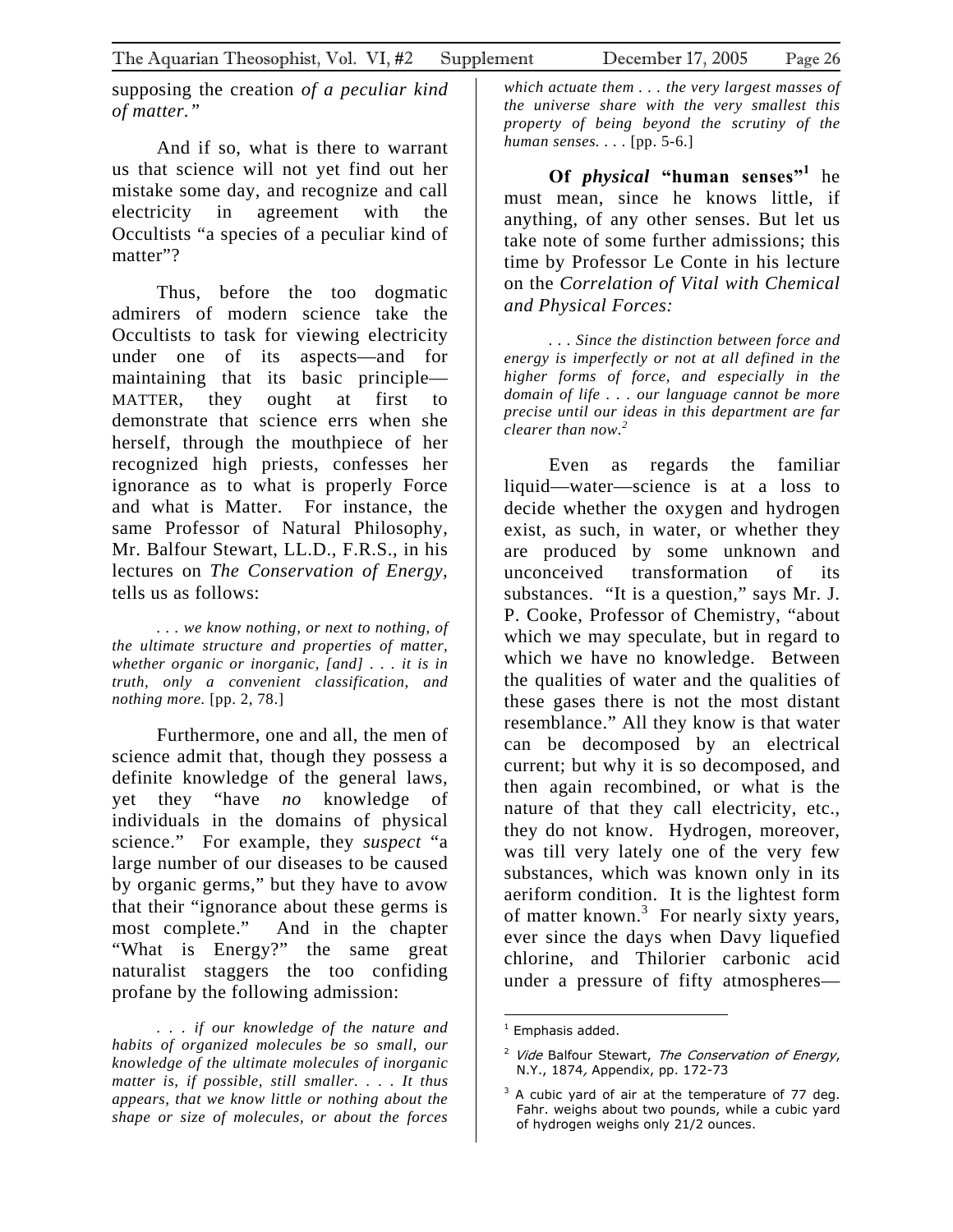five gases had always resisted manipulation — hydrogen, oxygen, nitrogen, carbonic oxide, and finally bioxide of nitrogen. Theoretically they might be reduced, but no means could be found by which they could be dealt with practically, although Berthelot had subjected them to a pressure of 800 atmospheres. There, however, where Faraday and Dumas, Regnault and Berthelot had failed, Mr. Cailletet, a comparatively unknown student of science, but a few years ago achieved a complete success. On December 16th, 1878, he liquefied oxygen in the laboratory of the École Normale, and on the 30th of the same month he succeeded in reducing even the refractory hydrogen. Mr. Raoul Pictet, of Geneva, went still further. Oxygen and hydrogen were not only liquefied, but *solidified,* as the experiment — by illuminating with electric light the jet as it passed from the tubes containing the two gases, and finding therein incontestable signs of polarization which implies the suspension of solid particles in the gas proved.<sup>[1](#page-26-0)</sup>

There is not an atom in nature, but contains latent or potential electricity which manifests under known conditions. Science knows that matter generates what it calls force, the latter manifesting itself under various forms of energy — such as heat, light, electricity, magnetism, gravitation,  $etc - yet$  that same science has hitherto been unable, as we find from her own admissions as given above, to determine with any certainty where matter ends and force (or spirit, as some call it) begins. Science, while rejecting metaphysics and relegating it through her mouthpiece, Professor Tyndall, to the domain of poetry and fiction, unbridles as often as any metaphysician her wild fancy, and allows mere hypotheses to run

races on the field of unproved speculation. All this she does, as in the case of the molecular theory, with no better authority for it, than the paradoxical necessity for the philosophy of every science to arbitrarily select and assume imaginary fundamental principles; the only proof offered in the way of demonstrating the actual existence of the latter being a certain harmony of these principles with observed facts. Thus, when men of science imagine themselves subdividing a grain of sand to the ultimate molecule they call oxide of silicon, they have no *real,* but only an *imaginary* and purely hypothetical right to suppose that, if they went on dividing it further (which, of course, they cannot) the molecule, separating itself into its chemical constituents of silicon and oxygen, would finally yield that which *has* to be regarded as two *elementary bodies—*since the authorities, so regard them! Neither an atom of silicon, nor an atom of oxygen, is capable of any further subdivision into something else — they say. But the only good reason we can find for such a strange belief is, because they have tried the experiment and — failed. But how can they tell that a new discovery, some new invention of still finer and more perfect apparatuses and instruments may not show their error some day? How do they know that those very bodies now called "elementary atoms" are not in their turn compound bodies or molecules, which, when analysed with still greater minuteness, may show containing in themselves the *real,* primordial, elementary globules, the *gross*  encasement of the still finer atom-spark — the spark of LIFE, the source of Electricity—MATTER still! Truly has Henry Khunrath, the greatest of the alchemists and Rosicrucians of the middle ages, shown spirit in man — as in every atom — as a bright flame enclosed within a more or less transparent globule, which he calls *soul.* And since the men of

<span id="page-26-0"></span> 1 Article of Henry de Parville, one of the best of the French popularizers of science. - Journal des Débats.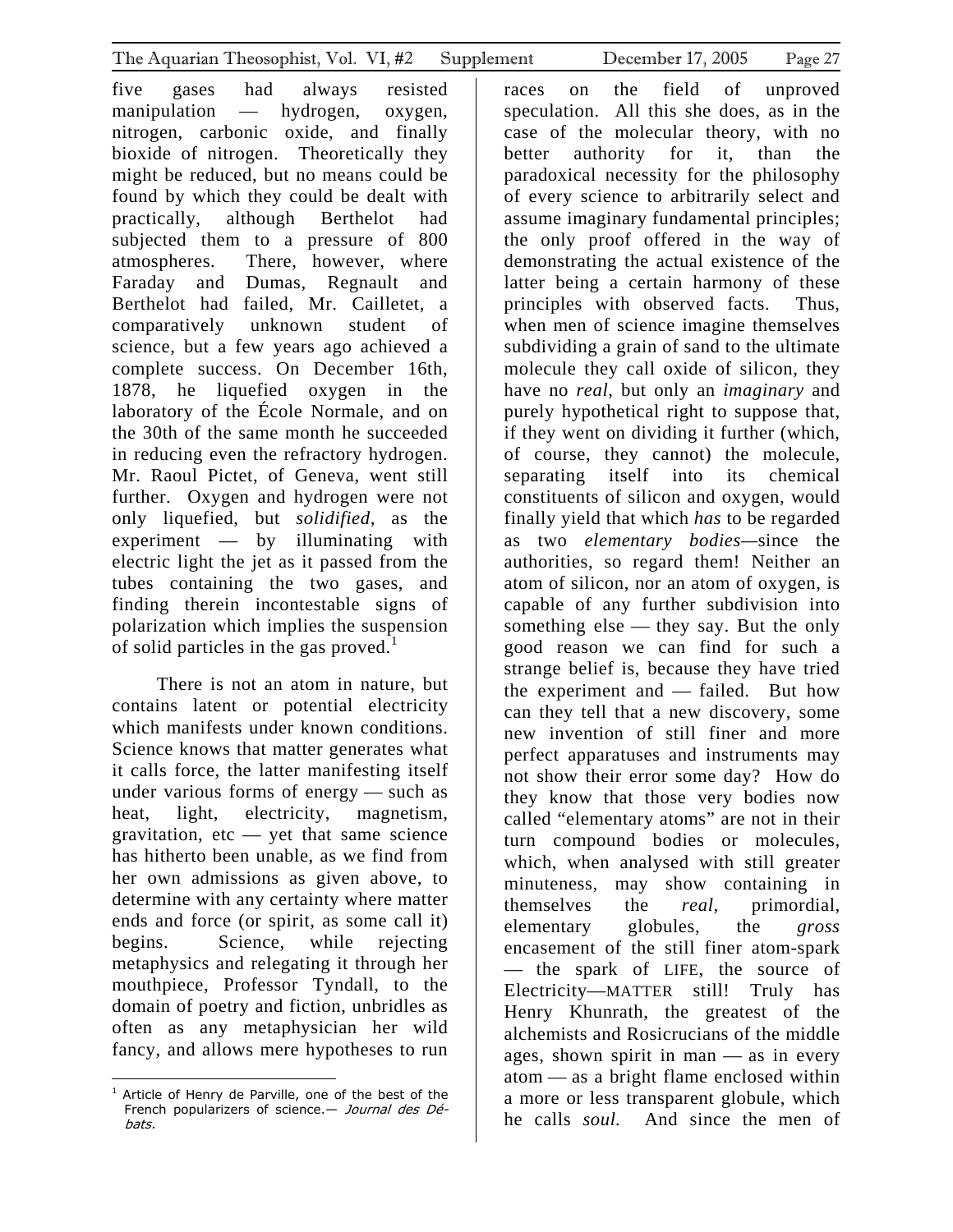science confessedly know nothing of (*a*) the origin of either matter or force; (*b*) nor of electricity or life; and (*c*) their knowledge of the ultimate molecules of inorganic matter amounts to a cipher; why, **I** ask, should any student of Occultism, whose great masters *may*  know, perchance, of essences which the professors of modern materialistic school can neither "see, smell, nor taste," why should he be expected to take their definitions as to what is MATTER and what FORCE as the last word of unerring, infallible science?

"Men of science," our critic tells us, "employ in turn as agents of exploration, light, heat, magnetism, electricity and sound"; and at the same time he enunciates the now heretical proposition, "that these several manifestations of force are *imponderable."* I respectfully suggest that when he speaks of *imponderable*  agents he sins against the decrees of his great masters. Let him study the books published upon the newly reorganized chemistry based upon what is known as "Avogadro's Law"; and then he will learn that the term *imponderable* agents is now regarded as a scientific absurdity. The latest conclusions at which modern chemistry has arrived, it seems, have brought it to reject the word *imponderable,* and to make away with those textbooks of pre-modern science, which refer the phenomena of heat and electricity to *attenuated forms of matter.*  Nothing, they hold, can be added to, or subtracted from bodies without altering their weight. This was said and written in 1876, by one of the greatest chemists in America. With all that, have they become any the wiser for it? Have they been able to replace by a more scientific theory the old and tabooed "phlogiston theory" of the science of Stahl, Priestley, Scheele, and others?—or, because they have proved, to their own satisfaction, that it is highly unscientific to refer the

phenomena of heat and electricity to attenuated forms of matter have they succeeded at the same time in proving what are really, Force, Matter, Energy, Fire, Electricity—LIFE? The *Phlogiston* of Stahl—a theory of combustion taught by Aristotle and the Greek philosophers—as elaborated by Scheele, the poor Swedish apothecary, a secret student of Occultism, who, as Professor Cooke says of him, "added more knowledge to the stock of chemical science in a single year than did Lavoisier in his lifetime," was not a mere fanciful speculation, though Lavoisier was permitted to taboo and upset it. But, indeed, were the high priests of modern science to attach more weight to the *essence* of things than to mere generalizations, then, perhaps, would they be in a better position to tell the world more of the "ultimate structure of matter" than they now are. Lavoisier, as it is well known, did not add any new fact of prime importance by upsetting the phlogiston (pronounced flow-JISS-tunn) theory, but only added "a grand generalization." But the Occultists prefer to hold to the fundamental theories of ancient sciences. No more than the authors of the *old*  theory, do they attach to phlogiston—

which has its specific name as one of the attributes of *Aka a*—the idea of weight<sup>[1](#page-27-0)</sup> which the uninitiated generally associate with all matter. And though to us it is a

1

<span id="page-27-0"></span><sup>1</sup> This term is derived from the Greek *phlogistos*, burnt, inflammable, and *phlogizein*, to set on fire, to burn. It is a term used for the hypothetical principle of fire, or inflammability, regarded as a material substance. The term was proposed by Stahl, who, with J. J. Becher, advanced the *phlogiston* (pronounced flow-JISS-tunn) theory Phlogiston had a weight of -16: Consider a chemical's tendency to take up oxygen, and call its lack of oxygen "phlogiston," we can describe absolutely any chemical reaction involving oxygen. Instead of putting oxygen on one side of any chemical equation, we can put this anti-oxygen on the other side. It will always balance. One atom of phlogiston would always have an atomic weight of -16, and the weights will always balance, too. So, we can always construct a self-consistent phlogiston theory, even today — Jim Loy [see A.T.,Vol. IV, #8, pp.15-19, recent article by Jim Loy, "Phlogiston **Theory."]** — ED., A.T.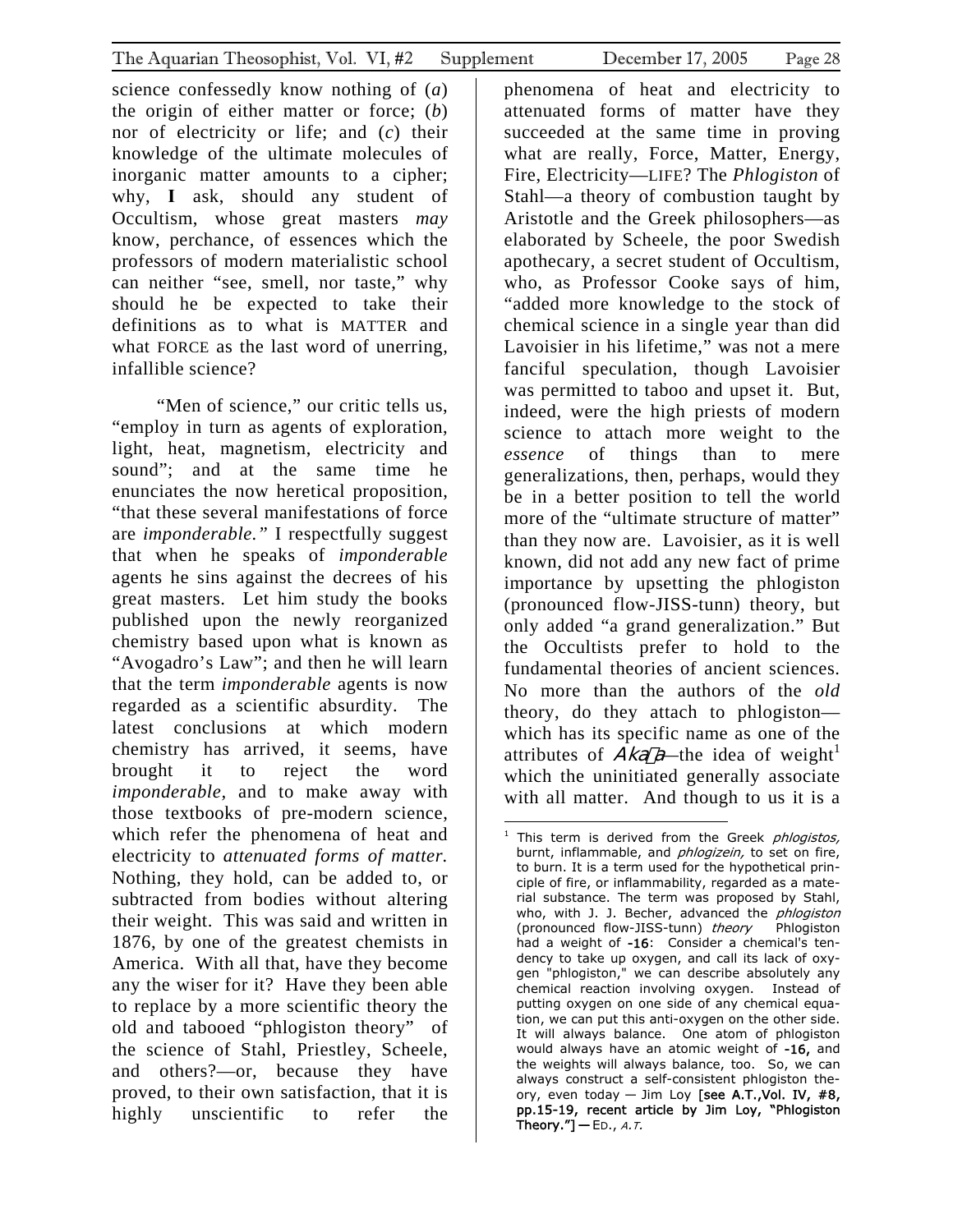*principle,* a well-defined essence, whereas to Stahl and others it was an *undefined* essence — yet, no more than we, did they view it as *matter* in the sense it has for the present men of science. As one of their modern professors puts it: "Translate the *phlogiston* by *energy,* and in Stahl's work on Chemistry and Physics, of 1731, put *energy* where he wrote *phlogiston,* and you have . . . our great modern doctrine of conservation of energy." Verily so; it is the "great modern doctrine," only—*plus* something else, let me add. Hardly a year after these words had been pronounced, the discovery by Professor Crookes of *radiant matter—*of which, further on—has nigh upset again all their previous theories.

"Force, energy, physical agent, are simply different words to express the same idea," observes our critic. I believe he errs. To this day the men of science are unable to agree in giving to electricity a name, which would convey a clear and comprehensive definition of this "very mysterious agent," as Professor Balfour Stewart calls it. While the latter states that electricity or *"electrical attraction may* PROBABLY *be regarded as peculiarly allied to that force which we call chemical affinity";* and Professor Tyndall calls it "a mode of motion," Professor A. Bain regards electricity as one of the five chief powers or forces in nature: "One *mechanical* or molar, the momentum of moving matter," the others "molecular, or embodied in the molecules, also SUPPOSED(?) in motion—these are, heat, light, chemical force, *electricity" (The Correlations of Nervous and Mental Forces).* Now these three definitions would not gain, I am afraid, by being strictly analyzed.

No less extraordinary appears a certain conclusion "A Theosophist" arrives at. Having reminded us that by no "scientific apparatus yet known, is it practicable to weigh a ray of light"; he yet

assures us, that . . . "the universal ether of science, which exists in extreme tenuity, *can be proved to possess some weight."*  This assertion made in the face of those who regard ether as a reality, and who *know* that since it pervades the densest solids as readily as water does a sponge, it cannot, therefore, be confined **sounds strange indeed**; nor can the assumption be supported by modern Science. When she succeeds to weigh her *purely hypothetical* medium, the existence of which is so far only a convenient hypothesis to serve the ends of her undulatory theory, we will have, indeed, to bow before her magic wand. Since our Brother is so fond of quoting from authorities, let him quote next time the following:

*Whether there are such things as waves of ether or not, we represent these dimensions to our imagination as wave lengths . . . and every student of physics will bear me out . . . that though our theory may only be a phantom of our scientific dreaming, these magnitudes must be the dimensions of something. (Magnitudes of Ether Waves*, p. 25.)

It becomes rather difficult, after such a public confession, to believe that science can *prove* the universal ether "to possess some weight."

On the other hand, our critic very correctly doubts whether there ever was any instrument devised "to weigh a ray of light"; though he as incorrectly persists in calling light "a force, or energy." Now I beg to maintain that, even in strict accordance with modern science, which can be shown to misname her subjects nine times out of ten, and then to keep on naively confessing it, without making the slightest attempt to correct her misleading terms — light was never regarded as "a force." It is, says science, *"manifestation* of energy," a "mode of motion" produced by a rapid vibration of the molecules of any light-giving body and transmitted by the undulations of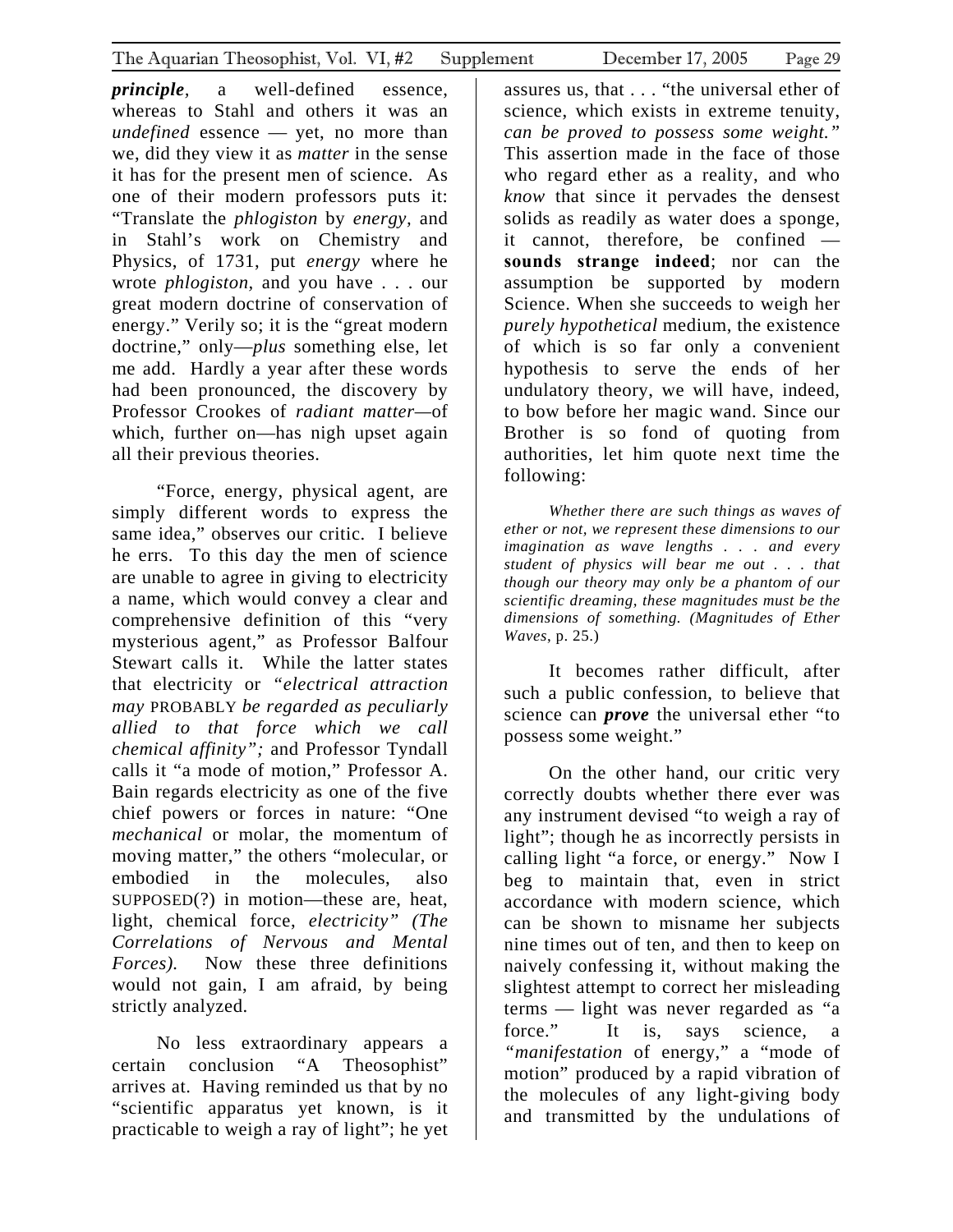ether. The same for *heat* and *sound,* the transmission of the latter depending, in addition to the vibrations of ether, on the undulations of an intervening atmosphere. Professor Crookes thought at one time that he had discovered light to be a *force,*  but found out his mistake very soon. The explanation of Thomas Young of the undulatory theory of light holds now as good as ever, and shows that what we call light is simply an impression produced upon the retina of the eye by the wavelike motion of the particles of matter. Light, then, like heat  $-$  of which it is the crown — is simply the ghost, the shadow of matter in motion, **the boundless, eternal, infinite SPACE, MOTION and DURATION, the trinitarian essence of that which the Deists call God, and we — the One Element; Spirit-matter, or Matter-spirit, whose septenary properties we circumscribe under its triple abstract form in the equilateral triangle. If the mediaeval Theosophists and the modern Occultists, call the Spiritual Soul — the** *vahan* **[vehicle] of the seventh, the pure, immaterial spark — "a fire taken from the eternal ocean of light," they also call it in the esoteric language "a pulsation of the Eternal Motion"; and the latter cannot certainly exist** *outside* **of matter.** The men of science have just found out "a *fourth* state of matter," whereas the Occultists have penetrated ages ago beyond the *sixth,* and, therefore, do not infer but KNOW of the existence of the *seventh —* the last. Professor Balfour Stewart, in seeking to show light an energy or force, quotes Aristotle, and remarks that the Greek philosopher seems to have entertained the idea that, "light is not a body, or the emanation of any body (for that, Aristotle says, would be a kind of body) and that, therefore, light is an energy or act." To this I respectfully demur and answer, that if we cannot conceive of movement or motion without force, we can conceive still less of an

"energy or act" existing in boundless space from the eternity, or even manifesting, without some kind of body. Moreover, the conceptions about "body" and "matter" of Aristotle and Plato, the founders of the two great rival schools of antiquity, opposed as they were in many things to each other, are nevertheless still more at variance with the conceptions about "body" and "matter" of our modern men of science. The Theosophists, old and modern, the Alchemists and Rosicrucians have ever maintained that there were no such things *per se* as "light," "heat," "sound," "electricity"; least of all—could there be a vacuum in nature. And now the results of old and modern investigation fully corroborate what they had always affirmed, namely, that in reality there is no such thing as a "chemical ray," a "light ray," or a "heat ray." *There is nothing but radiant energy;*  or, as a man of science expresses it in the *Scientific American,[1](#page-29-0)* radiant energy — "motion of *some kind,* causing vibrations across space of *something* between us and the sun — *something which, without understanding fully* [verily so!], we call 'ether,' and which exists everywhere, *even in the 'vacuum' of a radiometer."*  The sentence [though] confused, is none the less, the last word of science. Again: "We have always one and the same cause, radiant energy, and we give this one thing different names, 'actinism,' 'light,' or 'heat.'" And we are also told that the miscalled chemical or actinic rays, as well as those which the eye sees as blue or green, or red, and those which the thermometer feels—"are all due to one thing—motion of the ether."

Now the sun and ether being beyond dispute *material* bodies, necessarily every one of their effects—light, heat, sound, electricity, etc.—must be, agreeably to the definition of Aristotle (as accepted,

<span id="page-29-0"></span> 1 "The Sun's Radiant Energy," by Prof. S. P. Langley, Scientific American, Vol. 41, July 26, 1879, p. 53.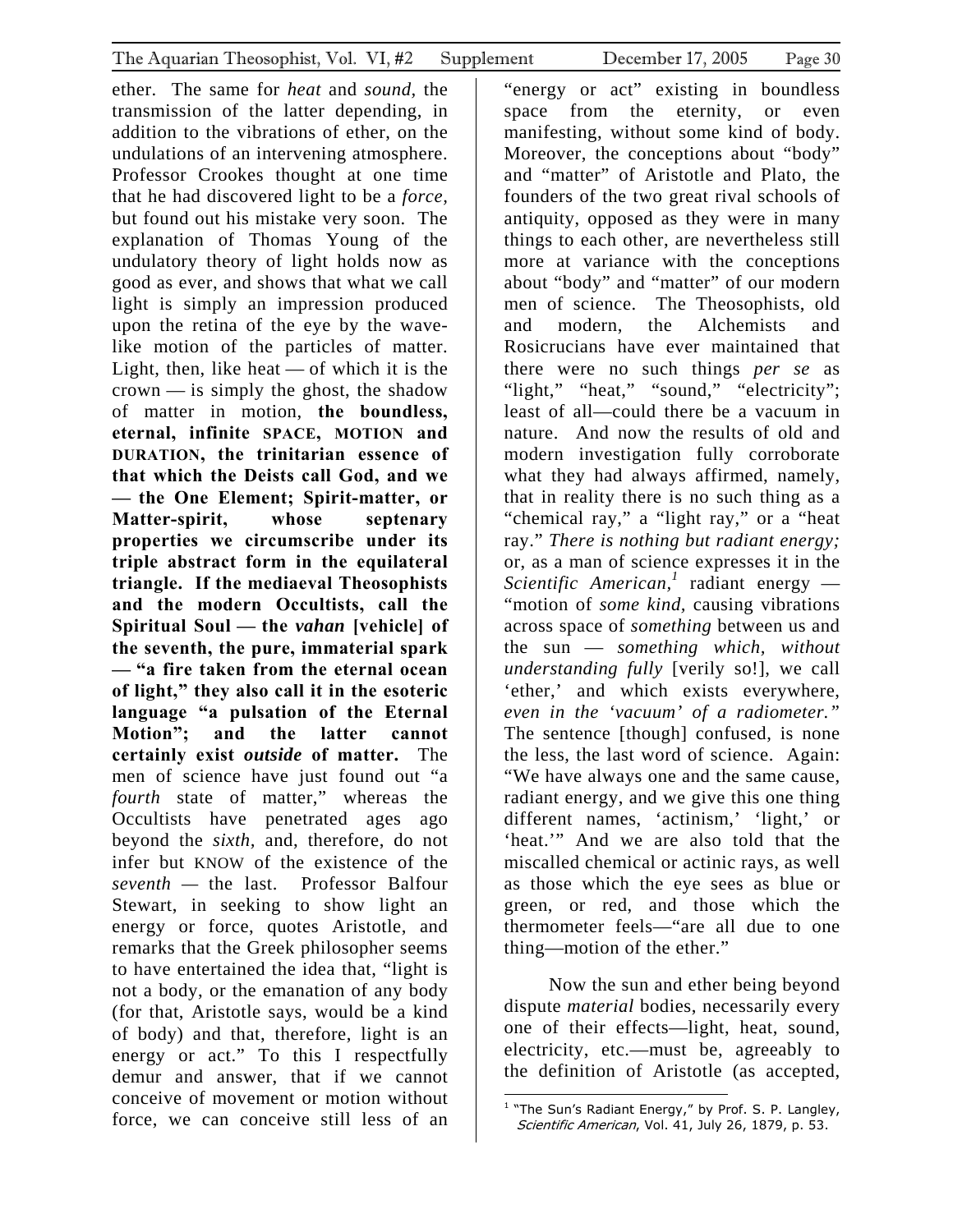though slightly misconceived, by Professor Balfour Stewart) also "a kind of body," *ergo—*MATTER.

But what is in reality Matter? We have seen that it is hardly possible to call electricity a force, and yet we are forbidden to call it matter under the penalty of being called unscientific! Electricity has no weight—"a Theosophist" teaches us—*ergo* it cannot be *matter.* Well, there is much to be said on both sides. Mallet's experiment, which corroborated that of Pirani (1878), showed that electricity is under the influence of gravitation, and must have, therefore, some weight. A straight copper wire—with its ends bent downward—is suspended at the middle to one of the arms of a delicate balance, while the bent ends dip in mercury. When the current of a strong battery is passed through the wire by the intervention of the mercury, the arm to which the wire is attached, although accurately balanced by a counterpoise, sensibly tends downward, notwithstanding the resistance produced by the buoyancy of the mercury. Mallet's opponents who tried at the time to show that gravitation had nothing to do with the fact of the arm of the balance tending downward, but that it was due to the law of attraction of electric currents; and who brought forward to that effect Barlow's theory of electric currents and Ampère's discovery that electric currents, running in opposite directions, repel one another and are sometimes driven upward against gravitation—only proved that men of science will rarely agree, and that the question is so far an open one. This, however, raises a side issue as to what is "the law of gravitation." The scientists of the present day assume that "gravitation" and "attraction" are quite distinct from one another. But the day may not be far distant when the theory of the Occultists that the "law of gravitation" is nothing more or less than the "law of attraction and repulsion," will be proved scientifically correct.

Science may, of course, if it so pleases her, call electricity a force. Only by grouping it together with light and heat, to which the name of force is decidedly refused, she has either to plead guilty of inconsistency, or to tacitly admit that it is a "species of matter." But whether electricity has weight or not, no true scientist is prepared to show that there is no matter so light as to be beyond weighing with our present instruments. And this brings us directly to the latest discovery, one of the grandest in science, I mean Mr. Crookes' "radiant matter" or—as it is now called THE FOURTH STATE OF MATTER.

That the three states of matter — the solid, the liquid and the gaseous — are but so many stages in an unbroken chain of physical continuity, and that the three correlate, or are transformed one into the other by insensible gradations, needs no further demonstration, we believe. But what is of a far greater importance for us, Occultists, is the admission made by several great men of science in various articles upon the discovery of that fourth state of matter. Says one of them in the *Scientific American:*

There is nothing any more improbable in the supposition that these three states of matter do not exhaust the possibilities of material condition, than in supposing the possibilities of sound to extend to aerial undulations to which our organs of hearing are insensible, or the possibilities of vision to ethereal undulations too rapid or too slow to affect our eyes as light.

And, as Professor Crookes has now succeeded in refining gases to a condition so ethereal as to reach a state of matter "fairly describable as ultra-gaseous, and exhibiting an entirely novel set of properties," why should the Occultists be taken to task for affirming that there are beyond that "ultra gaseous" state still other states of matter; states, so ultra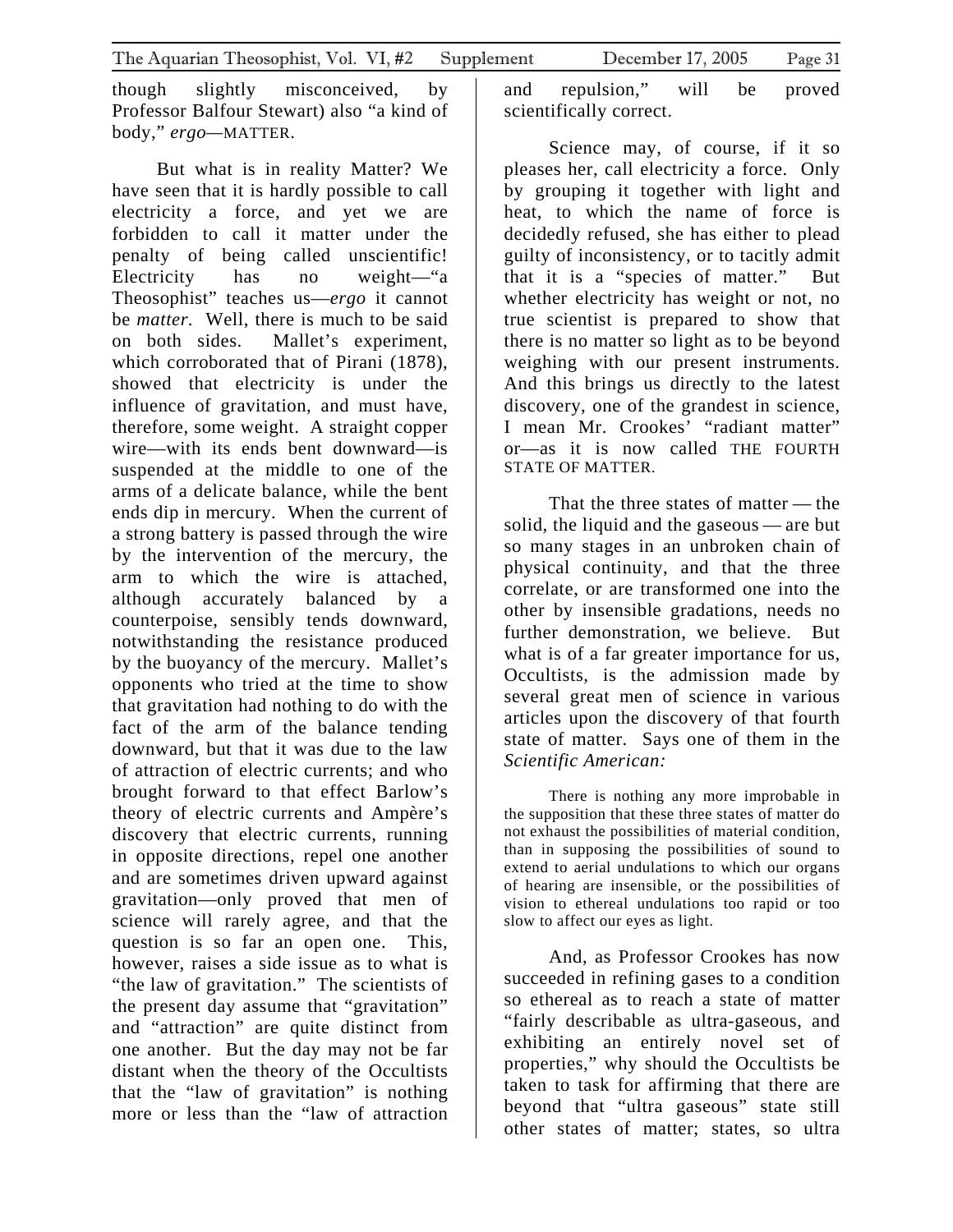refined, even in their grosser manifestations—such as electricity under all its known forms—as to have fairly deluded the scientific senses, and let the happy possessors thereof call electricity a Force! They tell us that it is obvious that if the tenuity of some gas is very greatly increased, as in the most perfect vacua attainable, the number of molecules

may be so diminished, that their collisions under favourable conditions may become so few, in comparison with the number of masses, that they will cease to have a determining effect upon the physical character of the matter under observation. In other words, they say, "the free flying molecules, if left to obey the laws of kinetic force without mutual interference, *will cease to exhibit the properties characteristic of the gaseous state, and take on an entirely new set of properties."*  This is RADIANT MATTER. And still beyond, lies the source of electricity still MATTER.

Now it would be too presumptuous on our part to remind the reader, that if a *fourth* state of matter was discovered by Professor Crookes, and a *fourth*  dimension of space by Professor Zöllner, both individuals standing at the very fountainhead of science, there is nothing impossible that in time there will be discovered a fifth, sixth, and even *seventh*  condition of matter, as well as seven senses in man, and that all nature will finally be found septenary, for who can assign limits to the possibilities of the latter! Speaking of his discovery, Professor Crookes justly remarks, that the phenomena he has investigated in his exhausted tubes reveal to physical science a new field for exploration, a new world—

A world, wherein matter exists in a fourth state, where the corpuscular theory of light holds good, and where light does not always move in a straight line, but where we can never enter, and in which we must be content to observe and experiment from without.

**To this the Occultist might answer, "if we can never enter it, with the help of our physical senses, we have long since entered and even gone beyond it, carried thither by our spiritual faculties and in our** *spiritual*  **bodies."** 

And now I will close the too lengthy article with the following reflection. The ancients never *invented* their myths. One, acquainted with the science of occult symbology, can always detect a scientific *fact* under the mask of grotesque fancy. Thus one, who would go to the trouble of studying the fable of *Electra —* one of the seven Atlantides — in the light of occult science, would soon discover the real nature of Electricity, and learn that it signifies little whether we call it Force or Matter, since it is both, and so far, in the sense given it by modern science, both terms may be regarded as misnomers. Electra, we know, is the wife and daughter of Atlas, the Titan, and the son of Asia and of Pleione, the daughter of the Ocean. . . . As Professor Le Conte well remarks: "There are many of the best scientists who ridicule the use of the term vital *force,* or vitality, as a remnant of superstition; and yet the same men use the words gravity, magnetic force, chemical force, physical force, electrical force, etc."<sup>[1](#page-31-0)</sup> and are withal unable to explain what *is* life, or even electricity; nor are **they able to assign any good reason for that well-known fact that when an animal body is killed by lightning, after death the blood does not coagulate.[2](#page-31-1)** Chemistry, which shows to us every atom, whether organic or inorganic in nature susceptible to polarization, whether in its atomic mass or as a unit, and inert matter

<span id="page-31-0"></span><sup>1</sup> *its Relation to Religious Thought* (1888), Part 3, <sup>1</sup> [Summarized from Joseph Le Conte's Evolution and chap. iv, p. 299, footnote. - Compiler. (Boris de Zirkoff)]

<span id="page-31-1"></span><sup>&</sup>lt;sup>2</sup> Do any of our subscribers know the current scientific explanation for this?  $-$  ED., A.T.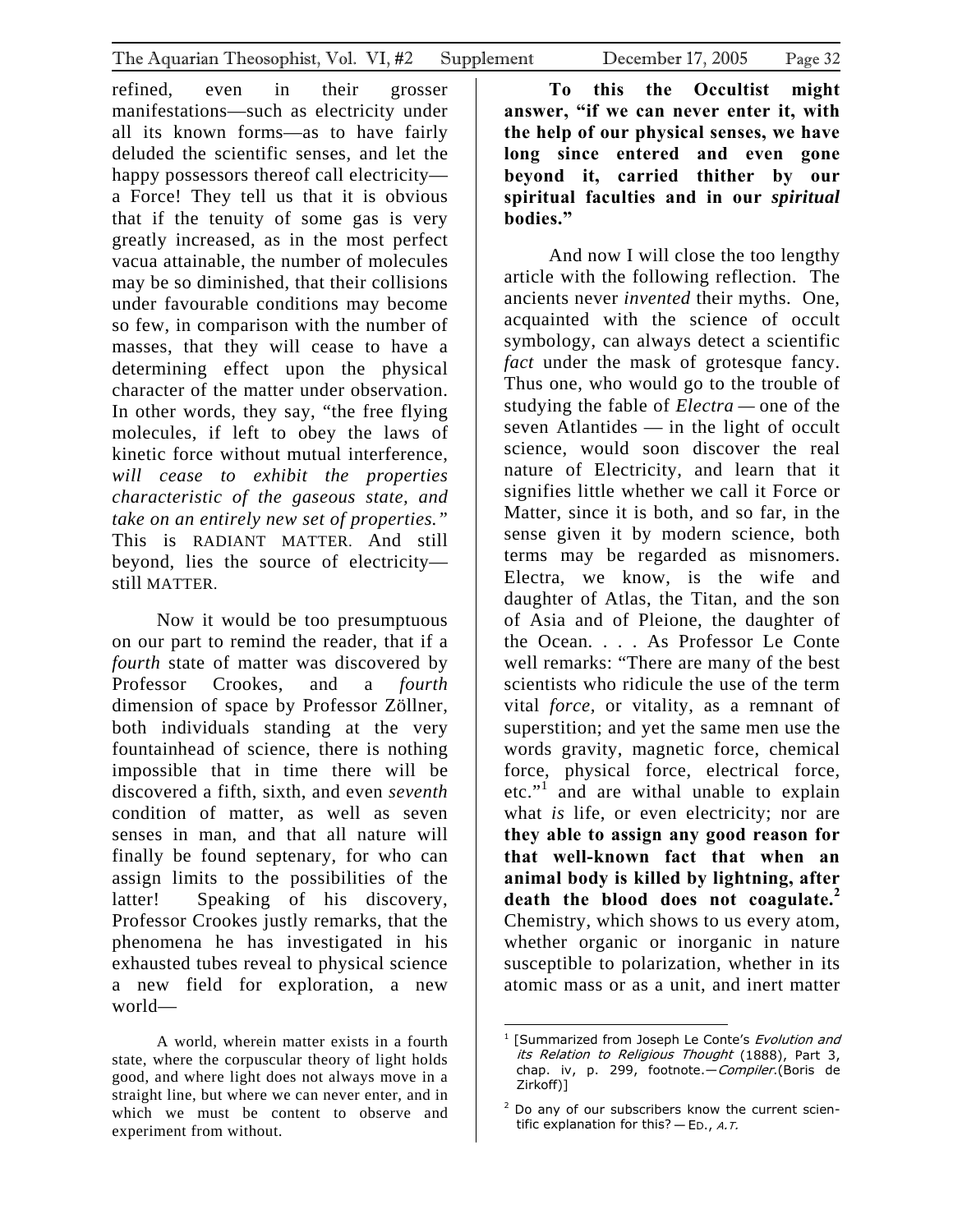<span id="page-32-0"></span>allied with gravity, light with heat, etc. hence as containing latent electricity still persists in making a difference between organic and inorganic matter, though both are due to the same mysterious energy, ever at work by her own occult processes in nature's laboratory, in the mineral no less than in the vegetable kingdom. Therefore do the Occultists maintain that the philosophical conception of spirit, like the conception of matter, must rest on one and the same basis of phenomena, adding that Force and Matter, Spirit and Matter, or Deity and Nature, though they may be viewed as opposite poles in their respective manifestations, yet are in essence and in truth but one, and that *life* is present as much in a dead as in a living body, in the organic as in the inorganic matter. This is why, while science is searching still and may go on searching forever to solve the problem "What is life?" the Occultist can afford to refuse taking the trouble, since he claims, with as much good reason as any given to the contrary, that Life, whether in its latent or dynamical form, is everywhere. That it is as infinite and as indestructible as matter itself, since neither can exist without the other, and that electricity is the very essence and origin of—*Life itself.* **"Purush" is nonexistent without "Prakriti"; nor, can Prakriti, or plastic matter have being or exist without Purush, or spirit, vital energy, LIFE. Purush and Prakriti are in short the two poles of the one eternal element, and are synonymous and convertible terms.** Our bodies, as organized tissues, are indeed "an unstable arrangement of chemical forces," *plus a*  molecular force — as Professor Bain calls electricity — raging in it dynamically during life, tearing asunder its particles, at death, to transform itself into a chemical force after the process, and thence again to resurrect as an electrical force or *life* in every individual atom. Therefore, whether it is called Force or

Matter, it will ever remain the Omnipresent Proteus of the Universe, the one element — LIFE — Spirit or Force at its *negative,* Matter at its *positive* pole; the former the **MATERIO-SPIRITUAL**, the latter, the **MATERIO-PHYSICAL** Universe — Nature, **Svabhavat[1](#page-32-1)** or INDESTRUCTIBLE MATTER.



# CORRESPONDENCE

[Daniel Caldwell sent an unsolicited item on "What is Pseudo Theosophy?" to Carlos Aveline. To this Carlos answered: "Daniel, please stop sending words less than useless to my email." The next message from Daniel was responded to in this way:]

Daniel,

A few minutes ago I read your personal message addressed to me.

I respect you as a human being.

You published obviously false "testimonies" against HPB which also attacked in a disgusting way the very names of sacred teachers. It does not cause harm to the teachers. It causes harm to Their Sacred work among common human beings as we are. You published a portrait of a Mahatma in THAT context. You must have read something on magnetism.

You helped inspire or are supporting John Algeo's editorial policy adopting proven lies as "possibly true". Even Ms. Radha agrees with me in that.

After Walter Carrithers, Jr.'s work, and after the 1986 SPR apology, this is really interesting.

<span id="page-32-1"></span><sup>1</sup> <sup>1</sup> This article is a beautiful explanation of "Svabhavat" which David Riegle criticizes so harshly in, Blavatsky's Secret Books. Much misunderstanding could be avoided if Theosophy were assimilated before criticizing its terminology!  $-$  ED., A.T.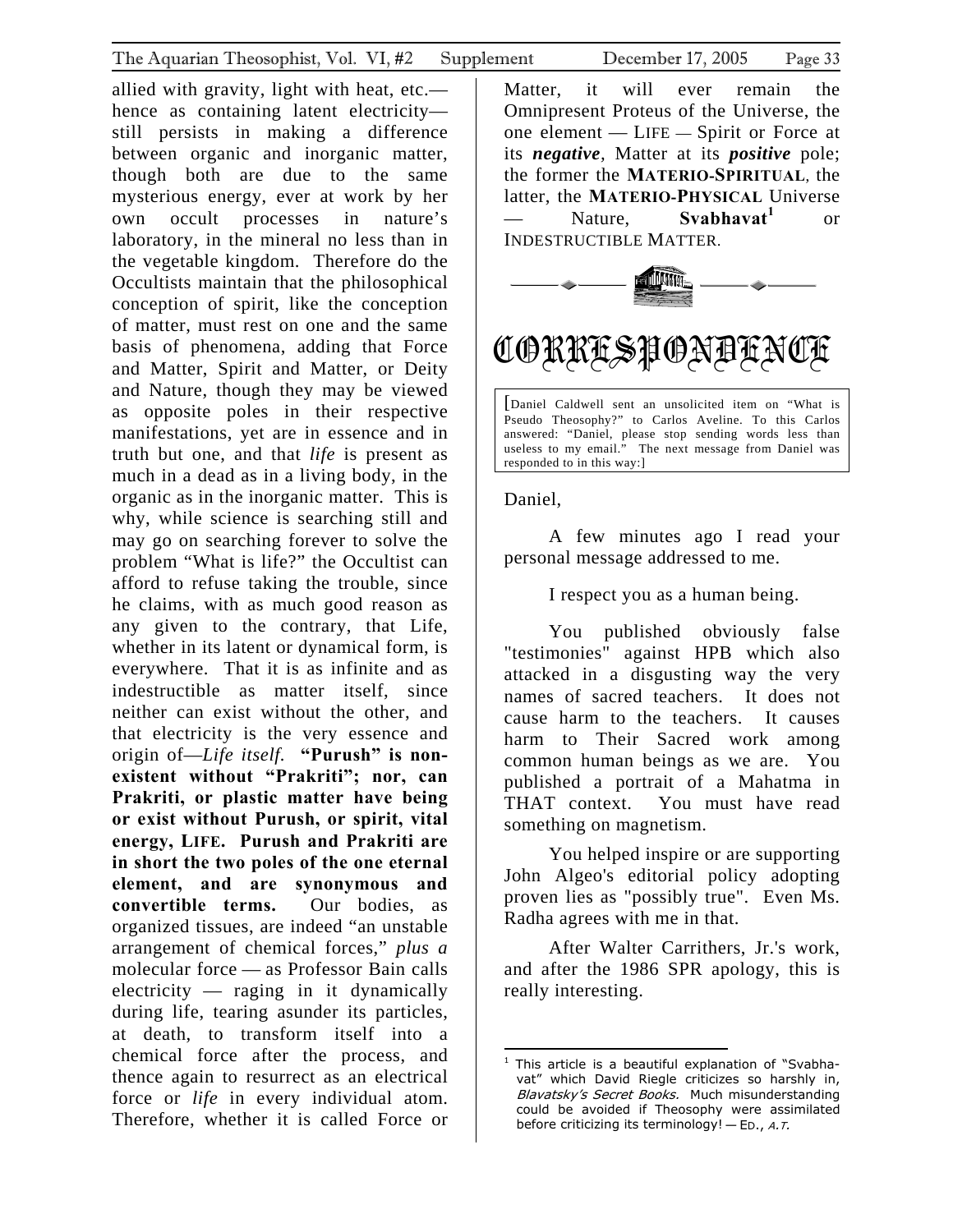If you make a sincere apology to your own heart for your lack of respect for Truth and your lack of respect for HPB's soul — not to mention her Teachers — I will be immensely happy and forget any differences of view with you. In that case I will have all possible patience and perhaps you can help me make John Algeo understand the editorial absurdities he made, even after duly warned by Nicholas Weeks.

If you are not prepared to do some serious self-criticism, I do not see the point of having a direct dialogue until you get ready to have respect for HPB, to stop slandering her soul and to have respect for the Truth again.

In this case, please understand that there is too much junk mail these days and kindly stop sending things to my email (until you change your position for the better).

My disagreement with you is based on facts — I have nothing personal against you. I wish you JUSTICE, which is the main source for PEACE.

No personal feelings except respect. I believe putting a limit to your subtle attacks against HPB is a help to you.

Regards, Carlos.



It's been just a little over a year since October 16, 2004, when an aneurysm suddenly burst inside my head and I was rushed to the hospital. Whitley and my son Andrew, who were constantly by my side, were told that I would be fully healed in a year. October 16, 2005, was 4 days ago.

Physically, I am healed. I have a little glitch in my peripheral vision, but even that is healing up. I'm very lucky. But there's another problem, a psychic problem, that I rarely spoke of— but now that's finally healed as well, and I want to tell you how it happened. It all has to do with the incredible saga of the Green Man.

First of all, who is the Green Man? He was named that by archeologists who noticed carvings in medieval churches of a strange man with sticks and leaves in his hair. They were surprised to see what was obviously a Celtic (pagan) symbol in Christian churches.

Next, I need to explain a little about the way I learn things. I never learn them through direct experience, I always learn them vicariously, through the experiences of others. This has sometimes frustrated me, but as I've grown older I've realized its value. Whitley has Visitor experiences and symbolic dreams; I interpret them. People write us hundreds of thousands of letters about their own experiences; I read them all and collect the best ones into a book.

After I got out of the hospital, I was left with a deep, visceral fear of death. It almost seemed to me that life wasn't worth living, because I was going to die someday, so what was the point? I didn't see any evidence of life after death.

Then a few weeks ago, we were contacted by the author Graham Hancock, whose home in the UK we visited years ago, when  $Whitley<sup>1</sup>$  $Whitley<sup>1</sup>$  $Whitley<sup>1</sup>$  was on his "Communion" tour. Graham has written a spectacular book called "Supernatural," which will be published in the US sometime this year. In it, he describes taking the mind-expanding drug iboga and the visions it brought. He did this at a time when he was bereft at the recent death of his father. He saw a tall, lightskinned man with blond hair and green moldy splotches on his forehead. I immediately realized he had seen the Green Man.

I recognized this being for two reasons. First, I had recently been at a dinner where a person confided in me that she had met a man who really puzzled her. She called him the "Jolly Green Giant" because he was huge and dressed all in green. He hugged her and pressed her forehead against some crystals he had hanging around his neck and she felt as if her brain had emptied. I knew, from listening to Dreamland interviews, that green is the color of magic, so I told her he was trying to communicate to her that he was a magician.

The second reason I recognized him takes a little more explanation. When we lived in Texas, I was appalled by all the religious fundamentalists I met. These people had been indoctrinated by a certain preacher, but they seemed to have little Christian love in their hearts. What was even more puzzling was they had amazingly little knowledge of what is actually in the Bible. In order to fend them off, I created a "Christian Quiz," with two questions—one from the Old Testament (or Torah) and one from the New Testament. I told people they couldn't talk to me

<sup>1</sup> <sup>1</sup> From *Whitley's Journal*,

<span id="page-33-0"></span><sup>.</sup> http://www.unknowncountry com/journal/?id=201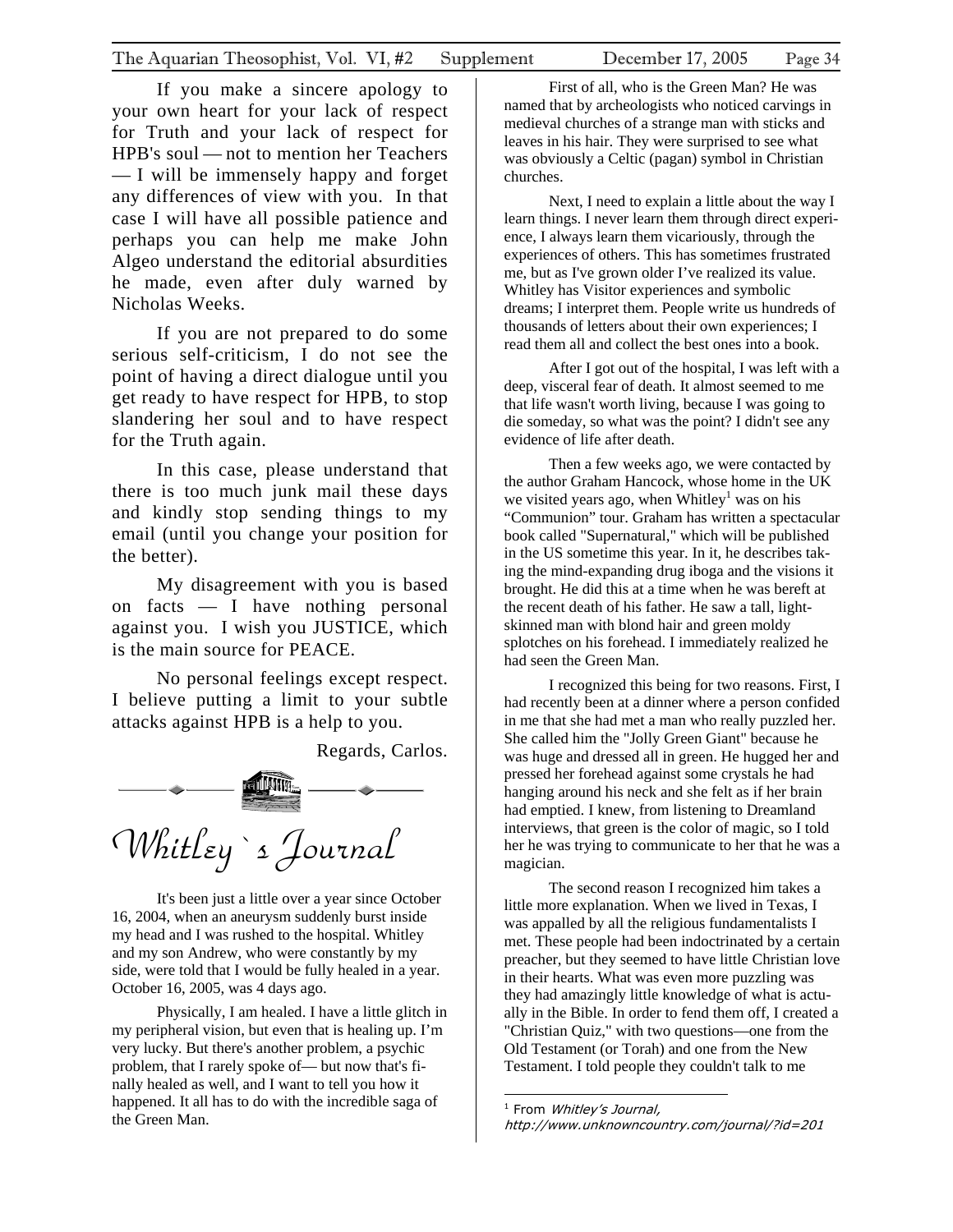<span id="page-34-0"></span>about religion unless they could answer these questions.

The New Testament question was: When Mary Magdalene went to the cemetery and saw the risen Jesus, who did she think he was? (The answer, from the gospel of John, is she thought he was the gardener). When I asked William Henry, who is an expert of legends and myths, to tell me more about the Green Man, he pointed out that this was who she met there.

The Green Man is the symbol of resurrection, the man who defies death and reforms as a living being, and in so doing overcomes evil. His story comes to us from earliest times. It forms the center of the tale of Isis and her brother Osiris, who after being murdered by the jealous Set, was put back together by Isis and became a resurrected being. Of course, the great "green man" of our era is Jesus, and that's why he is portrayed in medieval churches, where worshippers were seeking to identify him as a link between ancient and what were, in those days, modern Christian ideas of resurrection.

In John 20:15, Magdalene was asked by the risen Jesus, "Madam, why are you crying? Who are you looking for?" Her reaction was predictable. She did not recognize him. Of course not, he was dead! I would have done exactly the same, I just know it. "She, supposing him to be the gardener, said to him, "Sir, if you carried him someplace, tell me where you put him and I'll go get him." (I am quoting from my favorite version of the Bible, The Unvarnished New Testament, translated by Andy Gaus).

As William Henry pointed out to me when I wrote him about my Green Man experience, that reference to the gardener in John is a veiled symbol of the Green Man—Jesus, who overcame death (by the way, William is the only person I have met so far who could answer both of my quiz questions).

And I have been given a message, in the usual, round-about way that I always receive wisdom. I have been contacted by the Green Man and shown that there is life after death.

In my case, it is literally true: I died last year, but I'm still here. I have overcome death. But it goes deeper than that. The Green Man has told me a greater story, the message that has traveled with us from Osiris to Jesus and down to our own era: there is more to life, death is not final, and we can overcome even the great death that waits for us all. When the Green Man embraced my friend, he emptied her mind of life's concerns and pointed her toward a new and greater life. When Graham Hancock saw him, he saw him on behalf of me and on behalf of us all. I am the Green Man. So are you. So are we all.

And I have been given a message, in the usual, round-about way that I always receive wisdom. I have been contacted by the Green Man and shown that there is life after death.

I have finally healed.

# munahalminahan Chatrataninahan

### Guiding Principles: Two Paragraphs And One Sentence by Robert Crosbie On The Need to Keep One's Eyes Open

Carlos Cardoso Aveline

#### Dear Editor,

The challenges we face now include, on one hand, a worldwide, growing acceleration of the transition toward the *next cycle* in human progress – and, on the other hand, a series of *pseudo-theosophical* attacks against H.P. Blavatsky, William Q. Judge and Robert Crosbie. Perhaps the two things are not entirely disconnected from one another.

The signs of spiritual, ethical and ecological decay in our civilization seem to be all part of a single multidimensional process where occult and exoteric actions are closely interlinked.

The living souls of H.P.B., W.Q.J. and R.C., among others, are inseparable from their common work, and constitute a significant part of the connection between our human process and those Immortal Sages who guide mankind.

Therefore, the recently renewed attacks against these three souls and their collective work is a significant threat to an important aspect of the forces inspiring human kind into the direction of *universal brotherhood*, the sole alternative to the general